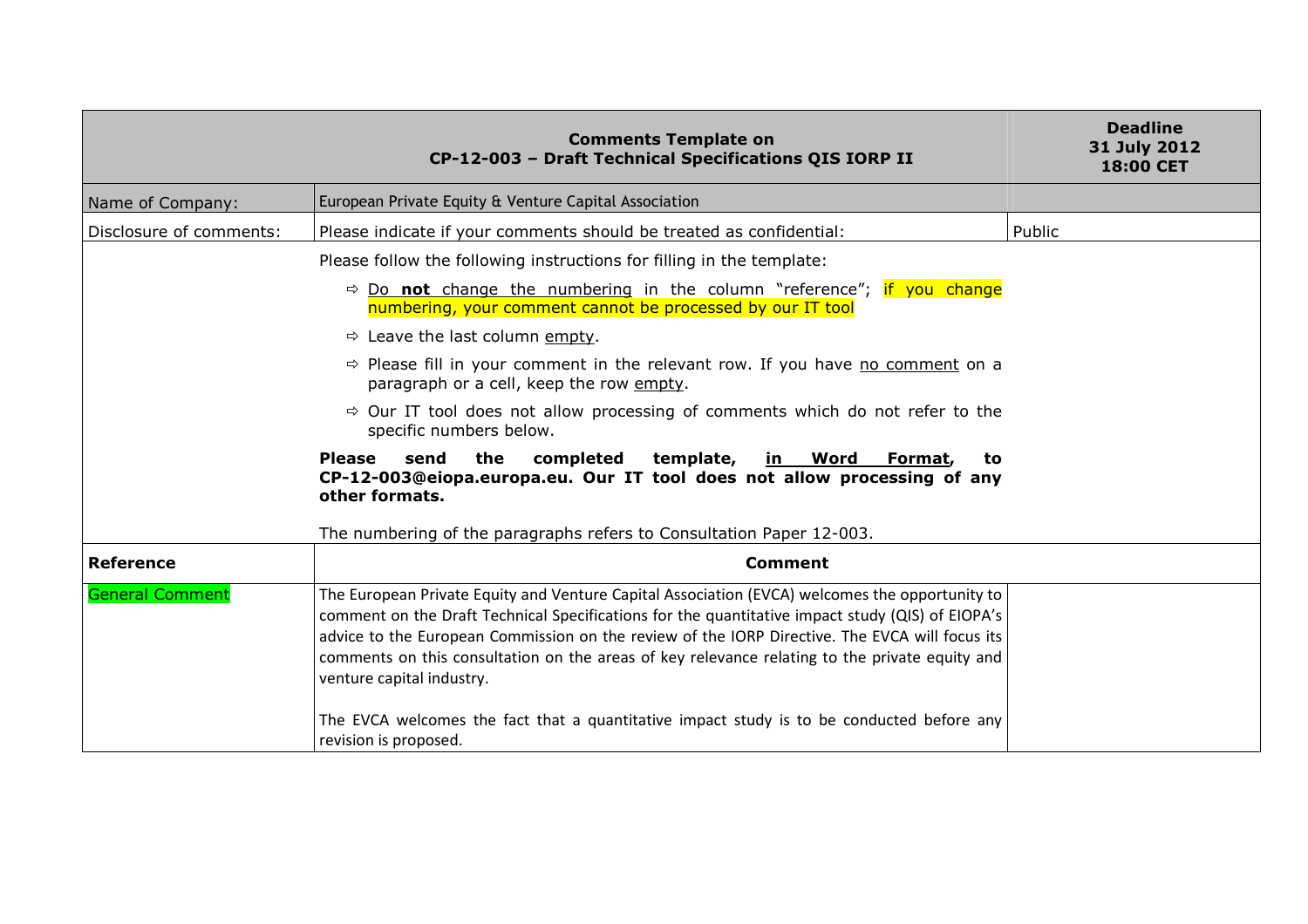| <b>Comments Template on</b><br>CP-12-003 - Draft Technical Specifications QIS IORP II |                                                                                                                                                                                                                                                                                                                                                                                                                                                                                                                                                                           | <b>Deadline</b><br>31 July 2012<br>18:00 CET |
|---------------------------------------------------------------------------------------|---------------------------------------------------------------------------------------------------------------------------------------------------------------------------------------------------------------------------------------------------------------------------------------------------------------------------------------------------------------------------------------------------------------------------------------------------------------------------------------------------------------------------------------------------------------------------|----------------------------------------------|
|                                                                                       | Much of the EVCA's comments, particular on the market consistent approach and SCR, are based<br>on a Research paper ""Calibration of Risk and Correlation in Private Equity" <sup>1</sup> supplied to the<br>Solvency II team at EIOPA on May 20 <sup>th</sup> . The EVCA recommends that EIOPA review this paper both<br>in the context of risk calibrations under Solvency II, and the context of developing this QIS and any<br>wider review of the IORP Directive.                                                                                                    |                                              |
|                                                                                       | As a result of the EVCA's findings in this paper we recommend that investments in private equity<br>funds are treated in a single, and separate, sub-module within the market risk category of the<br>SCR.                                                                                                                                                                                                                                                                                                                                                                |                                              |
|                                                                                       | The EVCA, also has concerns over the scope, timing and coverage of the quantitative impact<br>survey:                                                                                                                                                                                                                                                                                                                                                                                                                                                                     |                                              |
|                                                                                       | A large part of the QIS consultation has been copy-pasted from the Solvency II Directive,<br>in particular the Solvency Capital Requirement, and the associated classification of asset<br>classes and their subsequent risk weightings. This is despite assurances from the<br>European Commission that there will be no copy and paste of Solvency II for IORPs. <sup>2</sup>                                                                                                                                                                                           |                                              |
|                                                                                       | The use of Solvency II, designed for the insurance industry, is not reasonable as an IORP<br>has a much longer risk horizon. This longer risk horizon requires other risk measurement<br>and calculations. Illiquidity should play a much less prominent role. Diversification effects,<br>which may be present in particular among alternative investments such as private equity,<br>real estate, and infrastructure needs to be modeled much more carefully. Assuming the<br>same or even zero return expectations is unreasonable for a long risk horizon and implies |                                              |

<sup>&</sup>lt;sup>1</sup> Chakravarty/Diller (2012) EVCA Research Paper: "Calibration of Risk and Correlation in Private Equity<br><sup>2</sup>Commissioner Barnier (1/03/12) Public hearing on the revision of the Directive on occupational pensions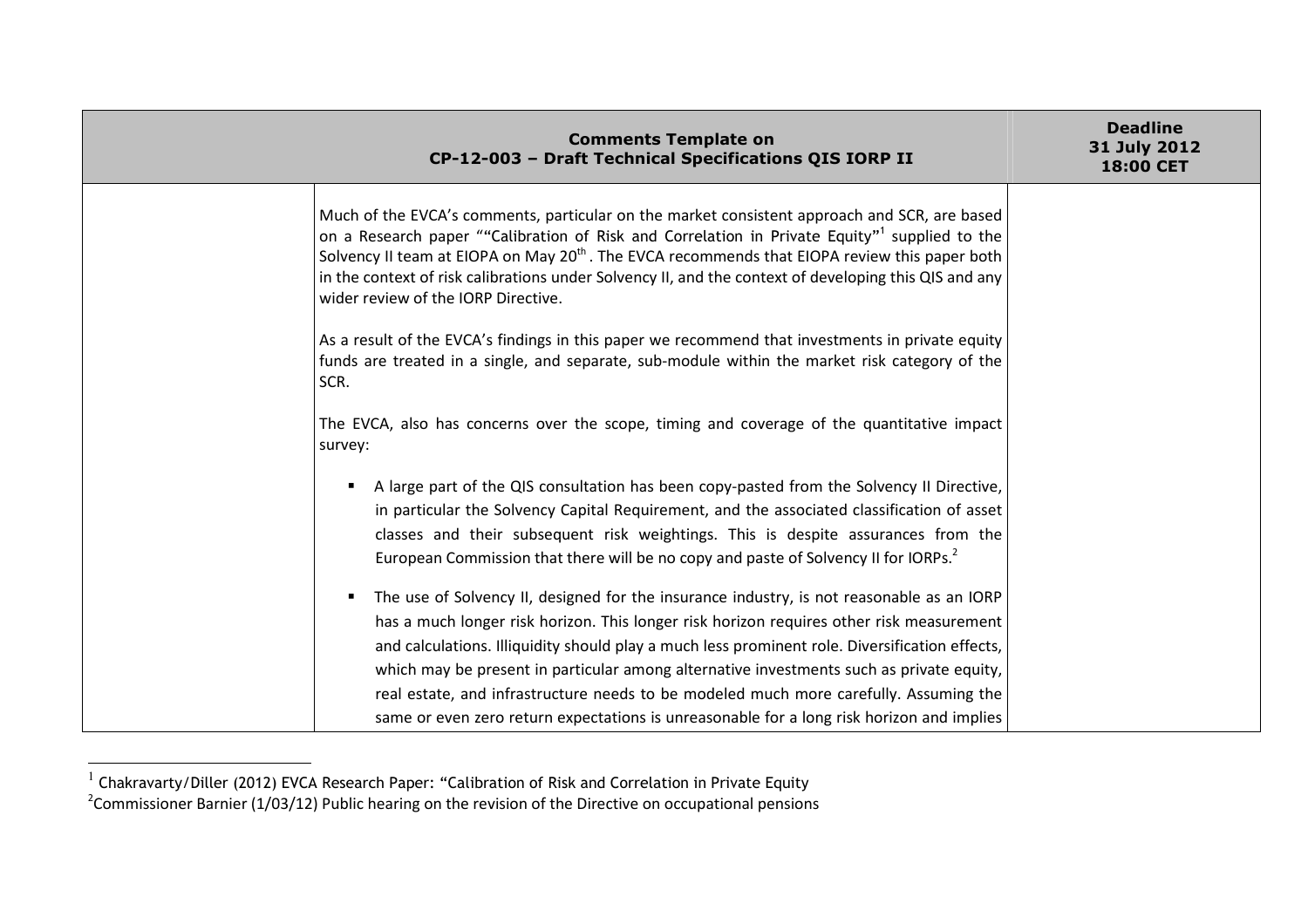|         | <b>Comments Template on</b><br>CP-12-003 - Draft Technical Specifications QIS IORP II                                                                                                                                                                                                                                                                                                                                                                                    | <b>Deadline</b><br>31 July 2012<br>18:00 CET |
|---------|--------------------------------------------------------------------------------------------------------------------------------------------------------------------------------------------------------------------------------------------------------------------------------------------------------------------------------------------------------------------------------------------------------------------------------------------------------------------------|----------------------------------------------|
| crisis. | a discrimination against long term, illiquid asset classes such as private equity. Such<br>treatment might avoid investment in such assets the returns of which are much needed in<br>a low interest rate environment to fund long term liabilities. In addition the provision of<br>such long term capital is a clear requirement for Europe to overcome its deep economic<br>The use of the Solvency II SCR also implies a repeat of inappropriate data and methods of |                                              |
| ٠       | calibration. <sup>3</sup><br>Where the specificities of pension funds have been taken into account (i.e. not directly<br>inspired by Solvency II) further analysis is required as these are not detailed enough in the<br>current consultation.                                                                                                                                                                                                                          |                                              |
| п.      | The EVCA has concerns about the feasibility of The Holistic Balance Sheet (HBS) as a tool<br>for pension fund supervision, as it is based on many subjective assumptions and will be<br>extremely costly and complex for IORPs to set up and manage. This will be to the<br>detriment of pension plan members and not achieve its goal of making pension schemes<br>comparable.                                                                                          |                                              |
|         | This QIS is very detailed and the timeframe very short. This makes it very difficult for<br>individual IORPs to provide responses to this consultation. IORPs will be subject to any<br>revised Directive and as such should have the opportunity to study the technical<br>specifications and submit their reactions.                                                                                                                                                   |                                              |

<sup>3&</sup>lt;br>3 Mittnik(2011) Solvency II Calibrations: Where Curiosity Meets Spuriosity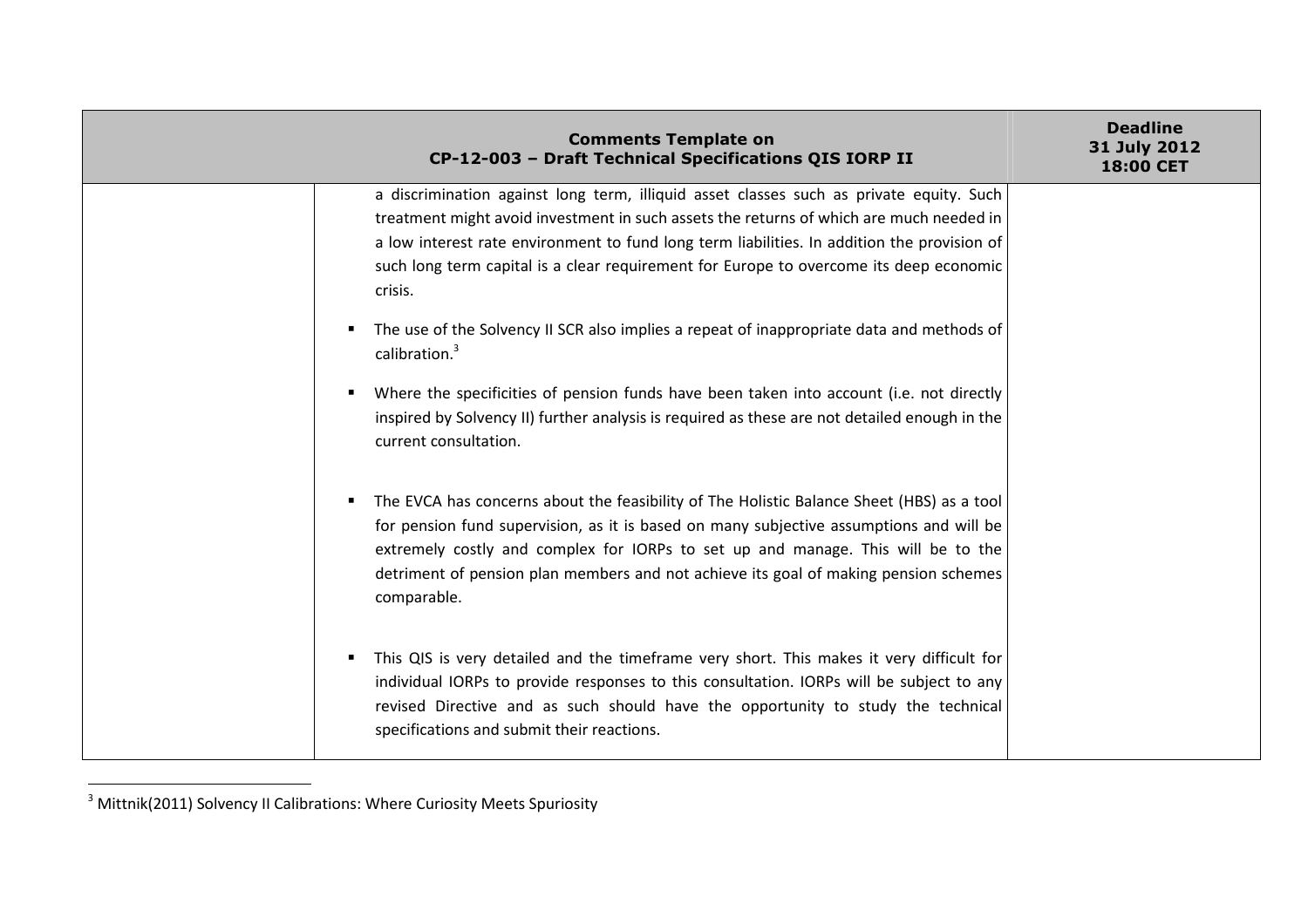| <b>Comments Template on</b><br>CP-12-003 - Draft Technical Specifications QIS IORP II                                                                                                                                                                                                                                                                                                                                                                                                                                                                                                                                                                                                                                                     | <b>Deadline</b><br>31 July 2012<br><b>18:00 CET</b> |
|-------------------------------------------------------------------------------------------------------------------------------------------------------------------------------------------------------------------------------------------------------------------------------------------------------------------------------------------------------------------------------------------------------------------------------------------------------------------------------------------------------------------------------------------------------------------------------------------------------------------------------------------------------------------------------------------------------------------------------------------|-----------------------------------------------------|
| Only eight member states will participate in the QIS, raising concerns over the legitimacy<br>and the extent to which the QIS is representative. In addition in some member states only<br>supervisors will respond, rather than the individual IORPs who will be subject to any<br>revised Directive.                                                                                                                                                                                                                                                                                                                                                                                                                                    |                                                     |
| The overall market-risk approach for private equity and venture capital represents a fundamental<br>misunderstanding of the risk faced by an institutional investor in private equity. The EVCA wishes<br>to point to the adverse impacts of this approach on economic growth and long-term investment,<br>by reducing investment in non-listed companies, in particular small- and medium-sized<br>companies, the backbone of the European economy.                                                                                                                                                                                                                                                                                      |                                                     |
| Pension funds invest in the private equity and venture capital asset class as the characteristics of<br>such investments corresponds well with their long-term investment horizon and meets their<br>interest to invest in an asset class of substantially different characteristics compared to listed<br>equities and bonds. Private equity funds, which operate over at least a ten year period, have for<br>many years been trusted by many of Europe's largest stewards of current and future pensioner's<br>income as a source of stable, strong, risk adjusted returns. This explains why, in the period from<br>2006 - 2010, pension funds accounted for over 36% of all funds raised by the European private<br>equity industry. |                                                     |
| As well as delivering strong returns to pension funds - critical for defined benefit funds to be able<br>to meet their pension liabilities as they fall due - private equity also provides the long-term<br>investment needed to deliver growth in the real economy. It is this long-term growth, sustained<br>by long-term capital, that provides a foundation for job creation, investment and tax revenues.<br>Over the past four years, European pension funds have invested €53bn, via private equity, in<br>European companies. A total of 83% of private equity backed companies are small to medium<br>sized enterprises ("SMEs"), which constitute the backbone of the European economy.                                         |                                                     |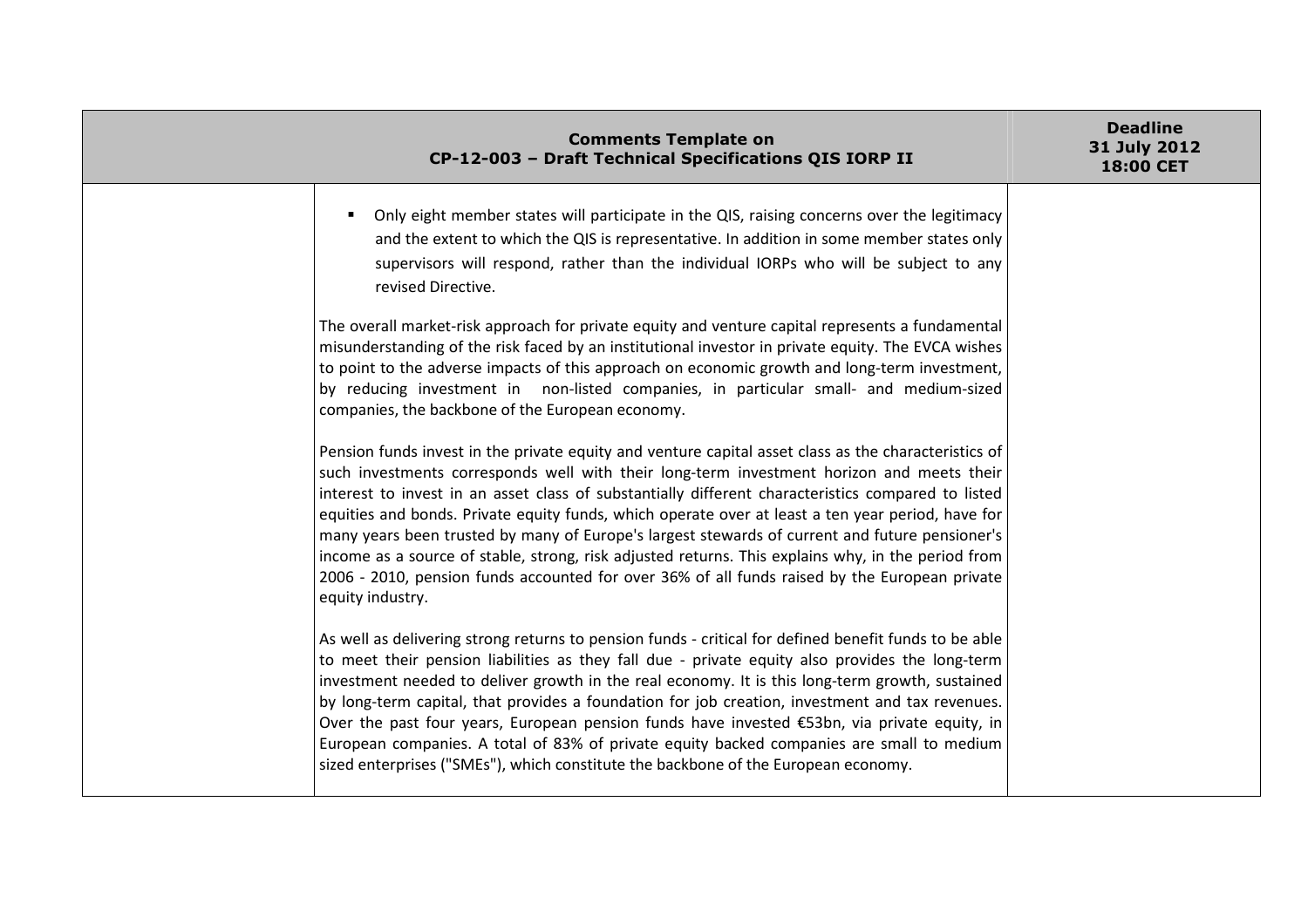|     | <b>Comments Template on</b><br>CP-12-003 - Draft Technical Specifications QIS IORP II                                                                                                                                                                                                                                                                                                                                                                                                                                                                                                                                                                                                                                                                                                                                                                                                                                                                                                                                                                                                                                                                                                                                                                                                                                     | <b>Deadline</b><br>31 July 2012<br>18:00 CET |
|-----|---------------------------------------------------------------------------------------------------------------------------------------------------------------------------------------------------------------------------------------------------------------------------------------------------------------------------------------------------------------------------------------------------------------------------------------------------------------------------------------------------------------------------------------------------------------------------------------------------------------------------------------------------------------------------------------------------------------------------------------------------------------------------------------------------------------------------------------------------------------------------------------------------------------------------------------------------------------------------------------------------------------------------------------------------------------------------------------------------------------------------------------------------------------------------------------------------------------------------------------------------------------------------------------------------------------------------|----------------------------------------------|
|     | Chakravarty/Diller (2012) EVCA Research Paper: "Calibration of Risk and Correlation in Private<br>Equity<br>$^2$ Commissioner Barnier (1/03/12) Public hearing on the revision of the Directive on occupational<br>pensions<br><sup>3</sup> Mittnik(2011) Solvency II Calibrations: Where Curiosity Meets Spuriosity                                                                                                                                                                                                                                                                                                                                                                                                                                                                                                                                                                                                                                                                                                                                                                                                                                                                                                                                                                                                      |                                              |
| Q1. | The EVCA understands that technical issues that would normally be specified in Level 2<br>implementing measures, such as the risks to be included in the calibration of the SCR, and their<br>accompanying stresses and correlations in the standard formula, should be included if a Solvency<br>II like SCR is to be calculated. However EVCA remains unconvinced of such an approach for<br>pension funds.<br>In order to calculate any theoretical risk calibration and correlations for private equity and<br>venture capital, the full specificitiesof measuring risk in the asset class should be taken into<br>consideration in order to produce a risk calibration and correlations that are appropriate.<br>These specificities together with an appropriate database and calibration methodologies are<br>expanded upon in this document in our comments on SCR 5.28, 5.29, 5.33, 5.35 and 5.38 and<br>explained in detail in the EVCA Research Paper "Calibration of Risk and Correlations in Private<br>Equity" <sup>4</sup> presented to EIOPA on May 20 <sup>th</sup> 2012.<br>This EVCA Research Paper demonstrates, depending on the calibration method and the data base<br>used, the shocks for the asset class, and hence the standard risk weighting for private equity, are<br>between 20% and 35%. |                                              |
|     | In addition to an appropriate risk calibration and correlation the specific characteristics of the<br>asset class should also be taken into consideration when classifying private equity and venture                                                                                                                                                                                                                                                                                                                                                                                                                                                                                                                                                                                                                                                                                                                                                                                                                                                                                                                                                                                                                                                                                                                     |                                              |

<sup>4</sup>Chakravarty/Diller (2012) EVCA Research Paper: "Calibration of Risk and Correlation in Private Equity"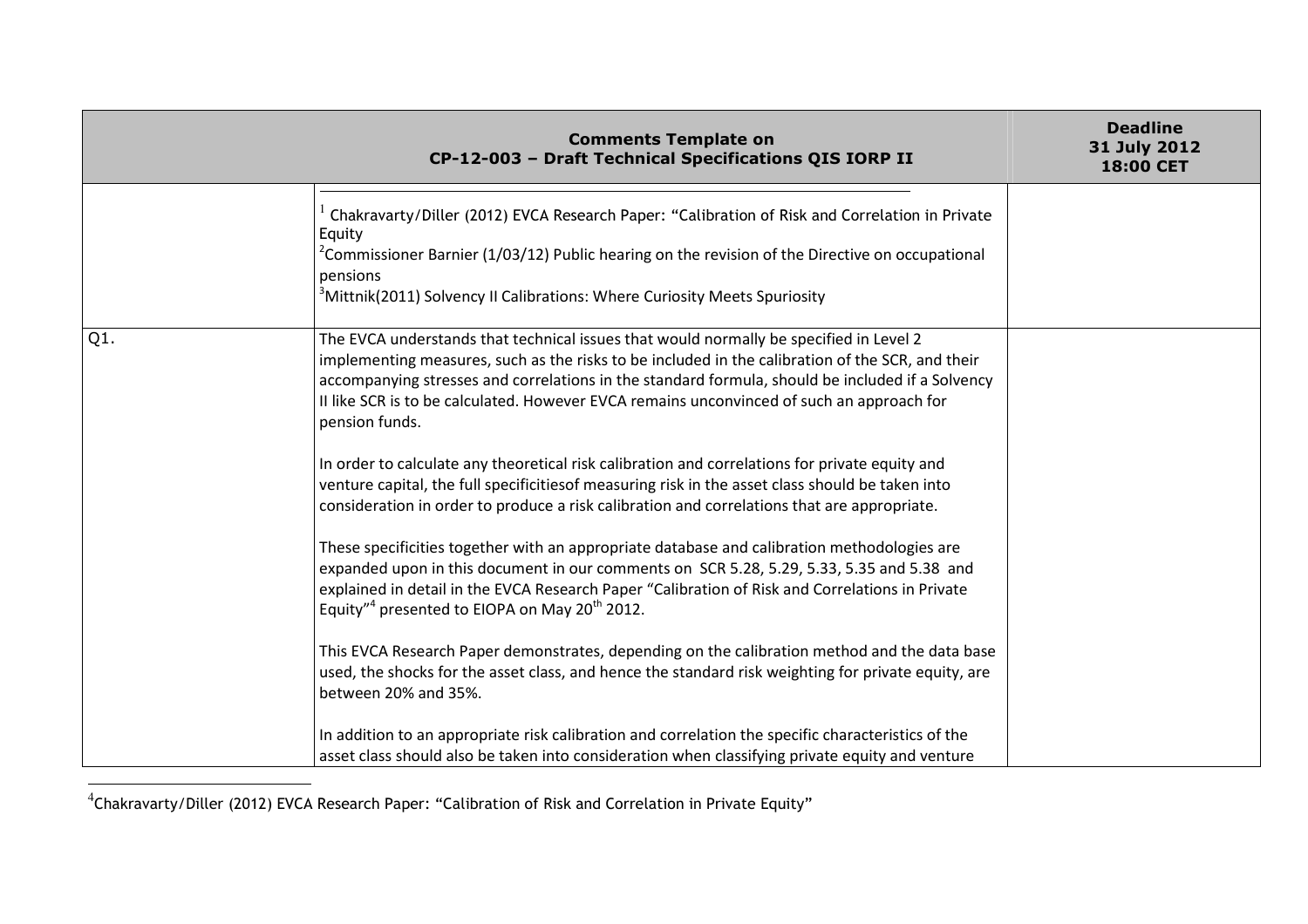| <b>Comments Template on</b><br>CP-12-003 - Draft Technical Specifications QIS IORP II                                                                                                                                                                                                                                                                                                                                                  | <b>Deadline</b><br>31 July 2012<br>18:00 CET |
|----------------------------------------------------------------------------------------------------------------------------------------------------------------------------------------------------------------------------------------------------------------------------------------------------------------------------------------------------------------------------------------------------------------------------------------|----------------------------------------------|
| capital within the market risk sub-module. These characteristics include:                                                                                                                                                                                                                                                                                                                                                              |                                              |
| PE funds typically make long-term, one hundred per cent equity backed, investments<br>п.                                                                                                                                                                                                                                                                                                                                               |                                              |
| PE funds do not offer redemption rights for investors<br>٠                                                                                                                                                                                                                                                                                                                                                                             |                                              |
| PE funds do not use leverage at fund level, i.e. they are not exposed at fund level                                                                                                                                                                                                                                                                                                                                                    |                                              |
| PE funds do not engage in credit origination activities.                                                                                                                                                                                                                                                                                                                                                                               |                                              |
| Against the background of these characteristics of private equity and venture capital funds a fund<br>structure has developed that may be defined as follows:                                                                                                                                                                                                                                                                          |                                              |
| "Private equity and venture capital funds are unleveraged funds which predominantly<br>invest in equity instruments and instruments that are economically similar to equity<br>instruments issued by unlisted companies.                                                                                                                                                                                                               |                                              |
| Such funds are characterised by alignment of interest through sharing of risk between<br>management and investors. They are generally only open to eligible investors, namely<br>professional clients and certain sophisticated HNWIs, and do not provide redemption rights<br>to investors for a period of at least five years after the first closing of the fund, i.e. the date<br>when the first investor is admitted to the fund. |                                              |
| Private equity and venture capital funds of funds invest in private equity and venture capital<br>funds as defined above." <sup>5</sup>                                                                                                                                                                                                                                                                                                |                                              |
| Consequently, we recommend creating a private equity and venture capital sub-module to<br>accurately reflect the standard risk weighting for investing in private equity and venture capital                                                                                                                                                                                                                                           |                                              |

 $5$ EVCA Position Paper (2012) "What is a private equity and venture capital fund?"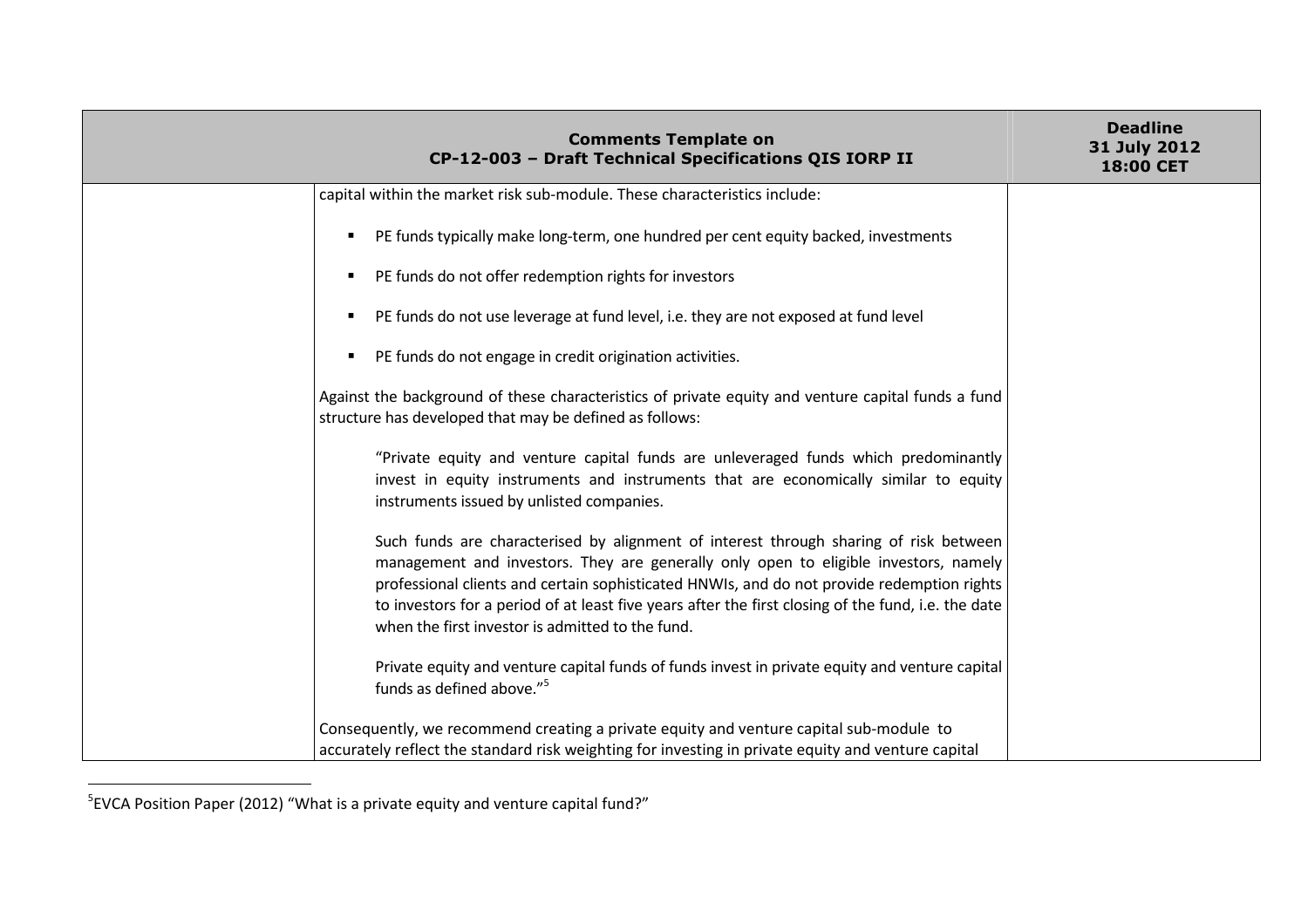|                  | <b>Comments Template on</b><br>CP-12-003 - Draft Technical Specifications QIS IORP II                                  | <b>Deadline</b><br>31 July 2012<br>18:00 CET |
|------------------|------------------------------------------------------------------------------------------------------------------------|----------------------------------------------|
|                  | funds and the unique characteristics of private equity and venture capital funds.                                      |                                              |
|                  | <sup>4</sup> Chakravarty/Diller (2012) EVCA Research Paper: "Calibration of Risk and Correlation in Private<br>Equity" |                                              |
|                  | <sup>5</sup> EVCA Position Paper (2012) "What is a private equity and venture capital fund?"                           |                                              |
| Q <sub>2</sub> . |                                                                                                                        |                                              |
| Q3.              |                                                                                                                        |                                              |
| Q4.              |                                                                                                                        |                                              |
| Q5.              |                                                                                                                        |                                              |
| Q6.              |                                                                                                                        |                                              |
| Q7.              |                                                                                                                        |                                              |
| Q8.              |                                                                                                                        |                                              |
| Q9.              |                                                                                                                        |                                              |
| Q10.             |                                                                                                                        |                                              |
| Q11.             |                                                                                                                        |                                              |
| Q12.             |                                                                                                                        |                                              |
| Q13.             |                                                                                                                        |                                              |
| Q14.             |                                                                                                                        |                                              |
| Q15.             |                                                                                                                        |                                              |
| Q16.             |                                                                                                                        |                                              |
| Q17.             |                                                                                                                        |                                              |
| Q18.             |                                                                                                                        |                                              |
| Q19.             |                                                                                                                        |                                              |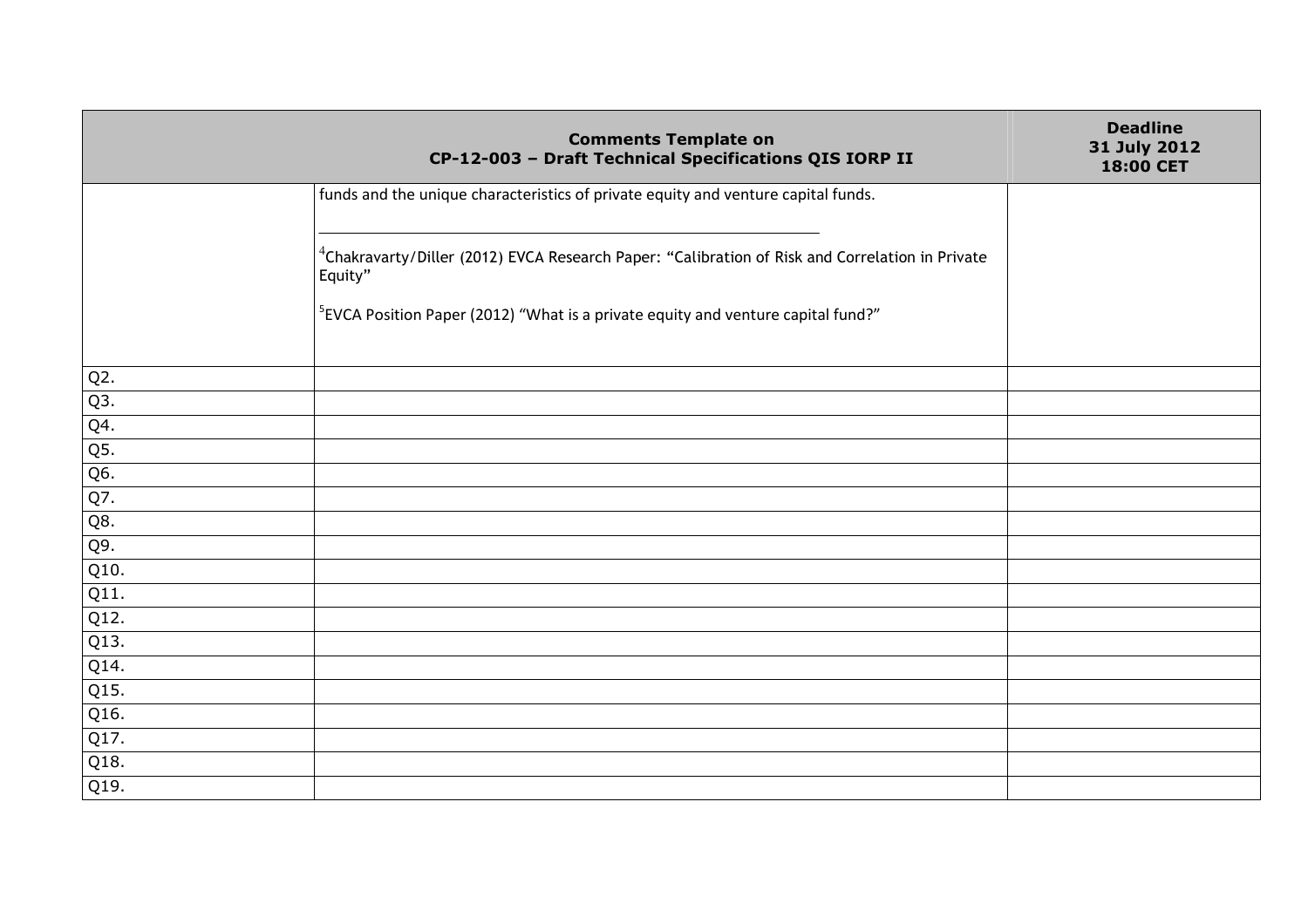| <b>Deadline</b><br><b>Comments Template on</b><br>31 July 2012<br>CP-12-003 - Draft Technical Specifications QIS IORP II<br><b>18:00 CET</b>                                                                                                                                                                                                                                                                                                                                                                                                                                                                                                                                                                                                                                                 |  |
|----------------------------------------------------------------------------------------------------------------------------------------------------------------------------------------------------------------------------------------------------------------------------------------------------------------------------------------------------------------------------------------------------------------------------------------------------------------------------------------------------------------------------------------------------------------------------------------------------------------------------------------------------------------------------------------------------------------------------------------------------------------------------------------------|--|
| Q20.                                                                                                                                                                                                                                                                                                                                                                                                                                                                                                                                                                                                                                                                                                                                                                                         |  |
| Q21.                                                                                                                                                                                                                                                                                                                                                                                                                                                                                                                                                                                                                                                                                                                                                                                         |  |
| Q22.                                                                                                                                                                                                                                                                                                                                                                                                                                                                                                                                                                                                                                                                                                                                                                                         |  |
| Q23.                                                                                                                                                                                                                                                                                                                                                                                                                                                                                                                                                                                                                                                                                                                                                                                         |  |
| I.1.1.                                                                                                                                                                                                                                                                                                                                                                                                                                                                                                                                                                                                                                                                                                                                                                                       |  |
| 1.1.2.                                                                                                                                                                                                                                                                                                                                                                                                                                                                                                                                                                                                                                                                                                                                                                                       |  |
| I.1.3.                                                                                                                                                                                                                                                                                                                                                                                                                                                                                                                                                                                                                                                                                                                                                                                       |  |
| I.1.4.                                                                                                                                                                                                                                                                                                                                                                                                                                                                                                                                                                                                                                                                                                                                                                                       |  |
| I.1.5.                                                                                                                                                                                                                                                                                                                                                                                                                                                                                                                                                                                                                                                                                                                                                                                       |  |
| I.2.1.                                                                                                                                                                                                                                                                                                                                                                                                                                                                                                                                                                                                                                                                                                                                                                                       |  |
| I.2.2.                                                                                                                                                                                                                                                                                                                                                                                                                                                                                                                                                                                                                                                                                                                                                                                       |  |
| 1.2.3.                                                                                                                                                                                                                                                                                                                                                                                                                                                                                                                                                                                                                                                                                                                                                                                       |  |
| I.2.4.                                                                                                                                                                                                                                                                                                                                                                                                                                                                                                                                                                                                                                                                                                                                                                                       |  |
| I.2.5.                                                                                                                                                                                                                                                                                                                                                                                                                                                                                                                                                                                                                                                                                                                                                                                       |  |
| I.2.6.                                                                                                                                                                                                                                                                                                                                                                                                                                                                                                                                                                                                                                                                                                                                                                                       |  |
| I.3.1.                                                                                                                                                                                                                                                                                                                                                                                                                                                                                                                                                                                                                                                                                                                                                                                       |  |
| The EVCA understands the fact that the QIS is confined to numerical calculations. It is therefore<br>important to underline where the technical specifications chosen by EIOPA are inappropriate. The<br>EVCA rejects the proposal of a holistic balance sheet when it is used for supervision. The idea of a<br>holistic balance sheet seems to offer theoretical possibilities for taking into account the risk<br>mitigating instruments that an IORP has, but the complexities involved make this an instrument<br>that is unsuitable as a primary supervision tool. Besides that, it is important to realise that<br>workplace pensions are based on social and cultural traditions and strongly linked to first pillar<br>pension provisions in the different Member States.<br>I.3.2. |  |
| I.4.1.                                                                                                                                                                                                                                                                                                                                                                                                                                                                                                                                                                                                                                                                                                                                                                                       |  |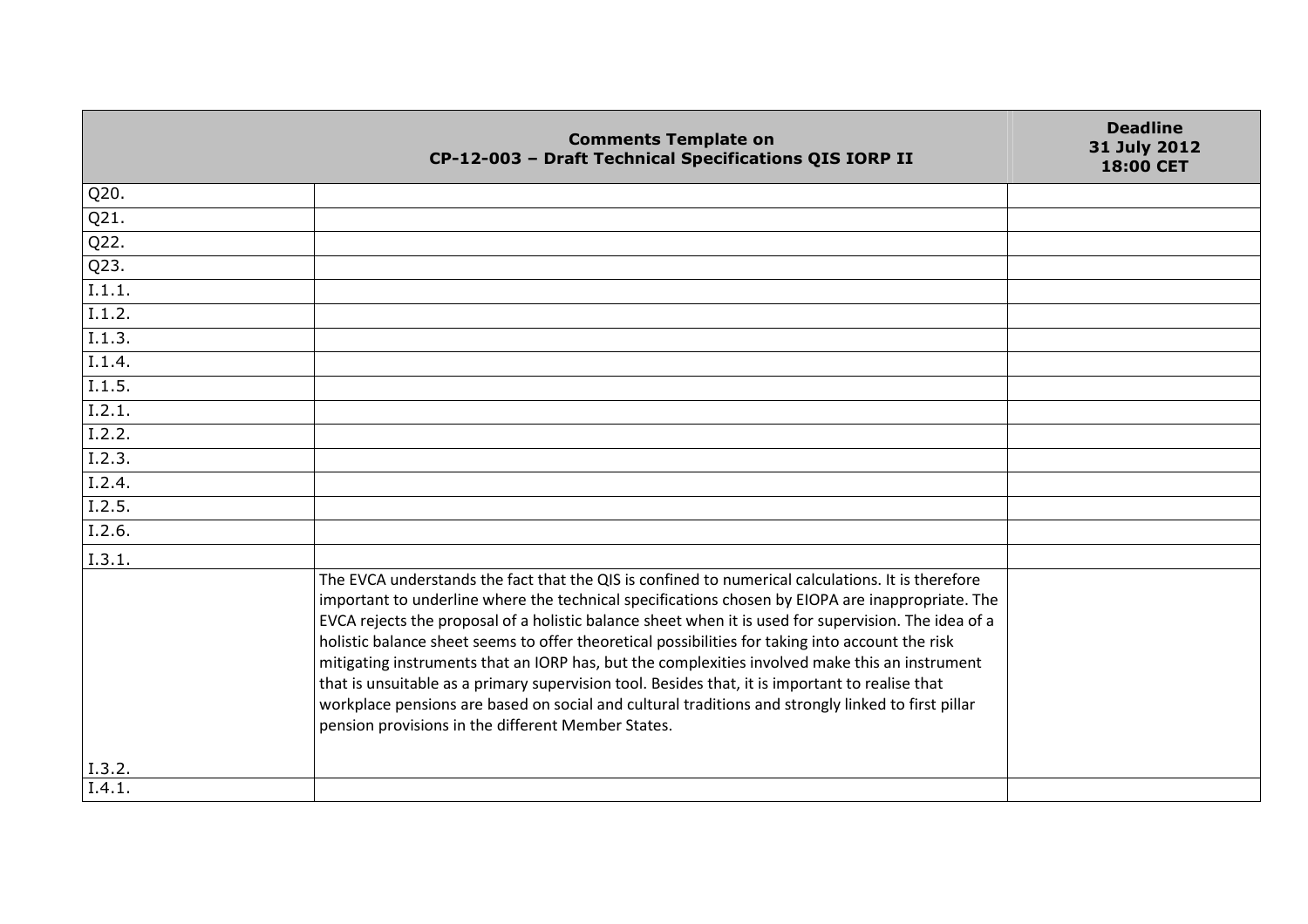|         | <b>Comments Template on</b><br>CP-12-003 - Draft Technical Specifications QIS IORP II                                                                                                                                                                                                                                                                                                                                                                                                                                                                                                                                                                                                                                                                                                                                                                                                                               | <b>Deadline</b><br>31 July 2012<br>18:00 CET |
|---------|---------------------------------------------------------------------------------------------------------------------------------------------------------------------------------------------------------------------------------------------------------------------------------------------------------------------------------------------------------------------------------------------------------------------------------------------------------------------------------------------------------------------------------------------------------------------------------------------------------------------------------------------------------------------------------------------------------------------------------------------------------------------------------------------------------------------------------------------------------------------------------------------------------------------|----------------------------------------------|
| I.4.2.  |                                                                                                                                                                                                                                                                                                                                                                                                                                                                                                                                                                                                                                                                                                                                                                                                                                                                                                                     |                                              |
| I.4.3.  |                                                                                                                                                                                                                                                                                                                                                                                                                                                                                                                                                                                                                                                                                                                                                                                                                                                                                                                     |                                              |
| I.4.4.  |                                                                                                                                                                                                                                                                                                                                                                                                                                                                                                                                                                                                                                                                                                                                                                                                                                                                                                                     |                                              |
| I.4.5.  | The EVCA's key concern is that the potential application of the Solvency II regime to IORPS would<br>be inappropriate and disproportionate. It could affect pension funds' investment strategies<br>resulting in a number of negative consequences for pension funds and their members and the<br>wider economy.<br>Where the specificities of pension funds have been taken into account (i.e. not directly inspired by<br>Solvency II) further analysis is required as these are not detailed enough in the current<br>consultation. The EVCA has concerns about the feasibility of The Holistic Balance Sheet (HBS) as a<br>tool for pension fund supervision, as it is based on many subjective assumptions and will be<br>extremely costly and complex for IORPs to set up and manage. This will be to the detriment of<br>pension plan members and not achieve its goal of making pension schemes comparable. |                                              |
| I.4.6.  |                                                                                                                                                                                                                                                                                                                                                                                                                                                                                                                                                                                                                                                                                                                                                                                                                                                                                                                     |                                              |
| I.4.7.  |                                                                                                                                                                                                                                                                                                                                                                                                                                                                                                                                                                                                                                                                                                                                                                                                                                                                                                                     |                                              |
| I.4.8.  |                                                                                                                                                                                                                                                                                                                                                                                                                                                                                                                                                                                                                                                                                                                                                                                                                                                                                                                     |                                              |
| I.4.9.  |                                                                                                                                                                                                                                                                                                                                                                                                                                                                                                                                                                                                                                                                                                                                                                                                                                                                                                                     |                                              |
| I.4.10. |                                                                                                                                                                                                                                                                                                                                                                                                                                                                                                                                                                                                                                                                                                                                                                                                                                                                                                                     |                                              |
| I.4.11. |                                                                                                                                                                                                                                                                                                                                                                                                                                                                                                                                                                                                                                                                                                                                                                                                                                                                                                                     |                                              |
| I.4.12. |                                                                                                                                                                                                                                                                                                                                                                                                                                                                                                                                                                                                                                                                                                                                                                                                                                                                                                                     |                                              |
| I.4.13. |                                                                                                                                                                                                                                                                                                                                                                                                                                                                                                                                                                                                                                                                                                                                                                                                                                                                                                                     |                                              |
| I.4.14. |                                                                                                                                                                                                                                                                                                                                                                                                                                                                                                                                                                                                                                                                                                                                                                                                                                                                                                                     |                                              |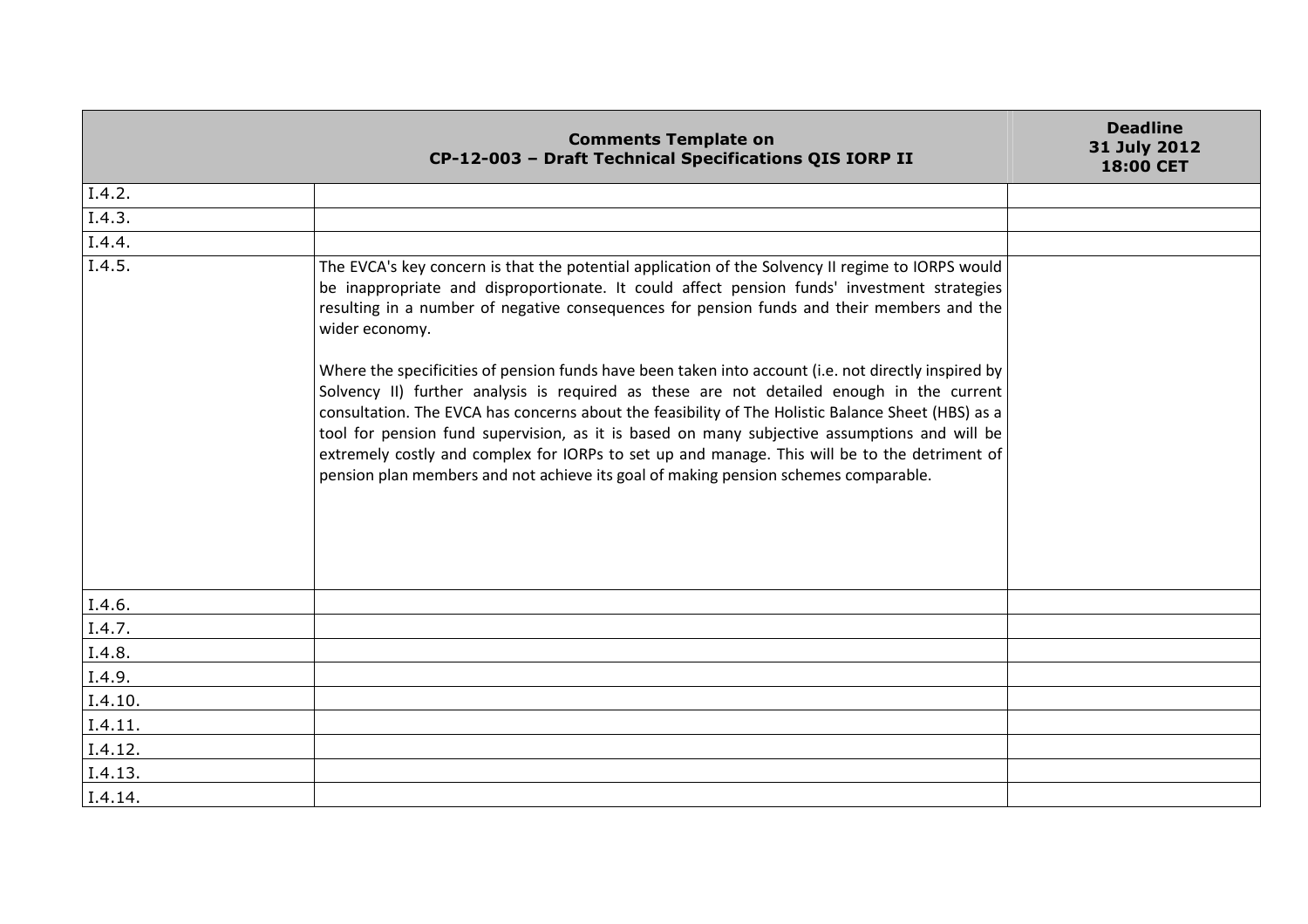|         | <b>Comments Template on</b><br>CP-12-003 - Draft Technical Specifications QIS IORP II                                                                                                                                                                                                                                                                                                                                                                                                                                                                                                                                                                                                                                                                                                                                                                                                                                                                                                                                                                                                                                                                                                                                                                                                                                                                                                                                                                                                                                | <b>Deadline</b><br>31 July 2012<br>18:00 CET |
|---------|----------------------------------------------------------------------------------------------------------------------------------------------------------------------------------------------------------------------------------------------------------------------------------------------------------------------------------------------------------------------------------------------------------------------------------------------------------------------------------------------------------------------------------------------------------------------------------------------------------------------------------------------------------------------------------------------------------------------------------------------------------------------------------------------------------------------------------------------------------------------------------------------------------------------------------------------------------------------------------------------------------------------------------------------------------------------------------------------------------------------------------------------------------------------------------------------------------------------------------------------------------------------------------------------------------------------------------------------------------------------------------------------------------------------------------------------------------------------------------------------------------------------|----------------------------------------------|
| I.4.15. |                                                                                                                                                                                                                                                                                                                                                                                                                                                                                                                                                                                                                                                                                                                                                                                                                                                                                                                                                                                                                                                                                                                                                                                                                                                                                                                                                                                                                                                                                                                      |                                              |
| I.4.16. |                                                                                                                                                                                                                                                                                                                                                                                                                                                                                                                                                                                                                                                                                                                                                                                                                                                                                                                                                                                                                                                                                                                                                                                                                                                                                                                                                                                                                                                                                                                      |                                              |
| I.4.17. |                                                                                                                                                                                                                                                                                                                                                                                                                                                                                                                                                                                                                                                                                                                                                                                                                                                                                                                                                                                                                                                                                                                                                                                                                                                                                                                                                                                                                                                                                                                      |                                              |
| I.4.18. | In order to calculate any theoretical risk calibration and correlations for private equity and<br>venture capital, the full specificitiesof measuring risk in the asset class should be taken into<br>consideration in order to produce a risk calibration and correlations that are appropriate.<br>These specificities together with an appropriate database and calibration methodologies are<br>expanded upon in this document in our comments on SCR 5.28, 5.29, 5.33, 5.38 and explained in<br>detail in the EVCA Research Paper "Calibration of Risk and Correlations in Private Equity" <sup>6</sup><br>presented to EIOPA on May 20 <sup>th</sup> 2012.<br>This EVCA Research Paper demonstrates, depending on the calibration method and the data base<br>used, the shocks for the asset class, and hence the standard risk weighting for private equity, are<br>between 20% and 35%.<br>In addition to an appropriate risk calibration and correlation the specific characteristics of the<br>asset class should also be taken into consideration when classifying private equity and venture<br>capital within the market risk sub-module. These characteristics include:<br>PE funds typically make long-term, one hundred per cent equity backed, investments;<br>PE funds do not offer redemption rights for investors;<br>$\bullet$<br>PE funds do not use leverage at fund level, i.e. they are not exposed at fund level;<br>PE funds do not engage in credit origination activities.<br>$\bullet$ |                                              |

 $^6$ Chakravarty/Diller (2012) EVCA Research Paper: "Calibration of Risk and Correlation in Private Equity"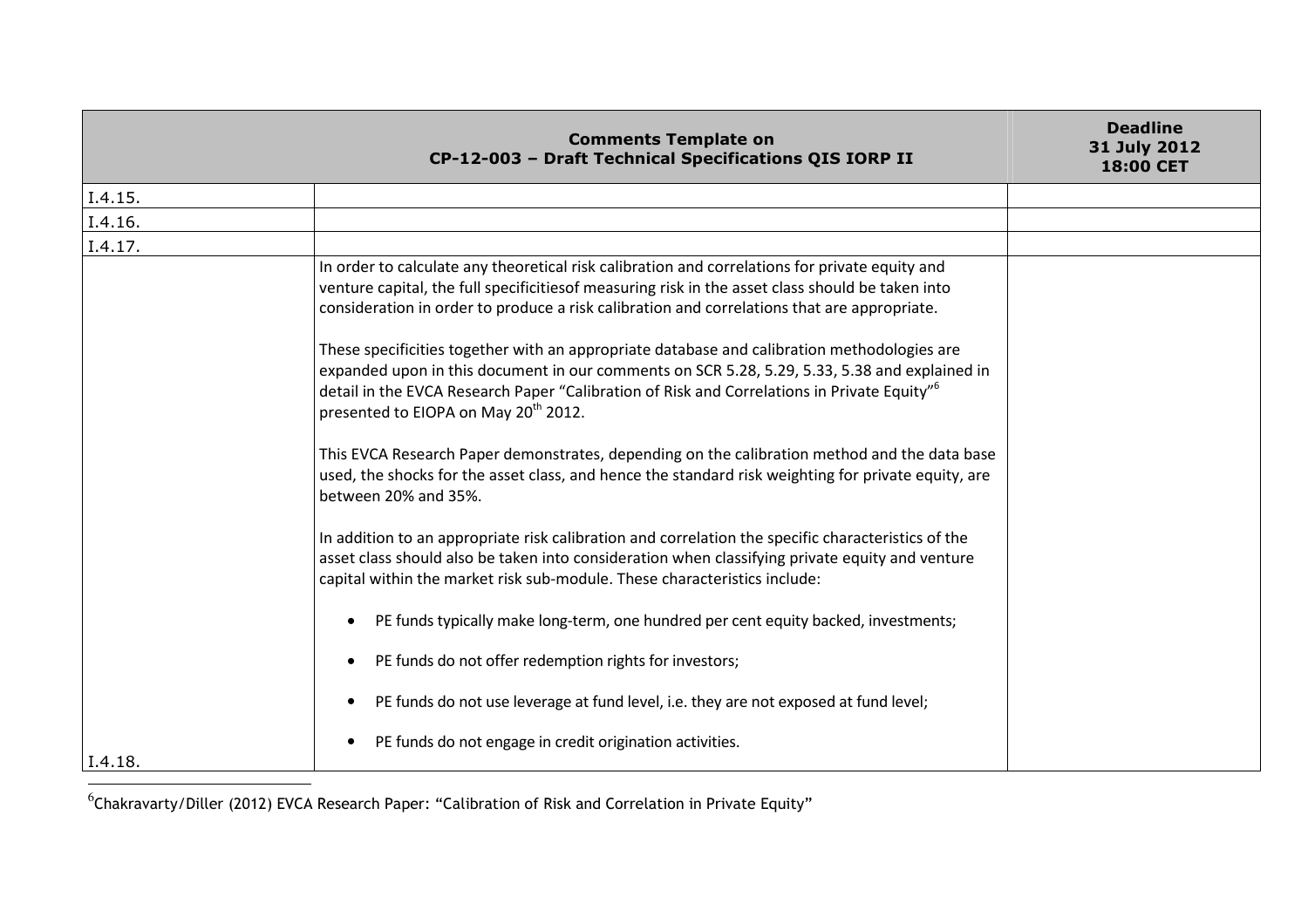|         | <b>Comments Template on</b><br>CP-12-003 - Draft Technical Specifications QIS IORP II                                                                                                                                                                                                                                                                                                                                                  | <b>Deadline</b><br>31 July 2012<br>18:00 CET |
|---------|----------------------------------------------------------------------------------------------------------------------------------------------------------------------------------------------------------------------------------------------------------------------------------------------------------------------------------------------------------------------------------------------------------------------------------------|----------------------------------------------|
|         | Against the background of these characteristics of private equity and venture capital funds a fund<br>structure has developed that may be defined as follows:                                                                                                                                                                                                                                                                          |                                              |
|         | "Private equity and venture capital funds are unleveraged funds which predominantly<br>invest in equity instruments and instruments that are economically similar to equity<br>instruments issued by unlisted companies.                                                                                                                                                                                                               |                                              |
|         | Such funds are characterised by alignment of interest through sharing of risk between<br>management and investors. They are generally only open to eligible investors, namely<br>professional clients and certain sophisticated HNWIs, and do not provide redemption rights<br>to investors for a period of at least five years after the first closing of the fund, i.e. the date<br>when the first investor is admitted to the fund. |                                              |
|         | Private equity and venture capital funds of funds invest in private equity and venture capital<br>funds as defined above." <sup>7</sup>                                                                                                                                                                                                                                                                                                |                                              |
|         | Consequently, we recommend creating a private equity and venture capital sub-module to<br>accurately reflect the standard risk weighting for investing in private equity and venture capital<br>funds and the unique characteristics of private equity and venture capital funds.                                                                                                                                                      |                                              |
|         | <sup>6</sup> Chakravarty/Diller (2012) EVCA Research Paper: "Calibration of Risk and Correlation in Private<br>Equity"<br>$\degree$ EVCA Position Paper (2012) "What is a private equity and venture capital fund?"                                                                                                                                                                                                                    |                                              |
| I.4.19. | The EVCA welcomes that EIOPA will report on other possible confidence levels, however the EVCA                                                                                                                                                                                                                                                                                                                                         |                                              |

 $7$ EVCA Position Paper (2012) "What is a private equity and venture capital fund?"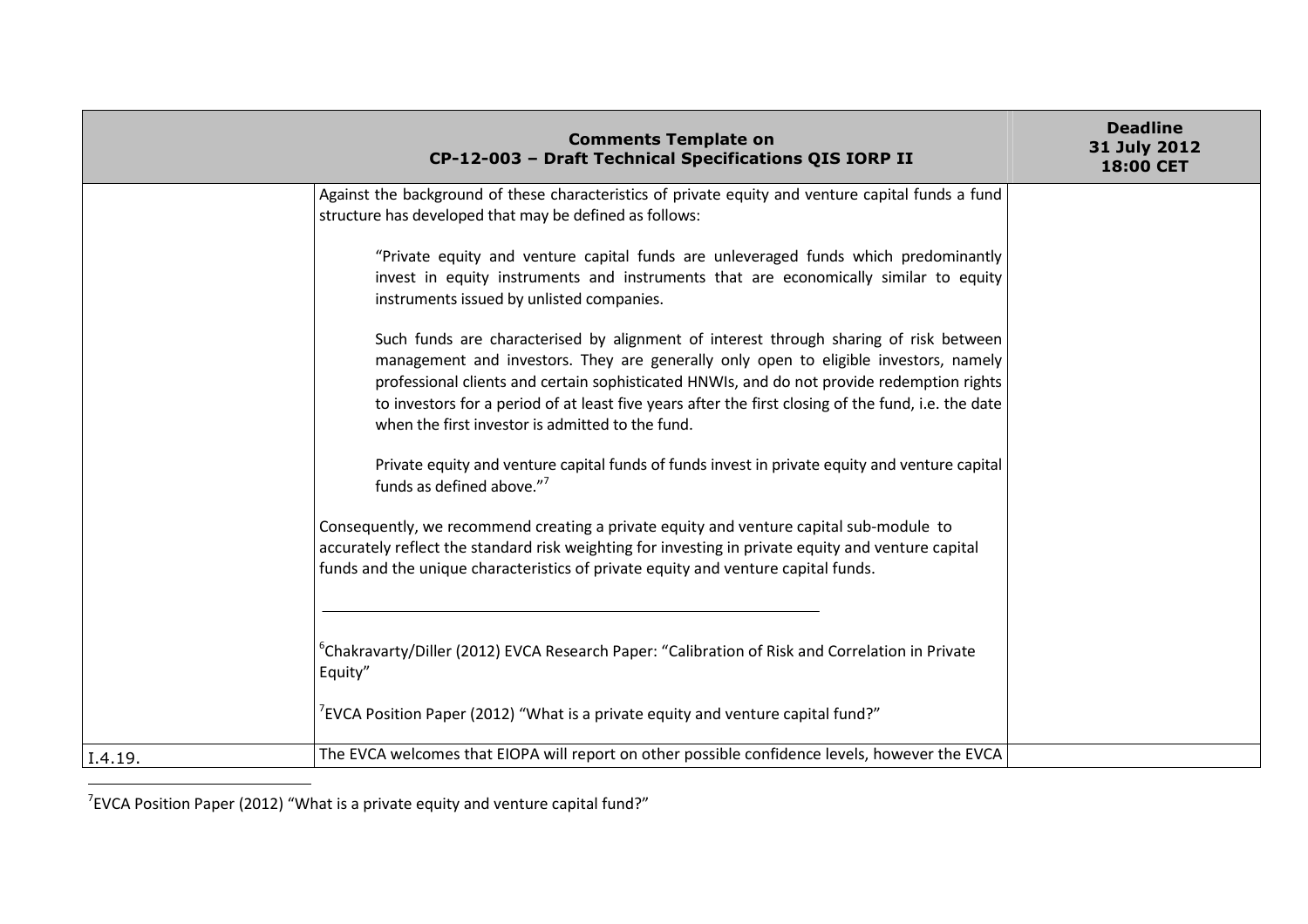| <b>Comments Template on</b><br>CP-12-003 - Draft Technical Specifications QIS IORP II                                                                                                                                                                                                                                                                                                                                                                                                                    | <b>Deadline</b><br>31 July 2012<br>18:00 CET |
|----------------------------------------------------------------------------------------------------------------------------------------------------------------------------------------------------------------------------------------------------------------------------------------------------------------------------------------------------------------------------------------------------------------------------------------------------------------------------------------------------------|----------------------------------------------|
| does not believe that it is possible to give a single, universal, confidence level for all European<br>occupational pensions schemes. Confidence levels and discount rates are also closely tied to<br>specific plan designs. We believe that Member States should have the flexibility they need to<br>adapt these mechanisms to their diverse industrial relations systems.                                                                                                                            |                                              |
| In addition and given the long risk horizons of IORPs the EVCA believes it is more important to<br>analyse the impact of:                                                                                                                                                                                                                                                                                                                                                                                |                                              |
| Risk horizons longer than one year<br>The impact of different return expectations, which are much more important for longer<br>risk horizons<br>Different methods to treat dependencies, especially among alternative investments such<br>as private equity, hedge funds, real estate and other financial assets and risk areas<br>More appropriate data and methods for calibration as outlined in the EVCA research<br>paper and other work such as the study by Professor Mittnik (2011) <sup>8</sup> |                                              |
| 8 Chakravarty/Diller (2012) EVCA Research Paper: "Calibration of Risk and Correlation in Private<br>Equity"<br>Mittnik(2011) Solvency II Calibrations: Where Curiosity Meets Spuriosity                                                                                                                                                                                                                                                                                                                  |                                              |
| I.4.20.                                                                                                                                                                                                                                                                                                                                                                                                                                                                                                  |                                              |

<sup>&</sup>lt;sup>8</sup> Chakravarty/Diller (2012) EVCA Research Paper:"Calibration of Risk and Correlation in Private Equity"<br>Mittnik(2011) Solvency II Calibrations: Where Curiosity Meets Spuriosity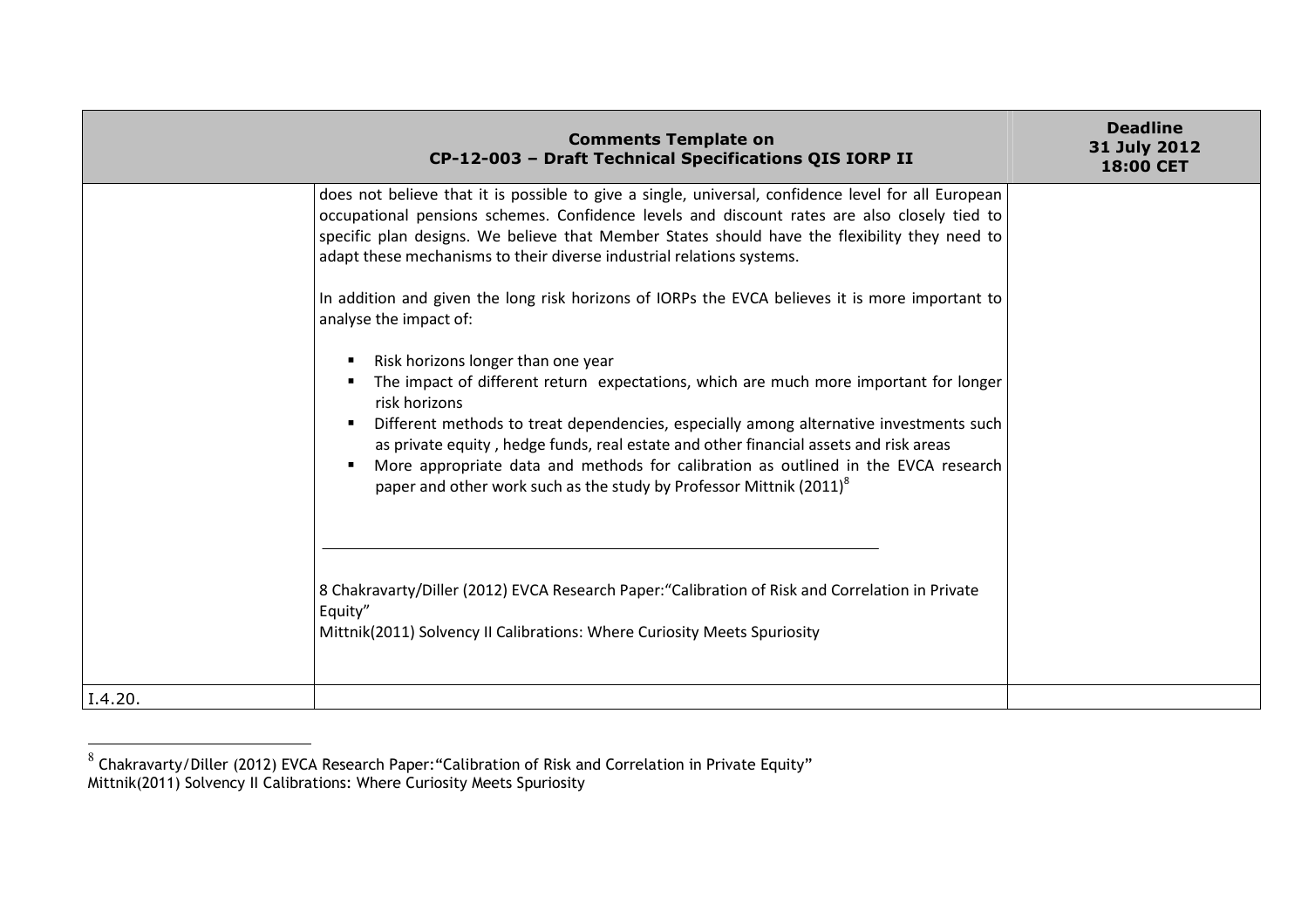|         | <b>Comments Template on</b><br>CP-12-003 - Draft Technical Specifications QIS IORP II | <b>Deadline</b><br>31 July 2012<br>18:00 CET |
|---------|---------------------------------------------------------------------------------------|----------------------------------------------|
| I.4.21. |                                                                                       |                                              |
| I.4.22. |                                                                                       |                                              |
| I.5.1.  |                                                                                       |                                              |
| I.5.2.  |                                                                                       |                                              |
| I.5.3.  |                                                                                       |                                              |
| I.5.4.  |                                                                                       |                                              |
| I.5.5.  |                                                                                       |                                              |
| I.5.6.  |                                                                                       |                                              |
| I.5.7.  |                                                                                       |                                              |
| I.5.8.  |                                                                                       |                                              |
| I.6.1.  |                                                                                       |                                              |
| I.6.2.  |                                                                                       |                                              |
| I.6.3.  |                                                                                       |                                              |
| I.7.1.  |                                                                                       |                                              |
| I.7.2.  |                                                                                       |                                              |
| I.7.3.  |                                                                                       |                                              |
| I.7.4.  |                                                                                       |                                              |
| I.7.5.  |                                                                                       |                                              |
| I.8.1.  |                                                                                       |                                              |
| 1.8.2.  |                                                                                       |                                              |
| I.8.3.  |                                                                                       |                                              |
| I.8.4.  |                                                                                       |                                              |
| I.8.5.  |                                                                                       |                                              |
| I.8.6.  |                                                                                       |                                              |
| I.9.1.  |                                                                                       |                                              |
| I.9.2.  |                                                                                       |                                              |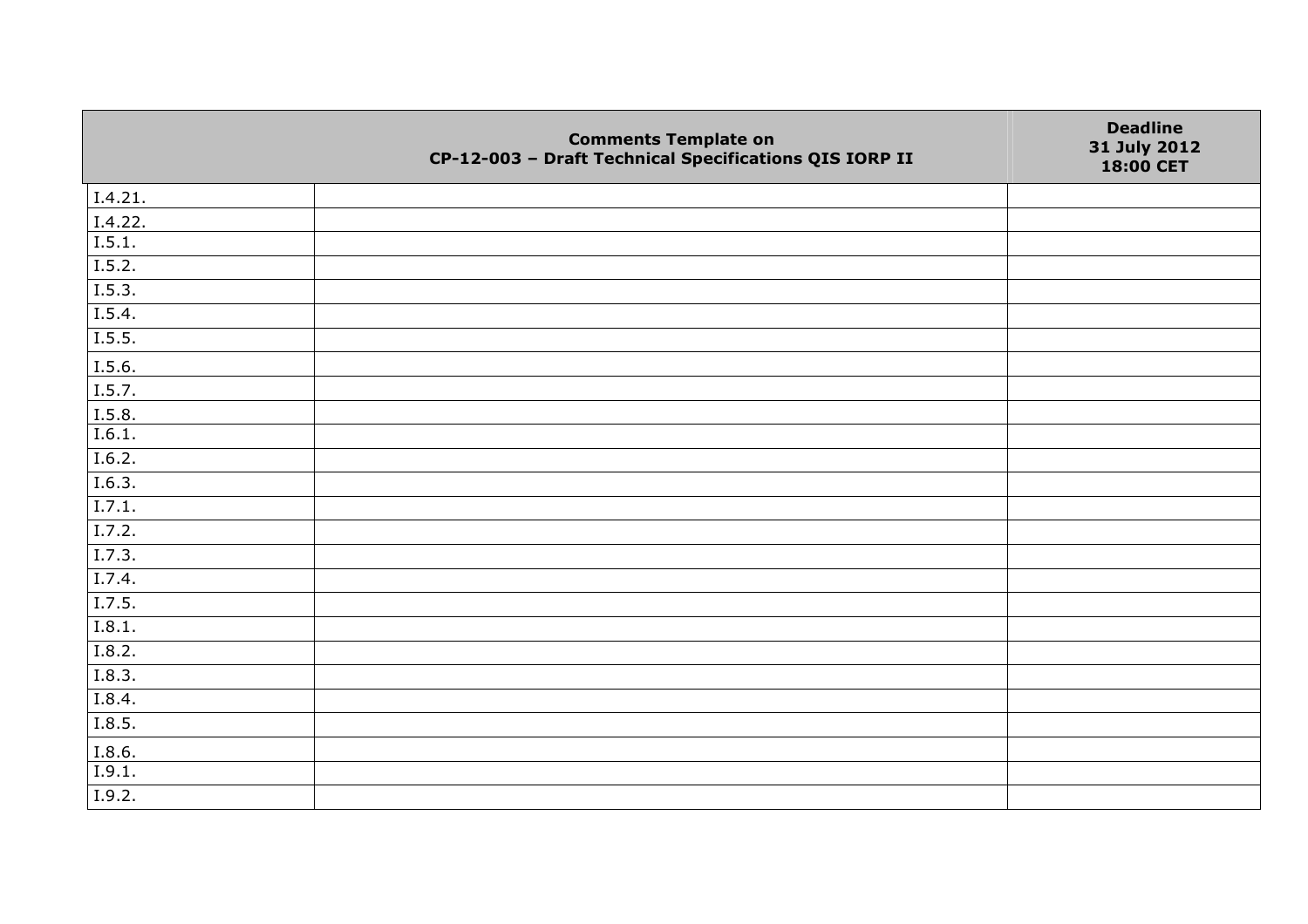|                     | <b>Comments Template on</b><br>CP-12-003 - Draft Technical Specifications QIS IORP II | <b>Deadline</b><br>31 July 2012<br>18:00 CET |
|---------------------|---------------------------------------------------------------------------------------|----------------------------------------------|
| 1.9.3.              |                                                                                       |                                              |
| I.10.1.             |                                                                                       |                                              |
| I.10.2.             |                                                                                       |                                              |
| I.10.3.             |                                                                                       |                                              |
| $\overline{I.10.4}$ |                                                                                       |                                              |
| I.11.1              |                                                                                       |                                              |
| HBS.1.1.            |                                                                                       |                                              |
| HBS.2.1.            |                                                                                       |                                              |
| HBS.2.2.            |                                                                                       |                                              |
| HBS.2.3.            |                                                                                       |                                              |
| HBS.2.4.            |                                                                                       |                                              |
| HBS.2.5.            |                                                                                       |                                              |
| HBS.2.6.            |                                                                                       |                                              |
| HBS.2.7.            |                                                                                       |                                              |
| HBS.2.8.            |                                                                                       |                                              |
| HBS.3.1.            |                                                                                       |                                              |
| HBS.3.2.            |                                                                                       |                                              |
| HBS.3.3.            |                                                                                       |                                              |
| HBS.3.4.            |                                                                                       |                                              |
| HBS.3.5.            |                                                                                       |                                              |
| HBS.3.6.            |                                                                                       |                                              |
| HBS.3.7.            |                                                                                       |                                              |
| HBS.3.8.            |                                                                                       |                                              |
| HBS.3.9.            |                                                                                       |                                              |
| HBS.3.10.           |                                                                                       |                                              |
| HBS.3.11.           |                                                                                       |                                              |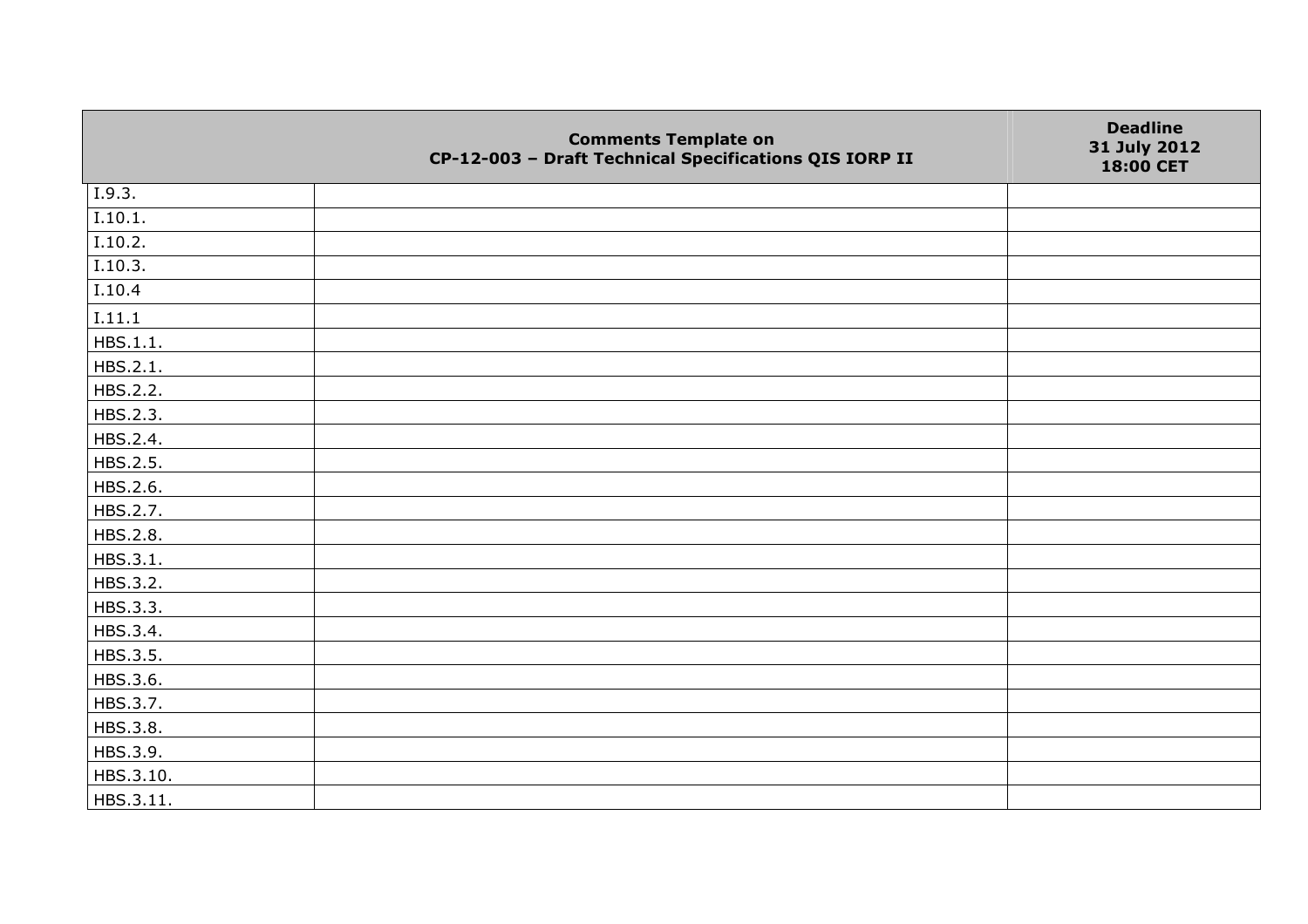|           | <b>Comments Template on</b><br>CP-12-003 - Draft Technical Specifications QIS IORP II | <b>Deadline</b><br>31 July 2012<br>18:00 CET |
|-----------|---------------------------------------------------------------------------------------|----------------------------------------------|
| HBS.3.12. |                                                                                       |                                              |
| HBS.3.13. |                                                                                       |                                              |
| HBS.3.14. |                                                                                       |                                              |
| HBS.3.15. |                                                                                       |                                              |
| HBS.3.16. |                                                                                       |                                              |
| HBS.3.17. |                                                                                       |                                              |
| HBS.3.18. |                                                                                       |                                              |
| HBS.3.19. |                                                                                       |                                              |
| HBS.3.20. |                                                                                       |                                              |
| HBS.3.21. |                                                                                       |                                              |
| HBS.3.22. |                                                                                       |                                              |
| HBS.3.23. |                                                                                       |                                              |
| HBS.3.24. |                                                                                       |                                              |
| HBS.3.25. |                                                                                       |                                              |
| HBS.3.26. |                                                                                       |                                              |
| HBS.3.27. |                                                                                       |                                              |
| HBS.3.28. |                                                                                       |                                              |
| HBS.3.29. |                                                                                       |                                              |
| HBS.4.1.  |                                                                                       |                                              |
| HBS.4.2.  |                                                                                       |                                              |
| HBS.4.3.  |                                                                                       |                                              |
| HBS.4.4.  |                                                                                       |                                              |
| HBS.4.5.  |                                                                                       |                                              |
| HBS.4.6.  |                                                                                       |                                              |
| HBS.4.7.  |                                                                                       |                                              |
| HBS.4.8.  |                                                                                       |                                              |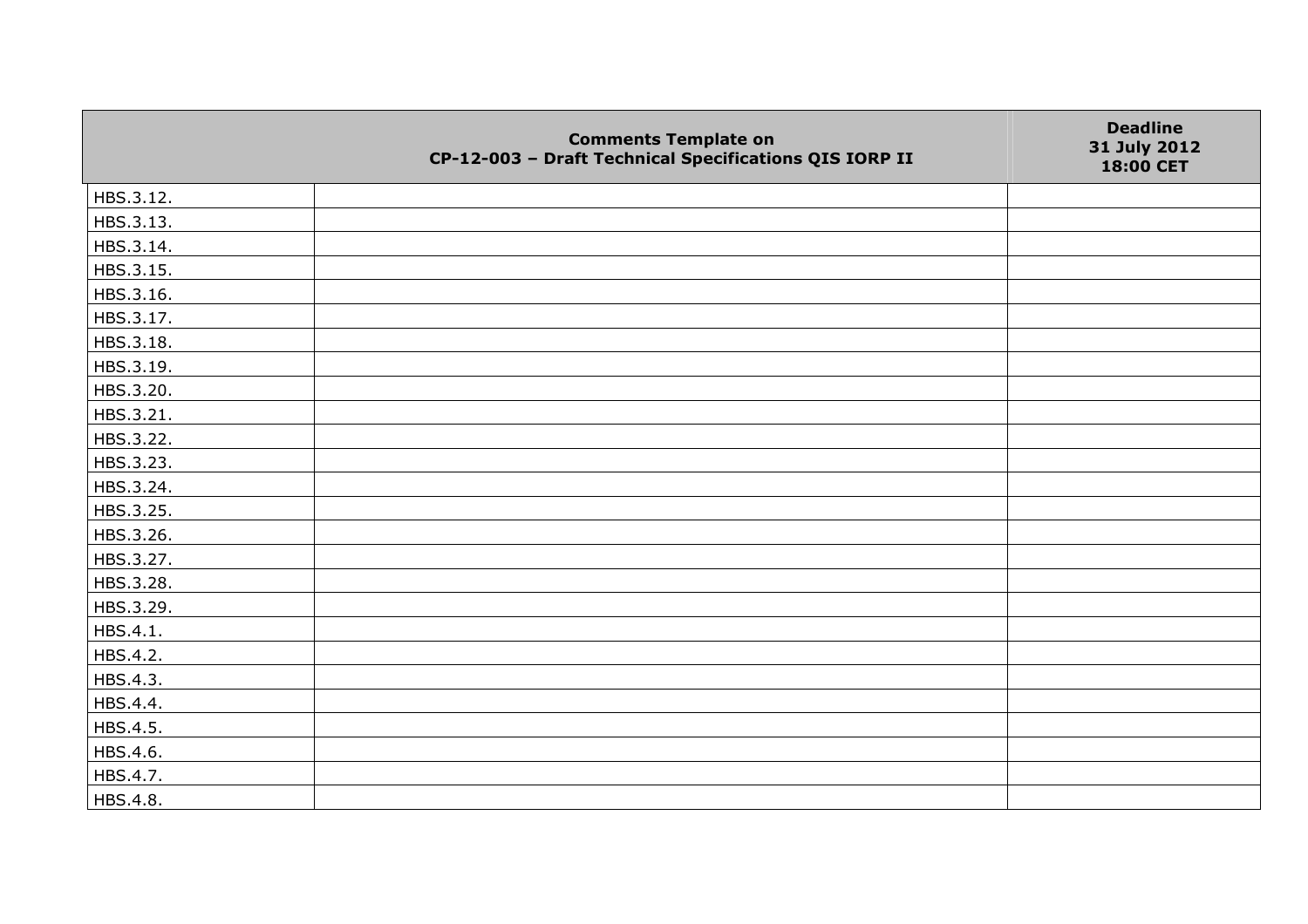|           | <b>Comments Template on</b><br>CP-12-003 - Draft Technical Specifications QIS IORP II | <b>Deadline</b><br>31 July 2012<br>18:00 CET |
|-----------|---------------------------------------------------------------------------------------|----------------------------------------------|
| HBS.4.9.  |                                                                                       |                                              |
| HBS.4.10. |                                                                                       |                                              |
| HBS.4.11. |                                                                                       |                                              |
| HBS.4.12. |                                                                                       |                                              |
| HBS.4.13. |                                                                                       |                                              |
| HBS.4.14. |                                                                                       |                                              |
| HBS.4.15. |                                                                                       |                                              |
| HBS.4.16. |                                                                                       |                                              |
| HBS.4.17. |                                                                                       |                                              |
| HBS.4.18. |                                                                                       |                                              |
| HBS.4.19. |                                                                                       |                                              |
| HBS.4.20. |                                                                                       |                                              |
| HBS.4.21. |                                                                                       |                                              |
| HBS.4.22. |                                                                                       |                                              |
| HBS.4.23. |                                                                                       |                                              |
| HBS.4.24. |                                                                                       |                                              |
| HBS.4.25. |                                                                                       |                                              |
| HBS.4.26. |                                                                                       |                                              |
| HBS.4.27. |                                                                                       |                                              |
| HBS.4.28. |                                                                                       |                                              |
| HBS.4.29. |                                                                                       |                                              |
| HBS.4.30. |                                                                                       |                                              |
| HBS.4.31. |                                                                                       |                                              |
| HBS.4.32. |                                                                                       |                                              |
| HBS.4.33. |                                                                                       |                                              |
| HBS.4.34. |                                                                                       |                                              |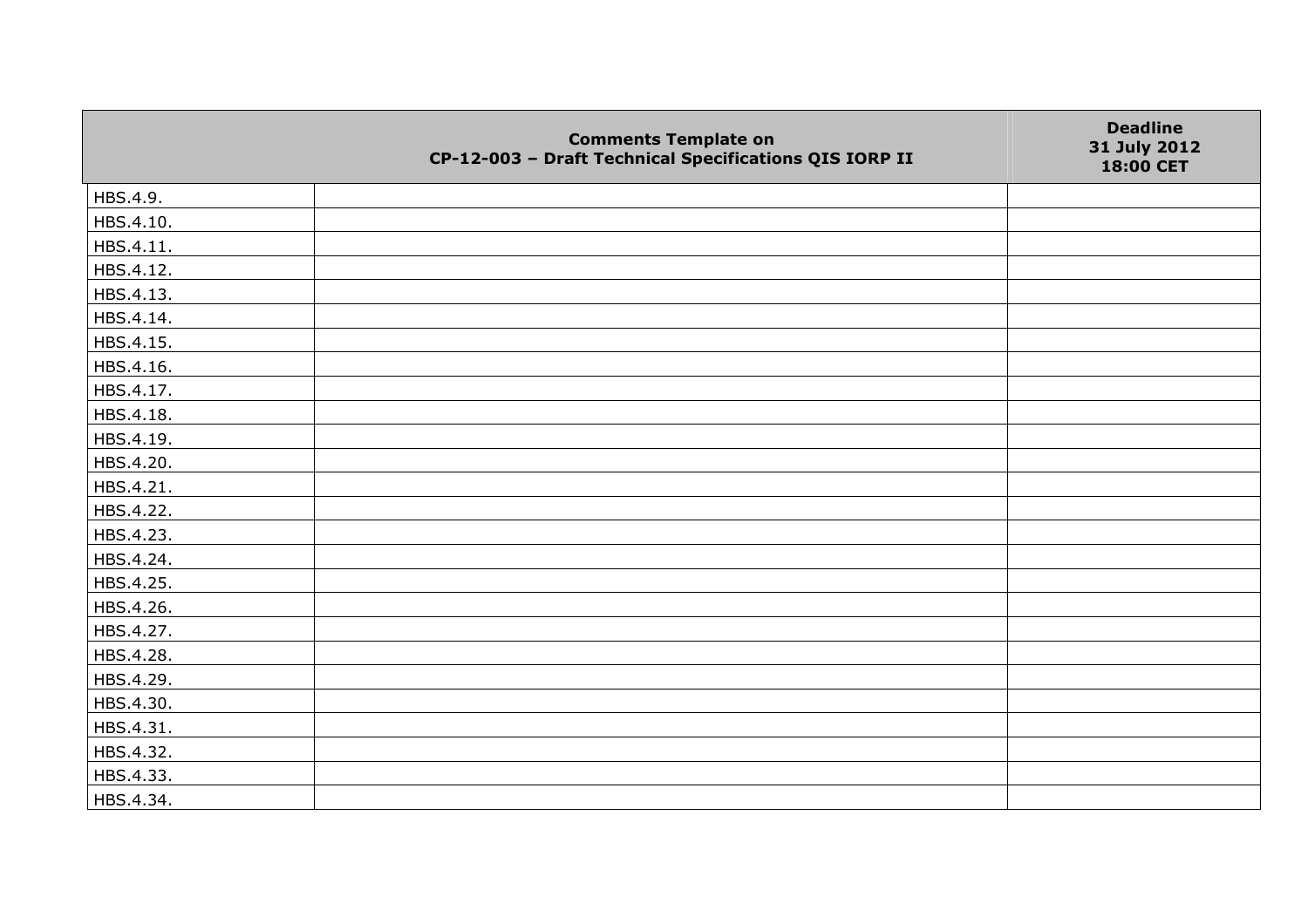|           | <b>Comments Template on</b><br>CP-12-003 - Draft Technical Specifications QIS IORP II | <b>Deadline</b><br>31 July 2012<br>18:00 CET |
|-----------|---------------------------------------------------------------------------------------|----------------------------------------------|
| HBS.4.35. |                                                                                       |                                              |
| HBS.4.36. |                                                                                       |                                              |
| HBS.4.37. |                                                                                       |                                              |
| HBS.4.38. |                                                                                       |                                              |
| HBS.4.39. |                                                                                       |                                              |
| HBS.4.40. |                                                                                       |                                              |
| HBS.4.41. |                                                                                       |                                              |
| HBS.4.42. |                                                                                       |                                              |
| HBS.4.43. |                                                                                       |                                              |
| HBS.4.44. |                                                                                       |                                              |
| HBS.4.45. |                                                                                       |                                              |
| HBS.4.46. |                                                                                       |                                              |
| HBS.4.47. |                                                                                       |                                              |
| HBS.4.48. |                                                                                       |                                              |
| HBS.4.49. |                                                                                       |                                              |
| HBS.4.50. |                                                                                       |                                              |
| HBS.4.51. |                                                                                       |                                              |
| HBS.4.52. |                                                                                       |                                              |
| HBS.4.53. |                                                                                       |                                              |
| HBS.4.54. |                                                                                       |                                              |
| HBS.4.55. |                                                                                       |                                              |
| HBS.4.56. |                                                                                       |                                              |
| HBS.4.57. |                                                                                       |                                              |
| HBS.4.58. |                                                                                       |                                              |
| HBS.4.59. |                                                                                       |                                              |
| HBS.4.60. |                                                                                       |                                              |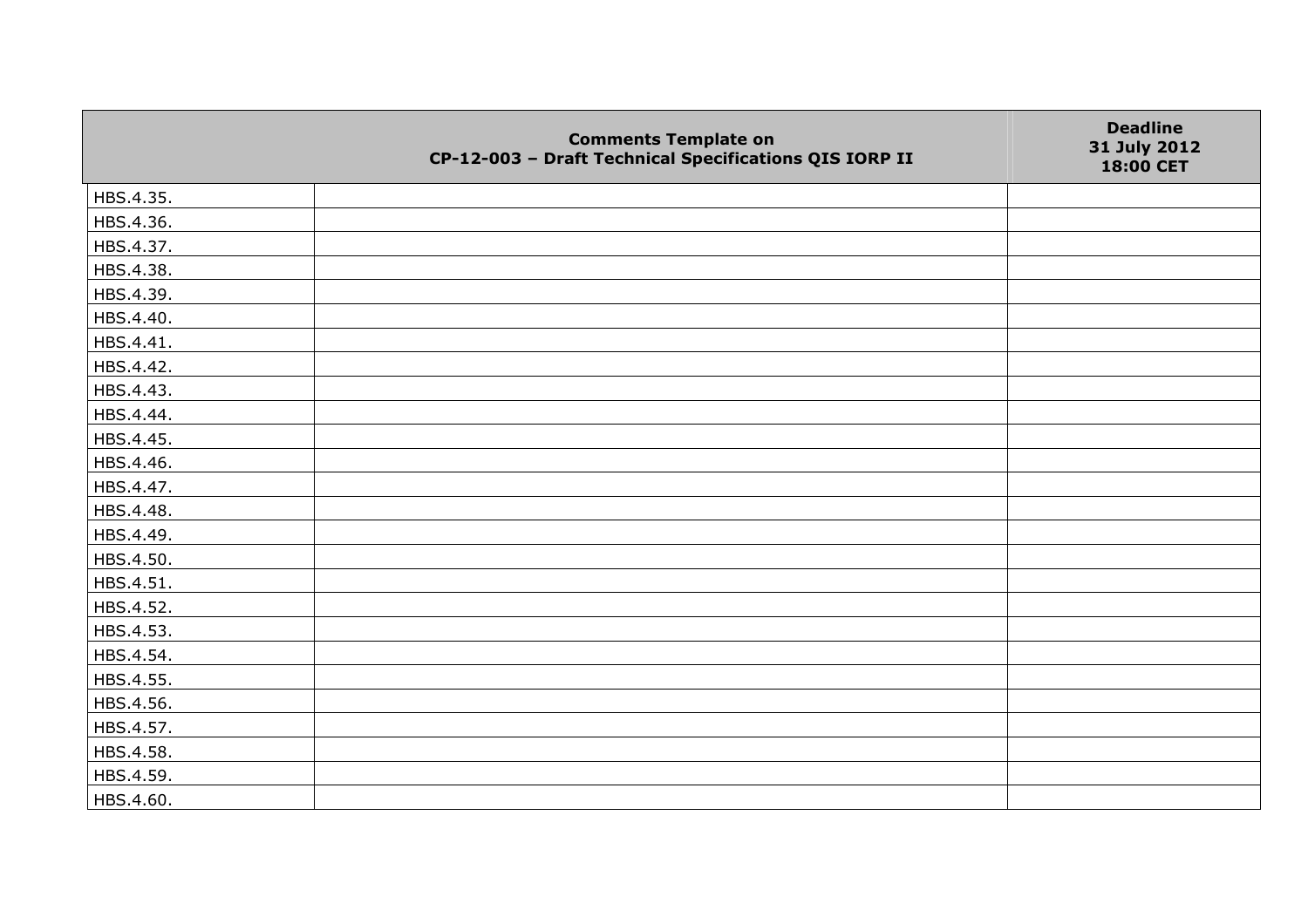|           | <b>Comments Template on</b><br>CP-12-003 - Draft Technical Specifications QIS IORP II | <b>Deadline</b><br>31 July 2012<br>18:00 CET |
|-----------|---------------------------------------------------------------------------------------|----------------------------------------------|
| HBS.4.61. |                                                                                       |                                              |
| HBS.5.1.  |                                                                                       |                                              |
| HBS.5.2.  |                                                                                       |                                              |
| HBS.5.3.  |                                                                                       |                                              |
| HBS.5.4.  |                                                                                       |                                              |
| HBS.5.5.  |                                                                                       |                                              |
| HBS.6.1.  |                                                                                       |                                              |
| HBS.6.2.  |                                                                                       |                                              |
| HBS.6.3.  |                                                                                       |                                              |
| HBS.6.4.  |                                                                                       |                                              |
| HBS.6.5.  |                                                                                       |                                              |
| HBS.6.6.  |                                                                                       |                                              |
| HBS.6.7.  |                                                                                       |                                              |
| HBS.6.8.  |                                                                                       |                                              |
| HBS.6.9.  |                                                                                       |                                              |
| HBS.6.10. |                                                                                       |                                              |
| HBS.6.11. |                                                                                       |                                              |
| HBS.6.12. |                                                                                       |                                              |
| HBS.6.13. |                                                                                       |                                              |
| HBS.6.14. |                                                                                       |                                              |
| HBS.6.15. |                                                                                       |                                              |
| HBS.6.16. |                                                                                       |                                              |
| HBS.6.17. |                                                                                       |                                              |
| HBS.6.18. |                                                                                       |                                              |
| HBS.6.19. |                                                                                       |                                              |
| HBS.6.20. |                                                                                       |                                              |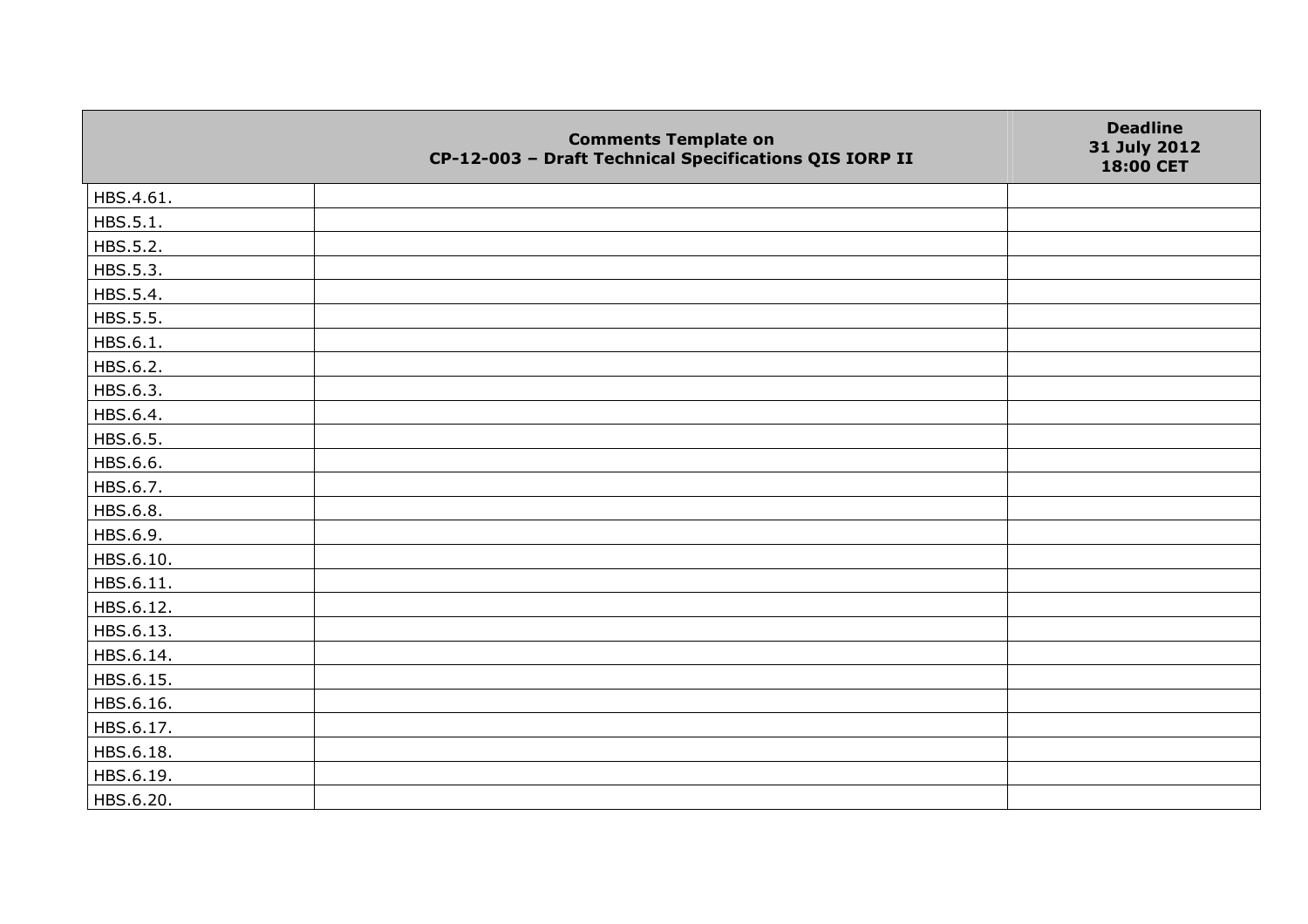|           | <b>Comments Template on</b><br>CP-12-003 - Draft Technical Specifications QIS IORP II | <b>Deadline</b><br>31 July 2012<br>18:00 CET |
|-----------|---------------------------------------------------------------------------------------|----------------------------------------------|
| HBS.6.21. |                                                                                       |                                              |
| HBS.6.22. |                                                                                       |                                              |
| HBS.6.23. |                                                                                       |                                              |
| HBS.6.24. |                                                                                       |                                              |
| HBS.6.25. |                                                                                       |                                              |
| HBS.6.26. |                                                                                       |                                              |
| HBS.6.27. |                                                                                       |                                              |
| HBS.6.28. |                                                                                       |                                              |
| HBS.6.29. |                                                                                       |                                              |
| HBS.6.30. |                                                                                       |                                              |
| HBS.6.31. |                                                                                       |                                              |
| HBS.6.32. |                                                                                       |                                              |
| HBS.6.33. |                                                                                       |                                              |
| HBS.6.34. |                                                                                       |                                              |
| HBS.6.35. |                                                                                       |                                              |
| HBS.6.36. |                                                                                       |                                              |
| HBS.6.37. |                                                                                       |                                              |
| HBS.6.38. |                                                                                       |                                              |
| HBS.6.39. |                                                                                       |                                              |
| HBS.6.40. |                                                                                       |                                              |
| HBS.6.41. |                                                                                       |                                              |
| HBS.6.42. |                                                                                       |                                              |
| HBS.6.43. |                                                                                       |                                              |
| HBS.6.44. |                                                                                       |                                              |
| HBS.6.45. |                                                                                       |                                              |
| HBS.6.46. |                                                                                       |                                              |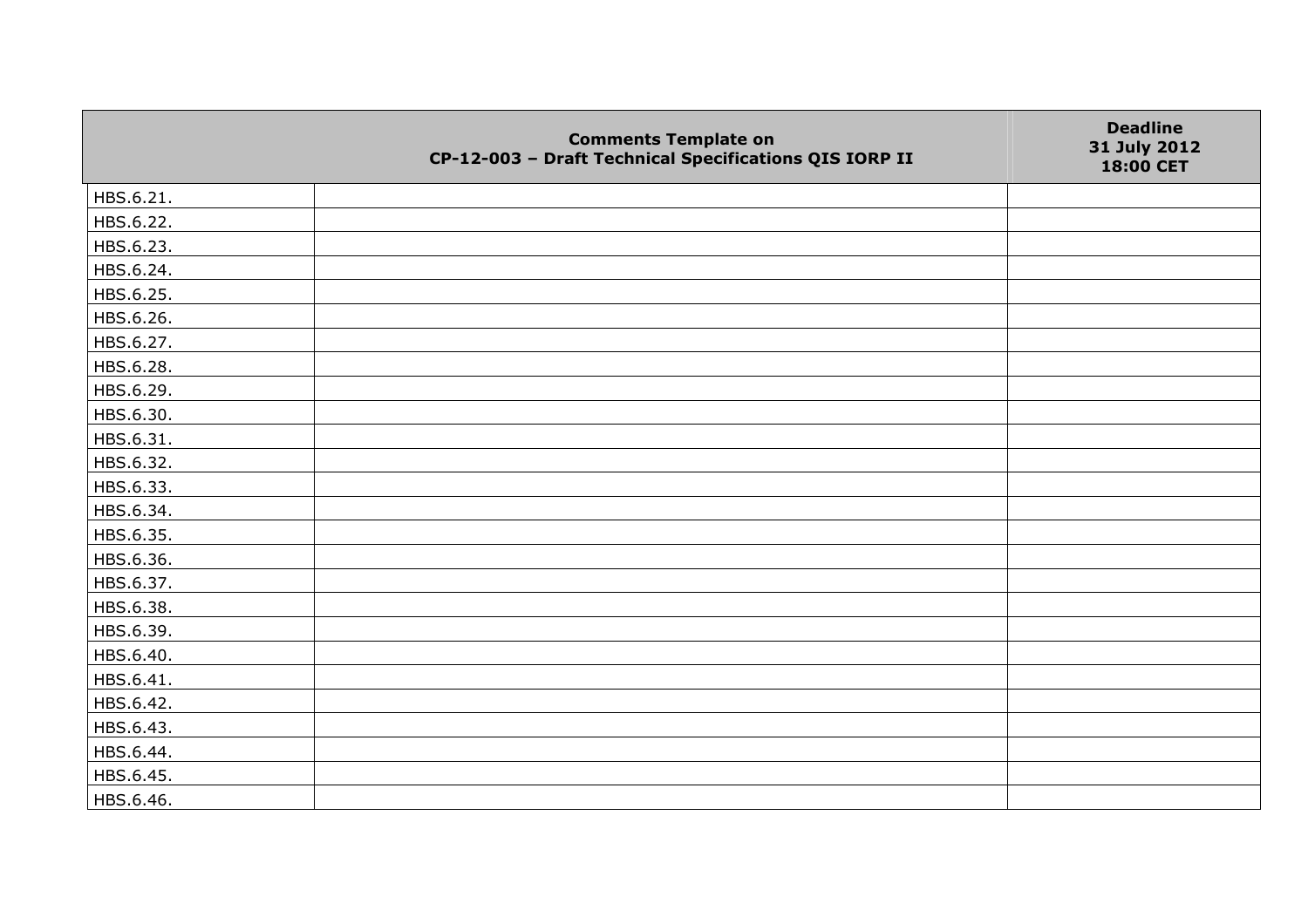|           | <b>Comments Template on</b><br>CP-12-003 - Draft Technical Specifications QIS IORP II | <b>Deadline</b><br>31 July 2012<br>18:00 CET |
|-----------|---------------------------------------------------------------------------------------|----------------------------------------------|
| HBS.6.47. |                                                                                       |                                              |
| HBS.6.48. |                                                                                       |                                              |
| HBS.6.49. |                                                                                       |                                              |
| HBS.6.50. |                                                                                       |                                              |
| HBS.6.51. |                                                                                       |                                              |
| HBS.6.52. |                                                                                       |                                              |
| HBS.6.53. |                                                                                       |                                              |
| HBS.6.54. |                                                                                       |                                              |
| HBS.6.55. |                                                                                       |                                              |
| HBS.6.56. |                                                                                       |                                              |
| HBS.6.57. |                                                                                       |                                              |
| HBS.6.58. |                                                                                       |                                              |
| HBS.6.59. |                                                                                       |                                              |
| HBS.6.60. |                                                                                       |                                              |
| HBS.6.61. |                                                                                       |                                              |
| HBS.6.62. |                                                                                       |                                              |
| HBS.6.63. |                                                                                       |                                              |
| HBS.6.64. |                                                                                       |                                              |
| HBS.6.65. |                                                                                       |                                              |
| HBS.6.66. |                                                                                       |                                              |
| HBS.6.67. |                                                                                       |                                              |
| HBS.6.68. |                                                                                       |                                              |
| HBS.6.69. |                                                                                       |                                              |
| HBS.6.70. |                                                                                       |                                              |
| HBS.6.71. |                                                                                       |                                              |
| HBS.6.72. |                                                                                       |                                              |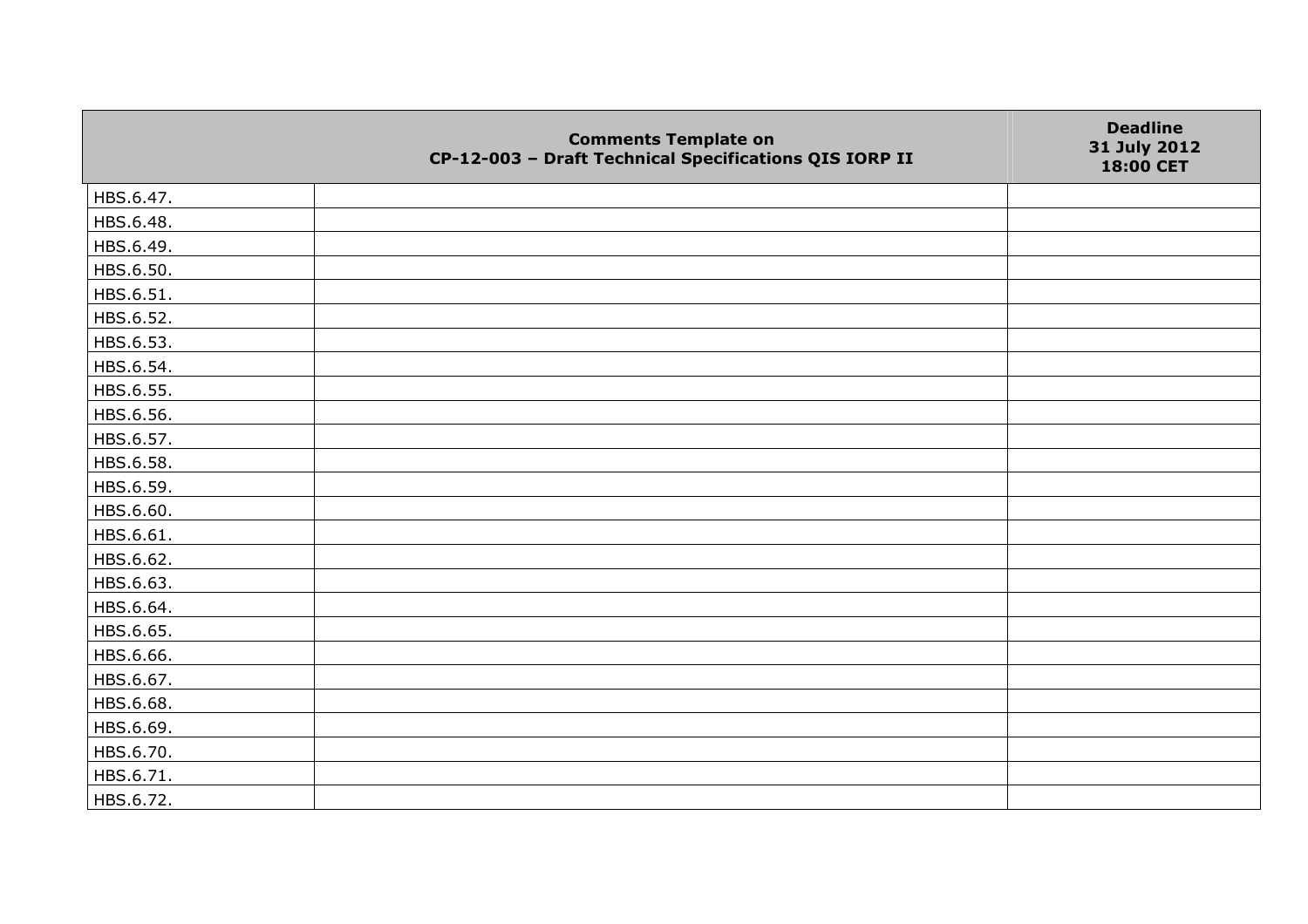|           | <b>Comments Template on</b><br>CP-12-003 - Draft Technical Specifications QIS IORP II | <b>Deadline</b><br>31 July 2012<br>18:00 CET |
|-----------|---------------------------------------------------------------------------------------|----------------------------------------------|
| HBS.6.73. |                                                                                       |                                              |
| HBS.6.74. |                                                                                       |                                              |
| HBS.6.75. |                                                                                       |                                              |
| HBS.6.76. |                                                                                       |                                              |
| HBS.6.77. |                                                                                       |                                              |
| HBS.6.78. |                                                                                       |                                              |
| HBS.6.79. |                                                                                       |                                              |
| HBS.6.80. |                                                                                       |                                              |
| HBS.6.81. |                                                                                       |                                              |
| HBS.6.82. |                                                                                       |                                              |
| HBS.6.83. |                                                                                       |                                              |
| HBS.6.84. |                                                                                       |                                              |
| HBS.6.85. |                                                                                       |                                              |
| HBS.6.86. |                                                                                       |                                              |
| HBS.6.87. |                                                                                       |                                              |
| HBS.6.88. |                                                                                       |                                              |
| HBS.6.89. |                                                                                       |                                              |
| HBS.6.90. |                                                                                       |                                              |
| HBS.7.1.  |                                                                                       |                                              |
| HBS.7.2.  |                                                                                       |                                              |
| HBS.7.3.  |                                                                                       |                                              |
| HBS.7.4.  |                                                                                       |                                              |
| HBS.7.5.  |                                                                                       |                                              |
| HBS.7.6.  |                                                                                       |                                              |
| HBS.7.7.  |                                                                                       |                                              |
| HBS.7.8.  |                                                                                       |                                              |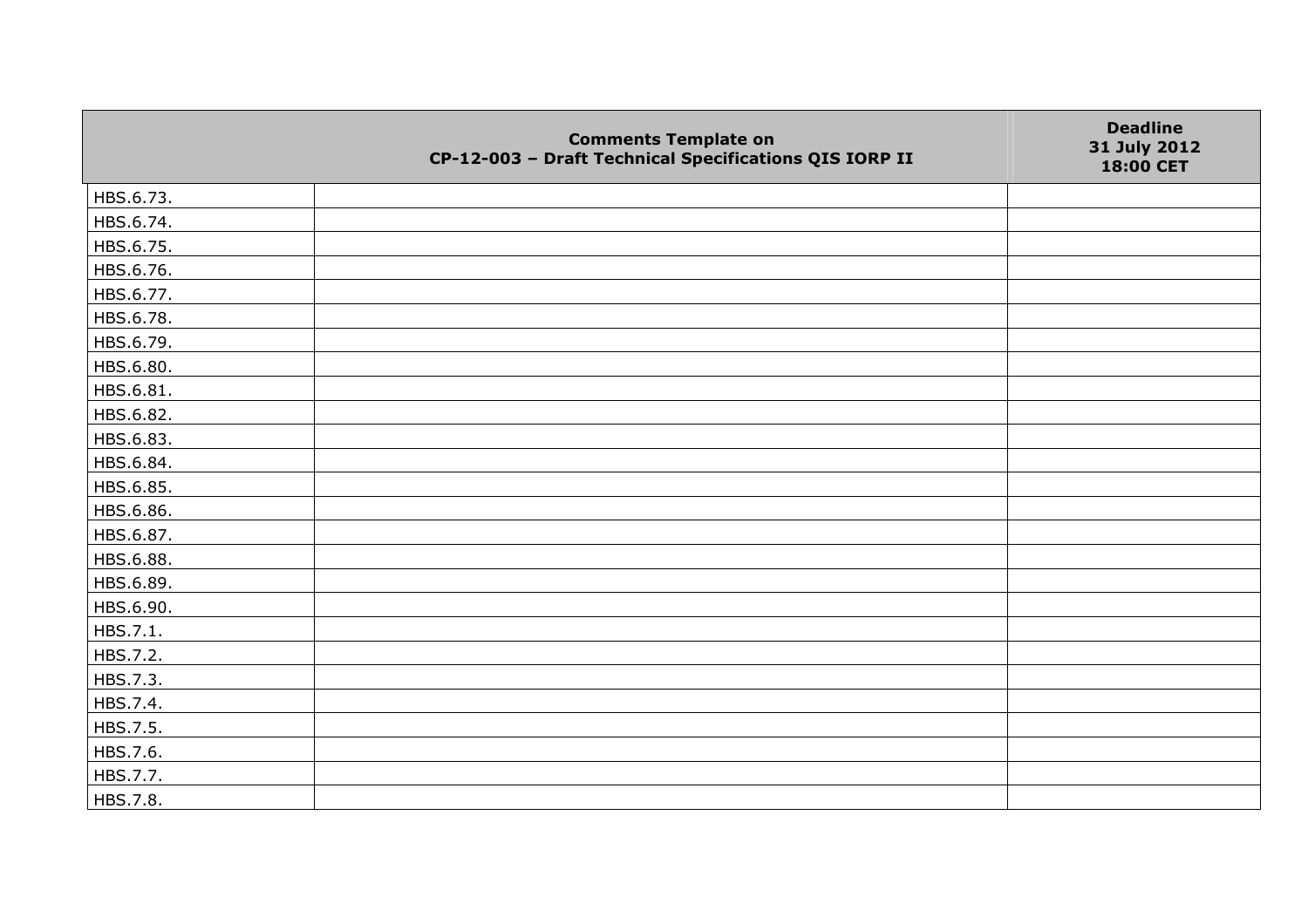|           | <b>Comments Template on</b><br>CP-12-003 - Draft Technical Specifications QIS IORP II | <b>Deadline</b><br>31 July 2012<br>18:00 CET |
|-----------|---------------------------------------------------------------------------------------|----------------------------------------------|
| HBS.7.9.  |                                                                                       |                                              |
| HBS.7.10. |                                                                                       |                                              |
| HBS.7.11. |                                                                                       |                                              |
| HBS.7.12. |                                                                                       |                                              |
| HBS.7.13. |                                                                                       |                                              |
| HBS.7.14. |                                                                                       |                                              |
| HBS.7.15. |                                                                                       |                                              |
| HBS.7.16. |                                                                                       |                                              |
| HBS.7.17. |                                                                                       |                                              |
| HBS.7.18. |                                                                                       |                                              |
| HBS.7.19. |                                                                                       |                                              |
| HBS.7.20. |                                                                                       |                                              |
| HBS.7.21. |                                                                                       |                                              |
| HBS.7.22. |                                                                                       |                                              |
| HBS.7.23. |                                                                                       |                                              |
| HBS.7.24. |                                                                                       |                                              |
| HBS.7.25. |                                                                                       |                                              |
| HBS.7.26. |                                                                                       |                                              |
| HBS.7.27. |                                                                                       |                                              |
| HBS.7.28. |                                                                                       |                                              |
| HBS.7.29. |                                                                                       |                                              |
| HBS.7.30. |                                                                                       |                                              |
| HBS.7.31. |                                                                                       |                                              |
| HBS.7.32. |                                                                                       |                                              |
| HBS.7.33. |                                                                                       |                                              |
| HBS.7.34. |                                                                                       |                                              |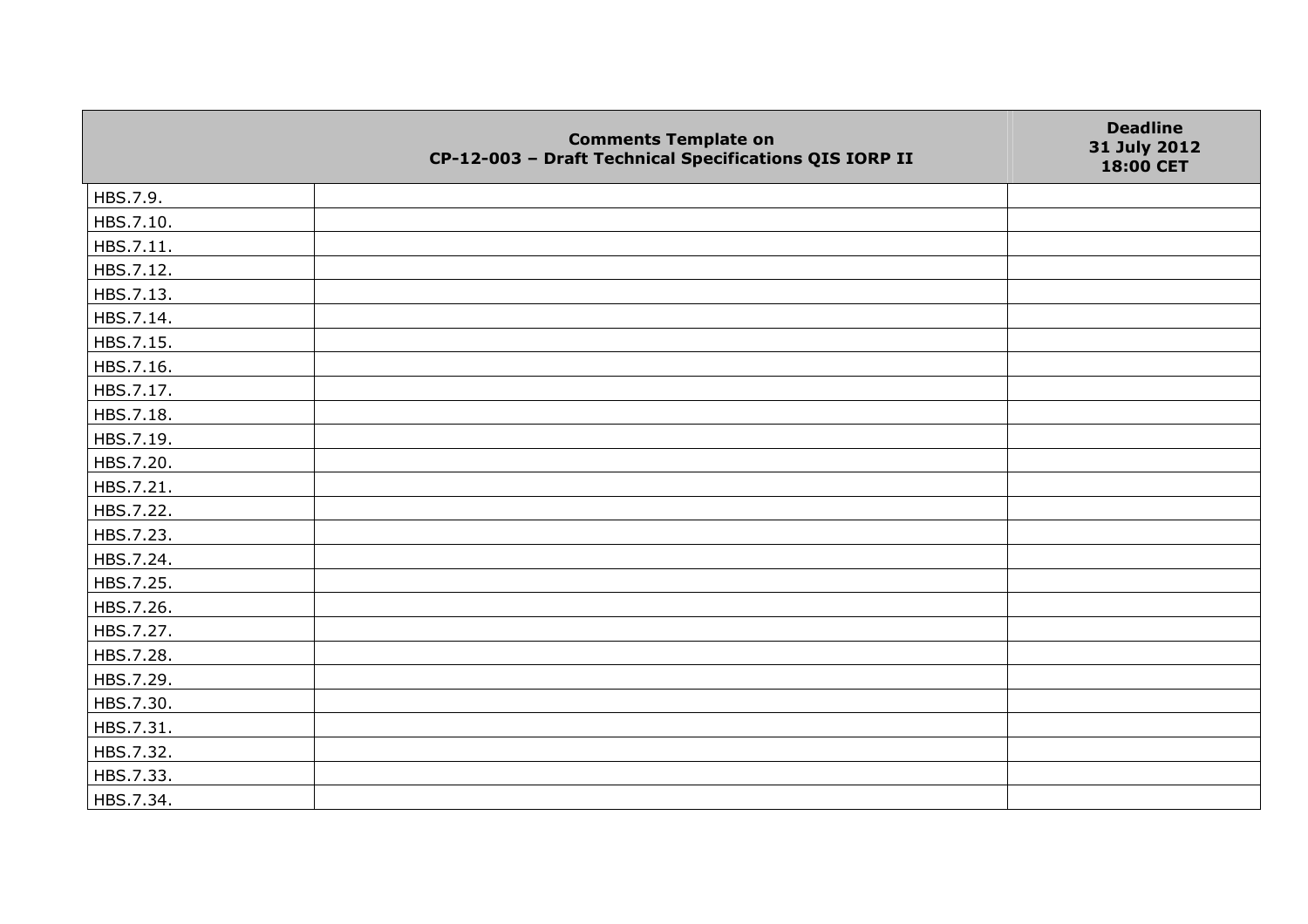|           | <b>Comments Template on</b><br>CP-12-003 - Draft Technical Specifications QIS IORP II | <b>Deadline</b><br>31 July 2012<br>18:00 CET |
|-----------|---------------------------------------------------------------------------------------|----------------------------------------------|
| HBS.7.35. |                                                                                       |                                              |
| HBS.7.36. |                                                                                       |                                              |
| HBS.7.37. |                                                                                       |                                              |
| HBS.7.38. |                                                                                       |                                              |
| HBS.7.39. |                                                                                       |                                              |
| HBS.7.40. |                                                                                       |                                              |
| HBS.7.41. |                                                                                       |                                              |
| HBS.7.42. |                                                                                       |                                              |
| HBS.8.1.  |                                                                                       |                                              |
| HBS.8.2.  |                                                                                       |                                              |
| HBS.8.3.  |                                                                                       |                                              |
| HBS.8.4.  |                                                                                       |                                              |
| HBS.8.5.  |                                                                                       |                                              |
| HBS.8.6.  |                                                                                       |                                              |
| HBS.8.7.  |                                                                                       |                                              |
| HBS.8.8.  |                                                                                       |                                              |
| HBS.8.9.  |                                                                                       |                                              |
| HBS.8.10. |                                                                                       |                                              |
| HBS.8.11. |                                                                                       |                                              |
| HBS.8.12. |                                                                                       |                                              |
| HBS.8.13. |                                                                                       |                                              |
| HBS.8.14. |                                                                                       |                                              |
| HBS.8.15. |                                                                                       |                                              |
| HBS.8.16. |                                                                                       |                                              |
| HBS.8.17. |                                                                                       |                                              |
| HBS.8.18. |                                                                                       |                                              |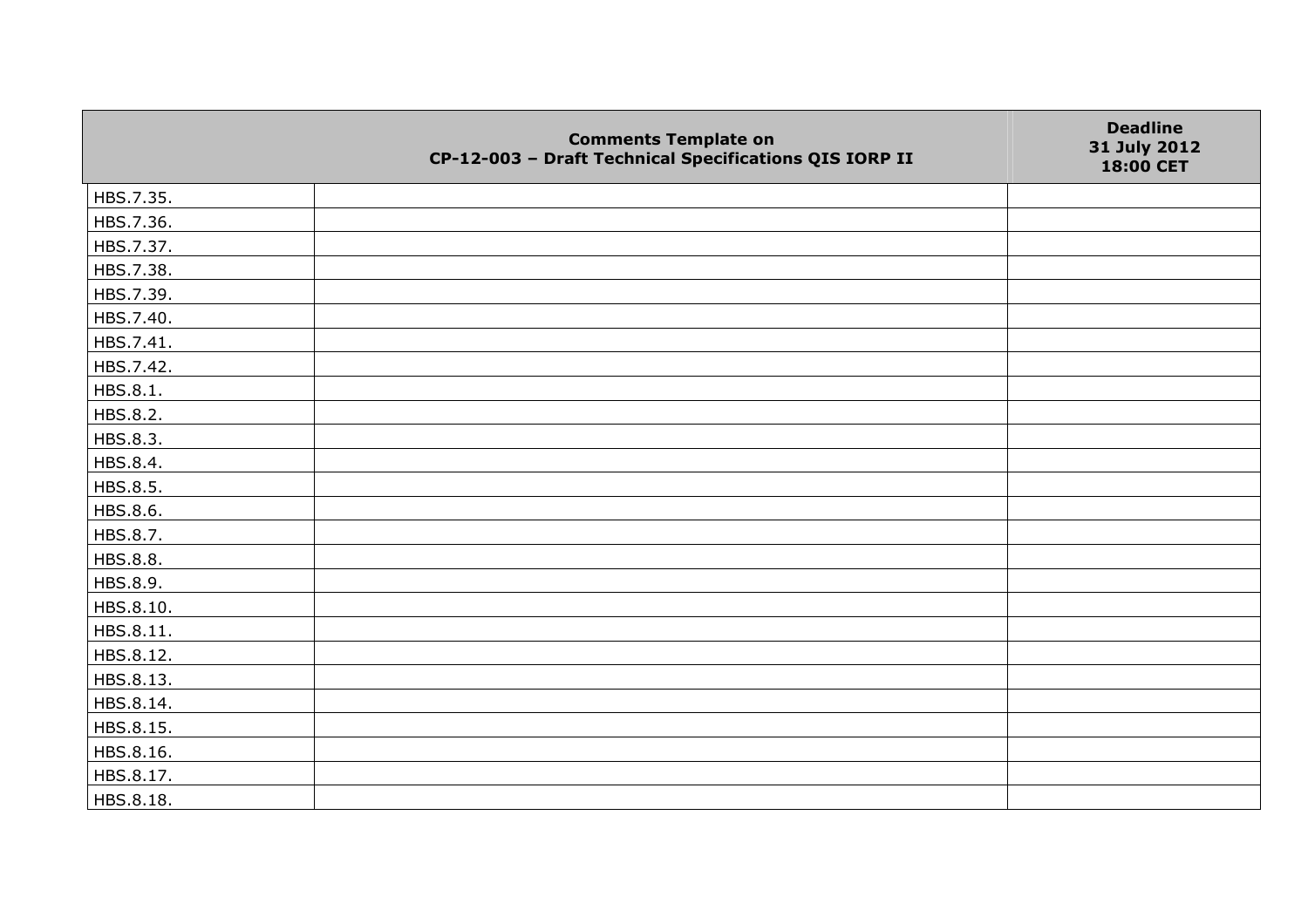|           | <b>Comments Template on</b><br>CP-12-003 - Draft Technical Specifications QIS IORP II                                                                                                                                                                                                                                                                                                                                                                                                                                                                                                                                                                                                                                                                                                                                                         | <b>Deadline</b><br>31 July 2012<br><b>18:00 CET</b> |
|-----------|-----------------------------------------------------------------------------------------------------------------------------------------------------------------------------------------------------------------------------------------------------------------------------------------------------------------------------------------------------------------------------------------------------------------------------------------------------------------------------------------------------------------------------------------------------------------------------------------------------------------------------------------------------------------------------------------------------------------------------------------------------------------------------------------------------------------------------------------------|-----------------------------------------------------|
| HBS.8.19. |                                                                                                                                                                                                                                                                                                                                                                                                                                                                                                                                                                                                                                                                                                                                                                                                                                               |                                                     |
| HBS.8.20. |                                                                                                                                                                                                                                                                                                                                                                                                                                                                                                                                                                                                                                                                                                                                                                                                                                               |                                                     |
| HBS.8.21. |                                                                                                                                                                                                                                                                                                                                                                                                                                                                                                                                                                                                                                                                                                                                                                                                                                               |                                                     |
| HBS.8.22. |                                                                                                                                                                                                                                                                                                                                                                                                                                                                                                                                                                                                                                                                                                                                                                                                                                               |                                                     |
| HBS.8.23. |                                                                                                                                                                                                                                                                                                                                                                                                                                                                                                                                                                                                                                                                                                                                                                                                                                               |                                                     |
| HBS.8.24. |                                                                                                                                                                                                                                                                                                                                                                                                                                                                                                                                                                                                                                                                                                                                                                                                                                               |                                                     |
|           | EVCA agrees with EIOPA that assets should be valued on a market consistent basis.                                                                                                                                                                                                                                                                                                                                                                                                                                                                                                                                                                                                                                                                                                                                                             |                                                     |
| HBS.9.1.  | However, EVCA stresses that a market-consistent basis should not be limited to "mark-to-market"<br>valuation as this will not always be appropriate. IORPs are long-term investors and their long-term<br>investment horizon means they are able to invest in more illiquid growth assets such as private<br>equity investments. For investments in illiquid assets, mark-to-market valuations are not always<br>possible, or even meaningful. Therefore, EVCA urges EIOPA to expressly recognise that market<br>consistent valuations encompass the "fair value" valuation methods consistently applied in the<br>private equity fund sector and laid out in the International Private Equity Valuation (IPEV)<br>guidelines in order for such valuation methods not to be detrimental to the financing of European<br>non-listed companies. |                                                     |
| HBS.9.2.  |                                                                                                                                                                                                                                                                                                                                                                                                                                                                                                                                                                                                                                                                                                                                                                                                                                               |                                                     |
| HBS.9.3.  |                                                                                                                                                                                                                                                                                                                                                                                                                                                                                                                                                                                                                                                                                                                                                                                                                                               |                                                     |
| HBS.9.4.  |                                                                                                                                                                                                                                                                                                                                                                                                                                                                                                                                                                                                                                                                                                                                                                                                                                               |                                                     |
| HBS.9.5.  |                                                                                                                                                                                                                                                                                                                                                                                                                                                                                                                                                                                                                                                                                                                                                                                                                                               |                                                     |
| HBS.9.6.  |                                                                                                                                                                                                                                                                                                                                                                                                                                                                                                                                                                                                                                                                                                                                                                                                                                               |                                                     |
| HBS.9.7.  |                                                                                                                                                                                                                                                                                                                                                                                                                                                                                                                                                                                                                                                                                                                                                                                                                                               |                                                     |
| HBS.9.8.  |                                                                                                                                                                                                                                                                                                                                                                                                                                                                                                                                                                                                                                                                                                                                                                                                                                               |                                                     |
| HBS.9.9.  |                                                                                                                                                                                                                                                                                                                                                                                                                                                                                                                                                                                                                                                                                                                                                                                                                                               |                                                     |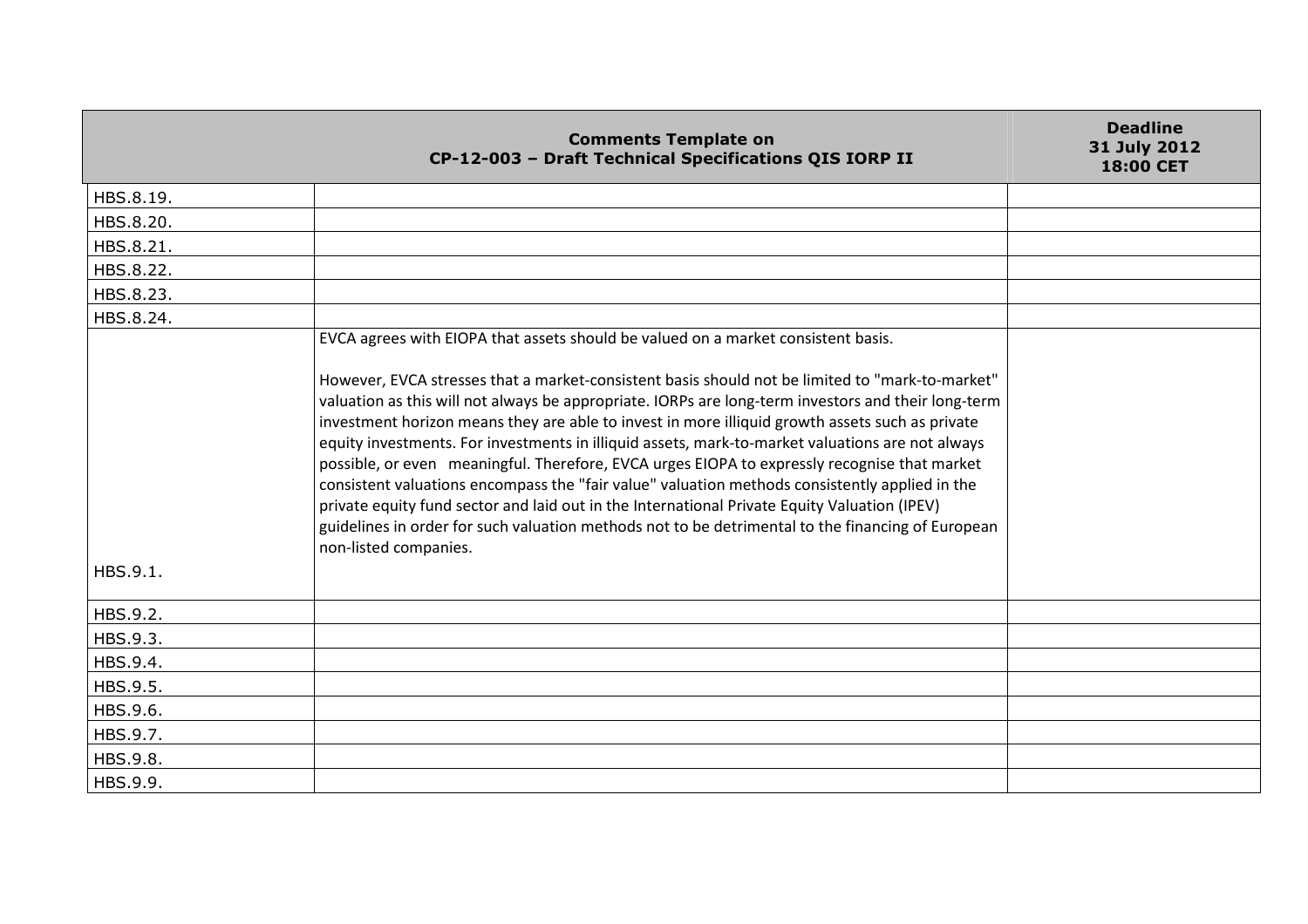|               | <b>Comments Template on</b><br>CP-12-003 - Draft Technical Specifications QIS IORP II                                                                                                                                                                                                                                                                                                                                                                          | <b>Deadline</b><br>31 July 2012<br>18:00 CET |
|---------------|----------------------------------------------------------------------------------------------------------------------------------------------------------------------------------------------------------------------------------------------------------------------------------------------------------------------------------------------------------------------------------------------------------------------------------------------------------------|----------------------------------------------|
| SCR.1.1.      |                                                                                                                                                                                                                                                                                                                                                                                                                                                                |                                              |
| SCR.1.2.      |                                                                                                                                                                                                                                                                                                                                                                                                                                                                |                                              |
| SCR.1.3.      |                                                                                                                                                                                                                                                                                                                                                                                                                                                                |                                              |
| SCR.1.4.      |                                                                                                                                                                                                                                                                                                                                                                                                                                                                |                                              |
| SCR.1.5.      |                                                                                                                                                                                                                                                                                                                                                                                                                                                                |                                              |
| SCR.1.6.      |                                                                                                                                                                                                                                                                                                                                                                                                                                                                |                                              |
| SCR.1.7.      |                                                                                                                                                                                                                                                                                                                                                                                                                                                                |                                              |
| SCR.1.8.      |                                                                                                                                                                                                                                                                                                                                                                                                                                                                |                                              |
| SCR.1.9.      |                                                                                                                                                                                                                                                                                                                                                                                                                                                                |                                              |
| SCR.1.10.     |                                                                                                                                                                                                                                                                                                                                                                                                                                                                |                                              |
|               | The EVCA rejects this starting point as fundamentally flawed. The consequence of the 99.5%<br>confidence level over a one year period in Solvency II has been to exacerbate volatility for<br>insurance firms while putting much of the focus on the liquidity of investments rather than the<br>capital at risk.<br>The much longer risk horizon for IORPs makes certain aspects of the SII calibration unreasonable<br>or inconsistent because:              |                                              |
|               | The one year risk horizon is too short<br>There is a disproportionate capital charge for certain illiquid assets<br>It largely ignores the diversification effects of alternative investments, such as private<br>equity, real estate, hedge funds and others, as well as the diversification benefits<br>between alternative assets and other assets and risks<br>The use of inappropriate data and methods for calibration of risk charges <sup>9</sup><br>٠ |                                              |
| $ $ SCR.1.11. | In addition most investors in private equity focus on the long-term cash flow behaviour of the                                                                                                                                                                                                                                                                                                                                                                 |                                              |

 $^9$  Mittnik(2011) Solvency II Calibrations: Where Curiosity Meets Spuriosity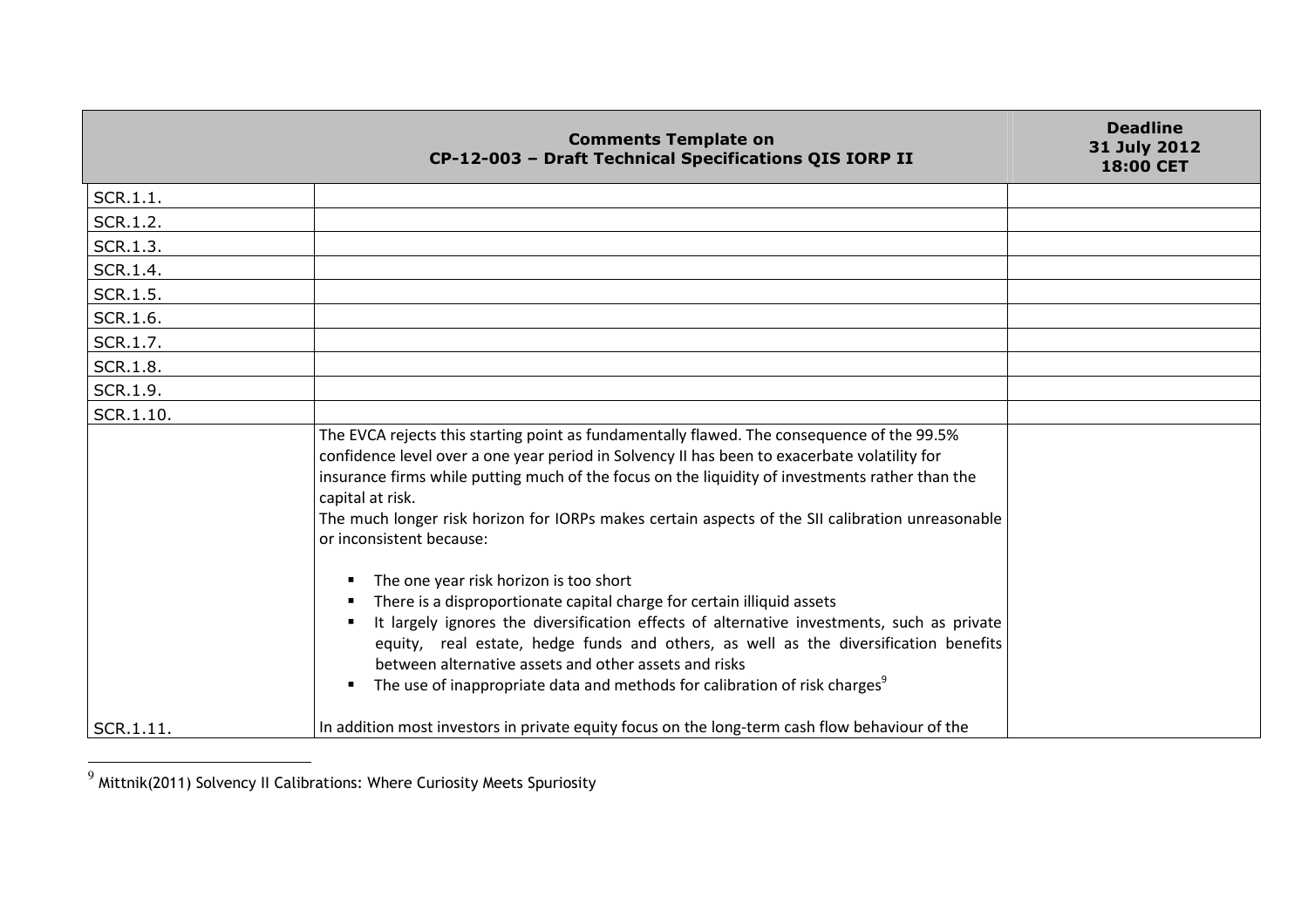| <b>Comments Template on</b><br>CP-12-003 - Draft Technical Specifications QIS IORP II                                                                                                                                                                                                                                                                                                                                                                                                                                                                                                                                                                                                                                                                                                                                                                                                                                                   | <b>Deadline</b><br>31 July 2012<br>18:00 CET |
|-----------------------------------------------------------------------------------------------------------------------------------------------------------------------------------------------------------------------------------------------------------------------------------------------------------------------------------------------------------------------------------------------------------------------------------------------------------------------------------------------------------------------------------------------------------------------------------------------------------------------------------------------------------------------------------------------------------------------------------------------------------------------------------------------------------------------------------------------------------------------------------------------------------------------------------------|----------------------------------------------|
| asset class and are not overly concerned with the quarterly changes of the valuations during the<br>lifetime of the fund. This is because for investors the true economic value of the unquoted<br>investments is only known upon realization of those investments. Investors in private equity are<br>generally characterized by having a long-term investment horizon, so focus on the long-term<br>return potential of a private equity fund commitment, while taking into consideration the loss risk<br>of such an investment. Pension funds are a good example of the sort of typical investor that has a<br>very long-term investment horizon. A pension fund is well-placed to bear the illiquid nature of<br>private equity, as part of a balanced and diversified investment strategy. Moreover, exposure to<br>private equity by such an investor will be gained through a diversified portfolio of private equity<br>funds. |                                              |
| In a recent research paper supplied to $EIOPA^{10}$ , EVCA presents an approach that fully captures the<br>risk and return profile of investing in a portfolio of private equity funds distinguishing the three<br>main risks In private equity:                                                                                                                                                                                                                                                                                                                                                                                                                                                                                                                                                                                                                                                                                        |                                              |
| Liquidity and funding risk: the risk that the investor cannot meet its obligations to pay<br>draw downs on a commitment as they fall due.                                                                                                                                                                                                                                                                                                                                                                                                                                                                                                                                                                                                                                                                                                                                                                                               |                                              |
| Long-Term default risk: the risk that the investor loses capital with its private equity<br>investment over the entire lifetime of the product ("Hold to maturity"). Hence interim<br>valuations do not really play a role, they only provide an indication of what the final and<br>true value of the investment may be. Long term risk can be expressed through the ratio<br>between capital returned and capital paid-in. Until the investor has received back its full<br>capital drawn down it runs some risk of losing part of its capital.                                                                                                                                                                                                                                                                                                                                                                                       |                                              |
| Short-term valuation changes (risk) is the risk that the value (NAV) changes over time.                                                                                                                                                                                                                                                                                                                                                                                                                                                                                                                                                                                                                                                                                                                                                                                                                                                 |                                              |

 $^{10}$  Chakravarty/Diller (2012) EVCA Research Paper: "Calibration of Risk and Correlation in Private Equity"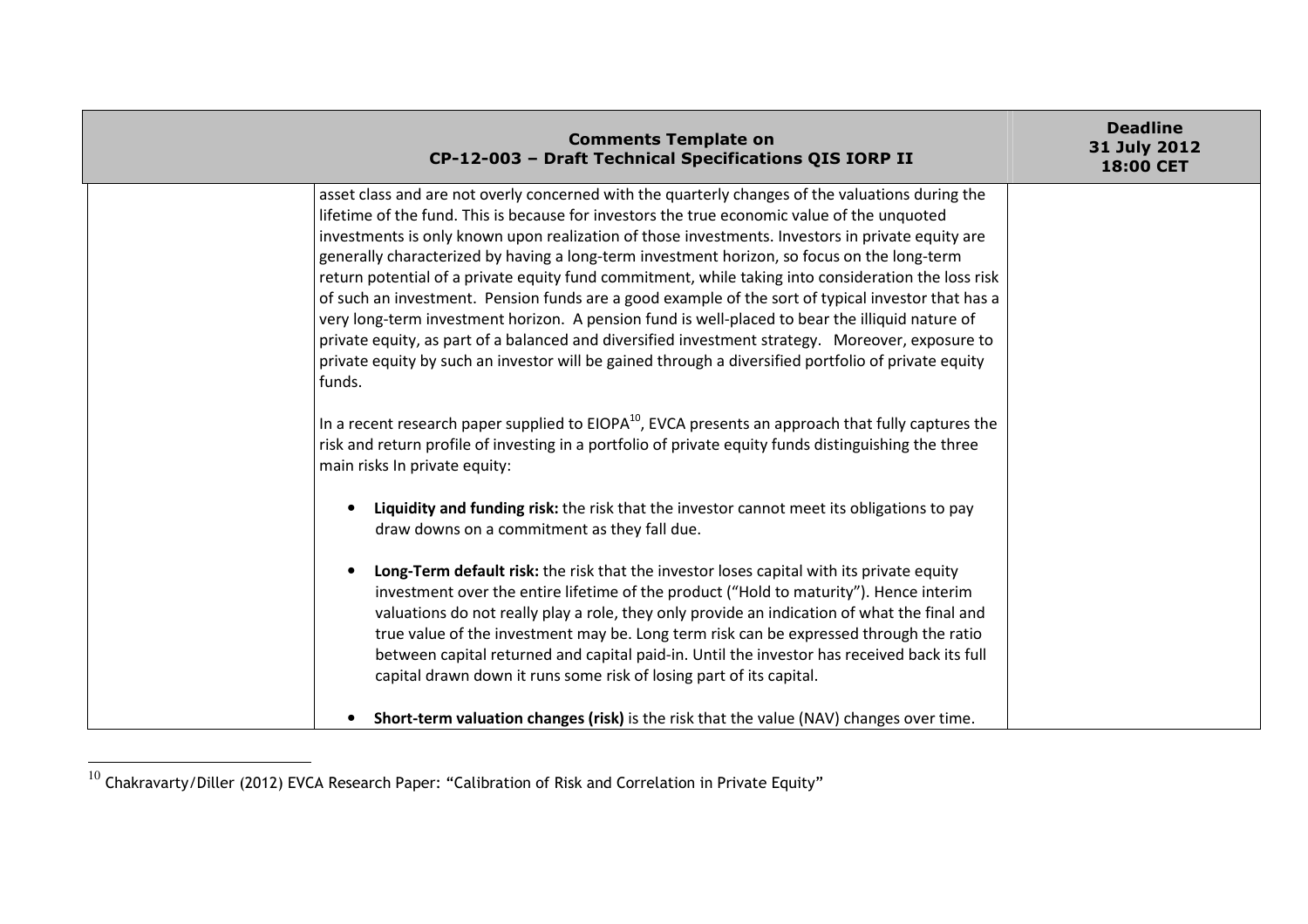|                        | <b>Comments Template on</b><br>CP-12-003 - Draft Technical Specifications QIS IORP II                                                                                                                                                                                                                                                                                                                                                                                                                                                                                                                                                                                                                                                                                                                                                                 | <b>Deadline</b><br>31 July 2012<br>18:00 CET |
|------------------------|-------------------------------------------------------------------------------------------------------------------------------------------------------------------------------------------------------------------------------------------------------------------------------------------------------------------------------------------------------------------------------------------------------------------------------------------------------------------------------------------------------------------------------------------------------------------------------------------------------------------------------------------------------------------------------------------------------------------------------------------------------------------------------------------------------------------------------------------------------|----------------------------------------------|
|                        | These values are mark-to-market, or often in the case of private equity, mark-to-model<br>accounting values and not market values in the traditional sense used in public equity<br>investing. By definition the underlying investments are not traded on any market, hence<br>there is no real market value. Interim valuations and movements in the stated NAV can,<br>however, play a role in the balance sheet of some institutional investors, such as banks.<br>We believe that it is entirely compatible with a market consistent approach to capture the full<br>value at risk of investments in a portfolio of private equity funds.<br><sup>9</sup> Mittnik(2011) Solvency II Calibrations: Where Curiosity Meets Spuriosity<br>10Chakravarty/Diller (2012) EVCA Research Paper: "Calibration of Risk and Correlation in Private<br>Equity" |                                              |
|                        |                                                                                                                                                                                                                                                                                                                                                                                                                                                                                                                                                                                                                                                                                                                                                                                                                                                       |                                              |
| SCR.1.12.              |                                                                                                                                                                                                                                                                                                                                                                                                                                                                                                                                                                                                                                                                                                                                                                                                                                                       |                                              |
| SCR.1.13.              |                                                                                                                                                                                                                                                                                                                                                                                                                                                                                                                                                                                                                                                                                                                                                                                                                                                       |                                              |
| SCR.1.14.              |                                                                                                                                                                                                                                                                                                                                                                                                                                                                                                                                                                                                                                                                                                                                                                                                                                                       |                                              |
| SCR.1.15.              |                                                                                                                                                                                                                                                                                                                                                                                                                                                                                                                                                                                                                                                                                                                                                                                                                                                       |                                              |
| SCR.1.16.              |                                                                                                                                                                                                                                                                                                                                                                                                                                                                                                                                                                                                                                                                                                                                                                                                                                                       |                                              |
| SCR.1.17.              |                                                                                                                                                                                                                                                                                                                                                                                                                                                                                                                                                                                                                                                                                                                                                                                                                                                       |                                              |
| SCR.1.18.              |                                                                                                                                                                                                                                                                                                                                                                                                                                                                                                                                                                                                                                                                                                                                                                                                                                                       |                                              |
| SCR.1.19.<br>SCR.1.20. |                                                                                                                                                                                                                                                                                                                                                                                                                                                                                                                                                                                                                                                                                                                                                                                                                                                       |                                              |
| SCR.1.21.              |                                                                                                                                                                                                                                                                                                                                                                                                                                                                                                                                                                                                                                                                                                                                                                                                                                                       |                                              |
|                        |                                                                                                                                                                                                                                                                                                                                                                                                                                                                                                                                                                                                                                                                                                                                                                                                                                                       |                                              |
| SCR.1.22.              |                                                                                                                                                                                                                                                                                                                                                                                                                                                                                                                                                                                                                                                                                                                                                                                                                                                       |                                              |
| SCR.1.23.              |                                                                                                                                                                                                                                                                                                                                                                                                                                                                                                                                                                                                                                                                                                                                                                                                                                                       |                                              |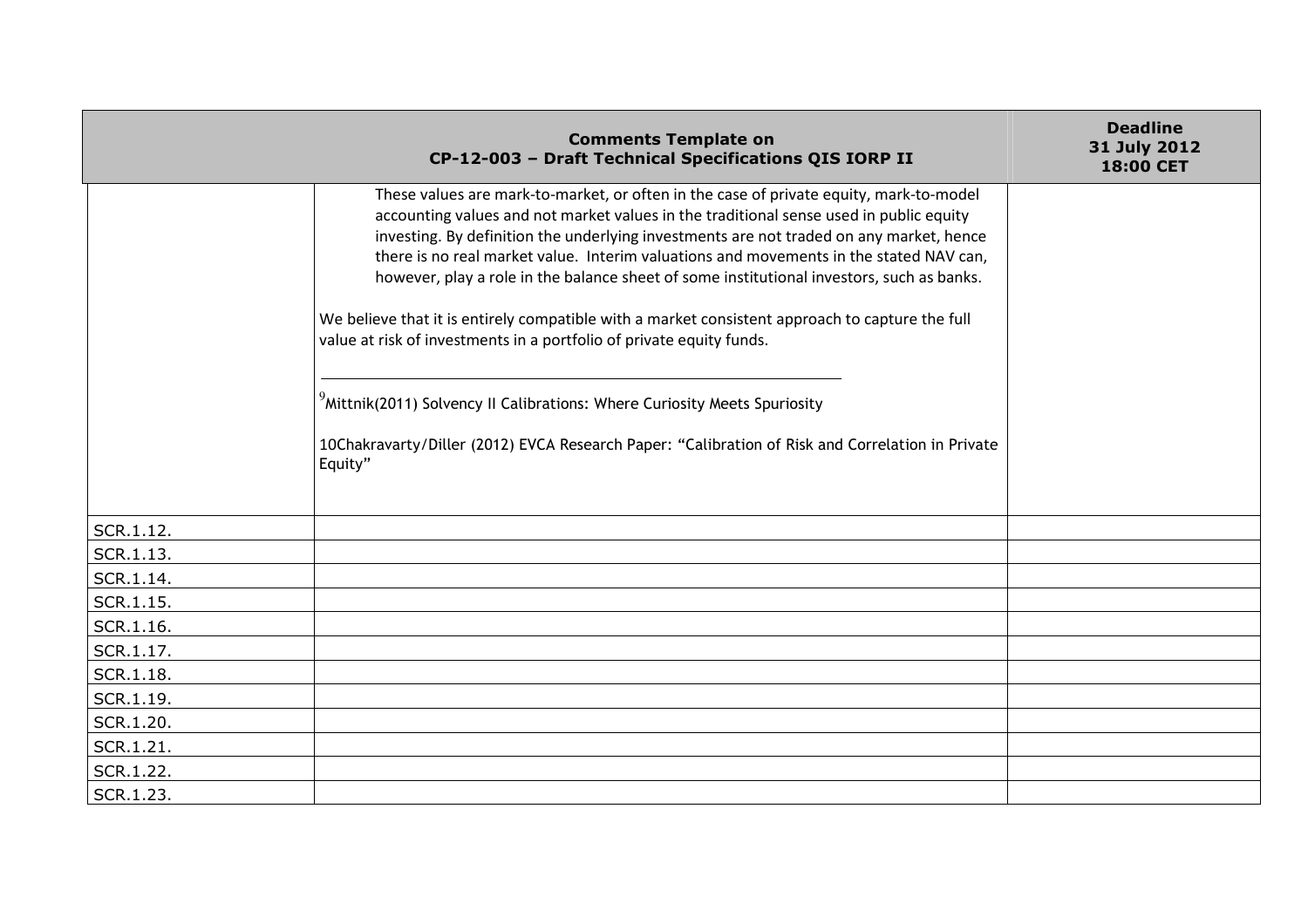|           | <b>Comments Template on</b><br>CP-12-003 - Draft Technical Specifications QIS IORP II | <b>Deadline</b><br>31 July 2012<br>18:00 CET |
|-----------|---------------------------------------------------------------------------------------|----------------------------------------------|
| SCR.1.24. |                                                                                       |                                              |
| SCR.1.25. |                                                                                       |                                              |
| SCR.2.1.  |                                                                                       |                                              |
| SCR.2.2.  |                                                                                       |                                              |
| SCR.2.3.  |                                                                                       |                                              |
| SCR.2.4.  |                                                                                       |                                              |
| SCR.2.5.  |                                                                                       |                                              |
| SCR.2.6.  |                                                                                       |                                              |
| SCR.2.7.  |                                                                                       |                                              |
| SCR.2.8.  |                                                                                       |                                              |
| SCR.2.9.  |                                                                                       |                                              |
| SCR.2.10. |                                                                                       |                                              |
| SCR.2.11. |                                                                                       |                                              |
| SCR.2.12. |                                                                                       |                                              |
| SCR.2.13. |                                                                                       |                                              |
| SCR.2.14. |                                                                                       |                                              |
| SCR.2.15. |                                                                                       |                                              |
| SCR.2.16. |                                                                                       |                                              |
| SCR.2.17. |                                                                                       |                                              |
| SCR.2.18. |                                                                                       |                                              |
| SCR.2.19. |                                                                                       |                                              |
| SCR.2.20. |                                                                                       |                                              |
| SCR.2.21. |                                                                                       |                                              |
| SCR.2.22. |                                                                                       |                                              |
| SCR.2.23. |                                                                                       |                                              |
| SCR.2.24. |                                                                                       |                                              |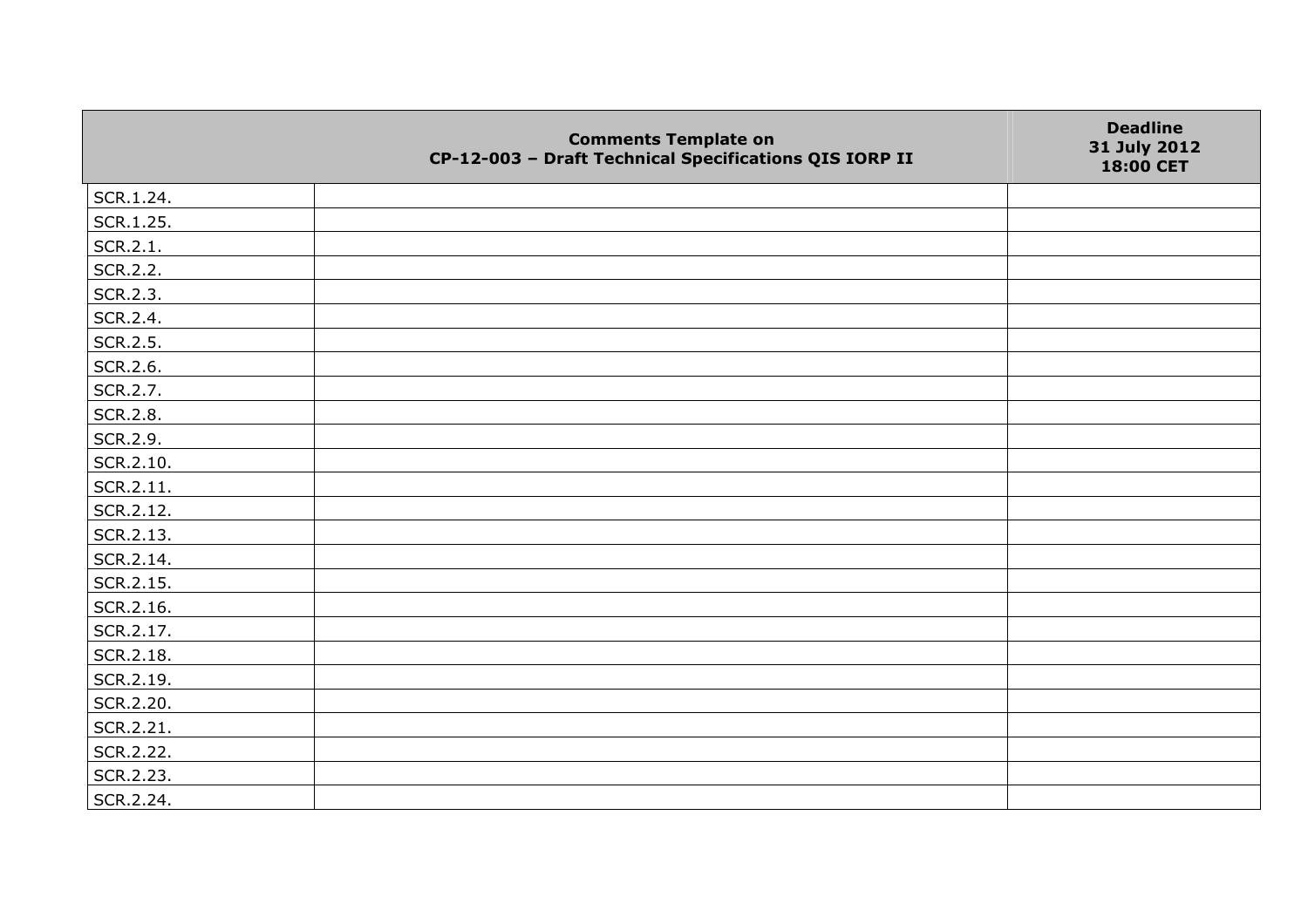|           | <b>Comments Template on</b><br>CP-12-003 - Draft Technical Specifications QIS IORP II                                                                                                                                                                                                                                                                                                                                                                                                                  | <b>Deadline</b><br>31 July 2012<br>18:00 CET |
|-----------|--------------------------------------------------------------------------------------------------------------------------------------------------------------------------------------------------------------------------------------------------------------------------------------------------------------------------------------------------------------------------------------------------------------------------------------------------------------------------------------------------------|----------------------------------------------|
| SCR.2.25. |                                                                                                                                                                                                                                                                                                                                                                                                                                                                                                        |                                              |
| SCR.2.26. |                                                                                                                                                                                                                                                                                                                                                                                                                                                                                                        |                                              |
| SCR.2.27. |                                                                                                                                                                                                                                                                                                                                                                                                                                                                                                        |                                              |
| SCR.2.28. |                                                                                                                                                                                                                                                                                                                                                                                                                                                                                                        |                                              |
| SCR.2.29. |                                                                                                                                                                                                                                                                                                                                                                                                                                                                                                        |                                              |
| SCR.2.30. |                                                                                                                                                                                                                                                                                                                                                                                                                                                                                                        |                                              |
| SCR.2.31. |                                                                                                                                                                                                                                                                                                                                                                                                                                                                                                        |                                              |
| SCR.2.32. |                                                                                                                                                                                                                                                                                                                                                                                                                                                                                                        |                                              |
| SCR.2.33. |                                                                                                                                                                                                                                                                                                                                                                                                                                                                                                        |                                              |
| SCR.2.34. |                                                                                                                                                                                                                                                                                                                                                                                                                                                                                                        |                                              |
| SCR.2.35. |                                                                                                                                                                                                                                                                                                                                                                                                                                                                                                        |                                              |
| SCR.3.1.  |                                                                                                                                                                                                                                                                                                                                                                                                                                                                                                        |                                              |
| SCR.3.2.  |                                                                                                                                                                                                                                                                                                                                                                                                                                                                                                        |                                              |
| SCR.3.3.  |                                                                                                                                                                                                                                                                                                                                                                                                                                                                                                        |                                              |
| SCR.3.4.  |                                                                                                                                                                                                                                                                                                                                                                                                                                                                                                        |                                              |
| SCR.3.5.  |                                                                                                                                                                                                                                                                                                                                                                                                                                                                                                        |                                              |
| SCR.3.6.  |                                                                                                                                                                                                                                                                                                                                                                                                                                                                                                        |                                              |
| SCR.4.1.  |                                                                                                                                                                                                                                                                                                                                                                                                                                                                                                        |                                              |
| SCR.4.2.  |                                                                                                                                                                                                                                                                                                                                                                                                                                                                                                        |                                              |
| SCR.4.3.  |                                                                                                                                                                                                                                                                                                                                                                                                                                                                                                        |                                              |
| SCR.4.4.  |                                                                                                                                                                                                                                                                                                                                                                                                                                                                                                        |                                              |
| SCR.5.1.  | EVCA stresses that a market-consistent examination of risk should not be limited to "mark-to-<br>market" valuation as this will not always be appropriate. IORPs are long-term investors and their<br>long-term investment horizon means they are able to invest in more illiquid growth assets such as<br>private equity investments. For such investments mark-to-market valuations are not always<br>possible, nor event meaningful. Therefore, EVCA urges EIOPA to expressly recognise that market |                                              |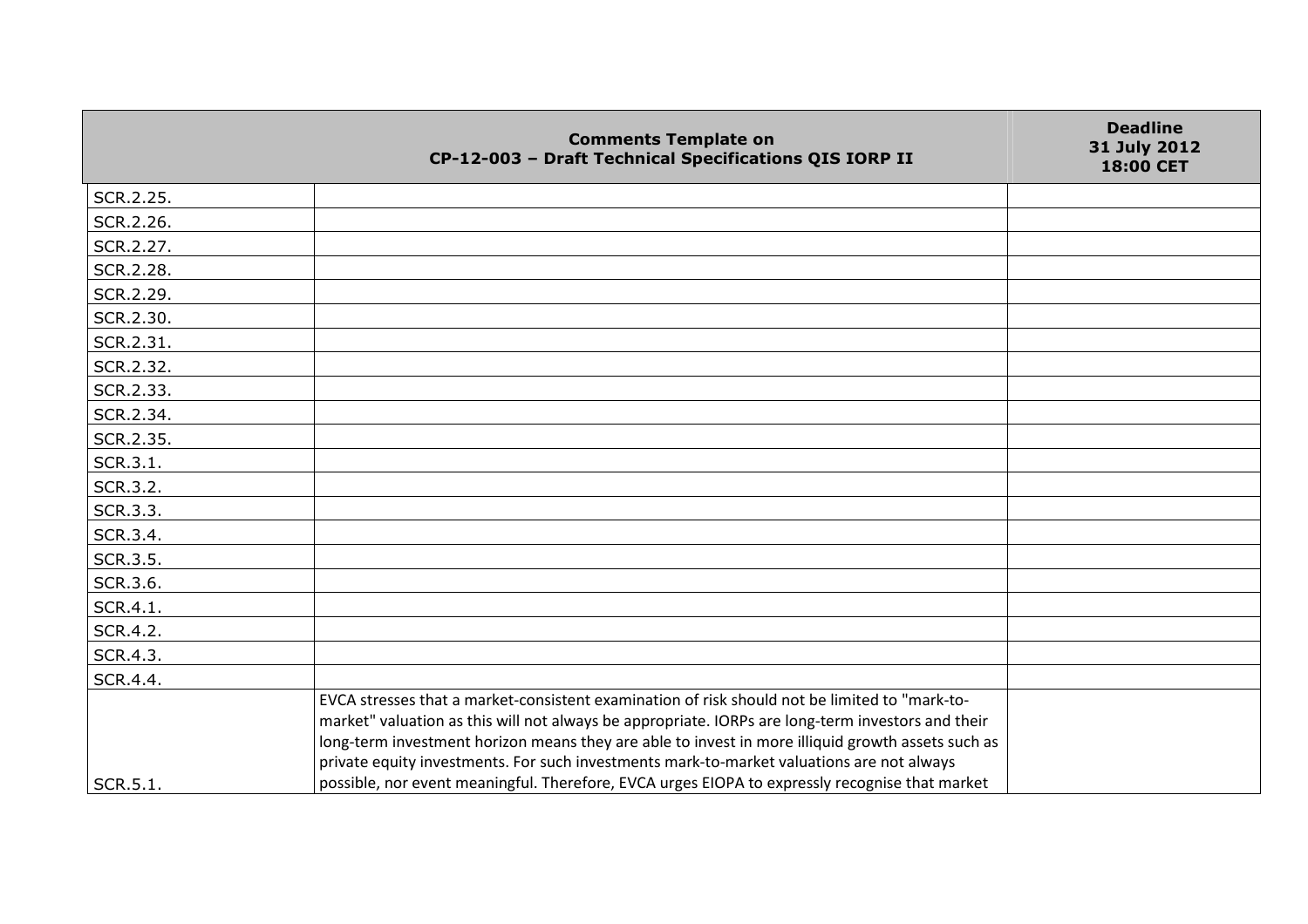| <b>Comments Template on</b><br>CP-12-003 - Draft Technical Specifications QIS IORP II                                                                                                                                                                                                                                                                                                                                                                                                                                                                                                                                                                                                                                                                                                                                                                                                                                                                                                                                         | <b>Deadline</b><br>31 July 2012<br><b>18:00 CET</b> |
|-------------------------------------------------------------------------------------------------------------------------------------------------------------------------------------------------------------------------------------------------------------------------------------------------------------------------------------------------------------------------------------------------------------------------------------------------------------------------------------------------------------------------------------------------------------------------------------------------------------------------------------------------------------------------------------------------------------------------------------------------------------------------------------------------------------------------------------------------------------------------------------------------------------------------------------------------------------------------------------------------------------------------------|-----------------------------------------------------|
| consistent valuations encompass the "fair value" valuation methods consistently applied in the<br>private equity fund sector and laid down in the International Private Equity Valuation (IPEV)<br>guidelines in order for such valuation methods not to be detrimental to the financing of European<br>non-listed companies.                                                                                                                                                                                                                                                                                                                                                                                                                                                                                                                                                                                                                                                                                                 |                                                     |
| For investors in private equity the risk is not about the volatility of market prices as the concept of<br>a market price for unmarketable assets is not logical.                                                                                                                                                                                                                                                                                                                                                                                                                                                                                                                                                                                                                                                                                                                                                                                                                                                             |                                                     |
| Most investors in private equity focus on the long-term cash flow behaviour of the asset class and<br>are not overly concerned with the quarterly changes of the valuations during the lifetime of the<br>fund. This is because for investors the true economic value of the unquoted investments is only<br>known upon realization of those investments. Investors in private equity are generally<br>characterized by having a long-term investment horizon, so focus on the long-term return<br>potential of a private equity fund commitment, while taking into consideration the loss risk of<br>such an investment. Pension funds are a good example of the sort of typical investor that has a<br>very long-term investment horizon. A pension fund is well-placed to bear the illiquid nature of<br>private equity, as part of a balanced and diversified investment strategy. Moreover, exposure to<br>private equity by such an investor will be gained through a diversified portfolio of private equity<br>funds. |                                                     |
| In a recent EVCA research paper supplied to $EIOPA11$ , EVCA presents an approach that fully<br>captures the risk and return profile of investing in a portfolio of private equity funds distinguishing<br>the three main risks In private equity:                                                                                                                                                                                                                                                                                                                                                                                                                                                                                                                                                                                                                                                                                                                                                                            |                                                     |
| Liquidity and funding risk: the risk that the investor cannot meet its obligations to pay<br>draw downs on a commitment as they fall due.                                                                                                                                                                                                                                                                                                                                                                                                                                                                                                                                                                                                                                                                                                                                                                                                                                                                                     |                                                     |

<sup>11&</sup>lt;sub>Chakravarty/Diller (2012) EVCA Research Paper: "Calibration of Risk and Correlation in Private Equity"</sub>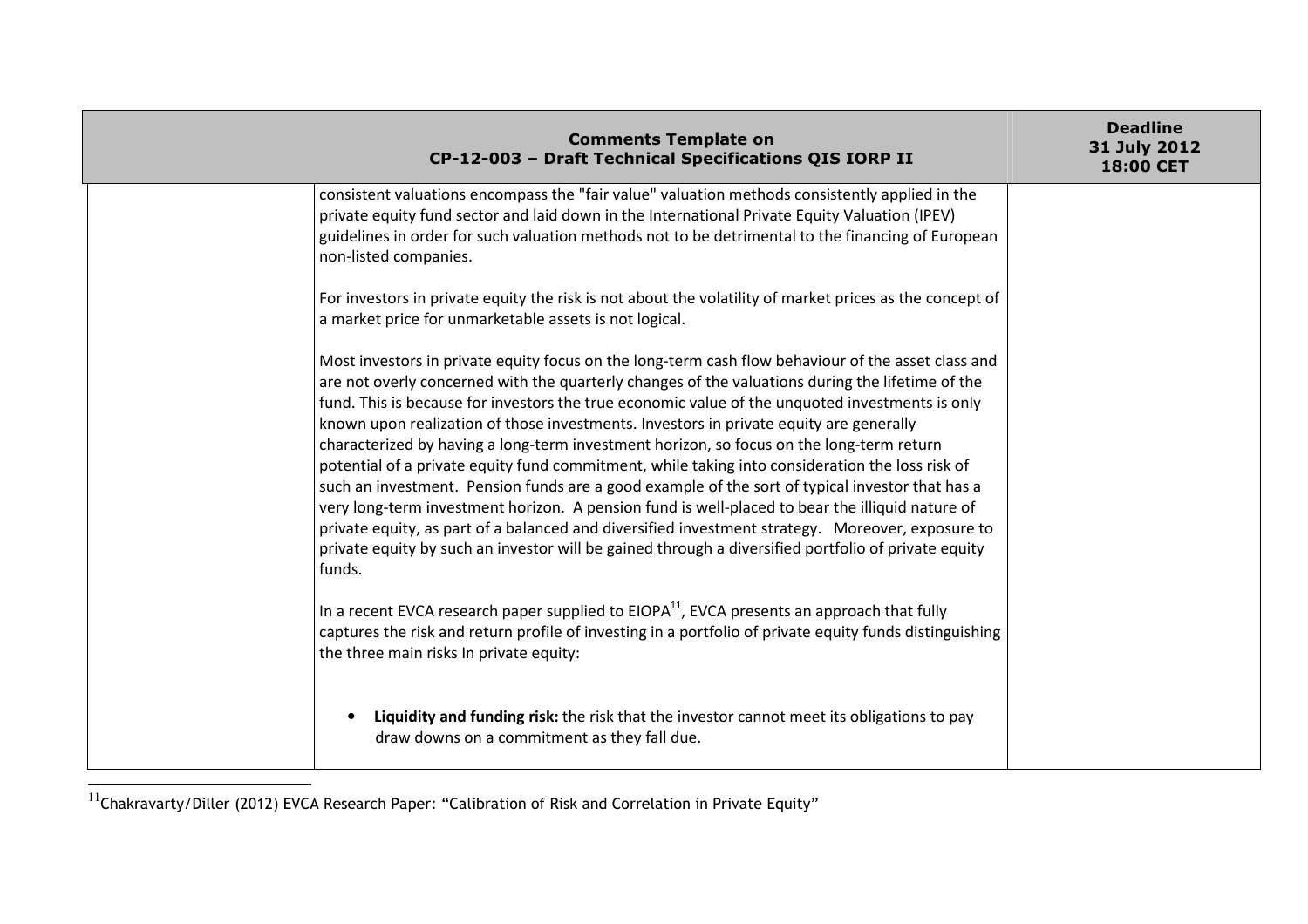|          | <b>Comments Template on</b><br>CP-12-003 - Draft Technical Specifications QIS IORP II                                                                                                                                                                                                                                                                                                                                                                                                                                                                         | <b>Deadline</b><br>31 July 2012<br>18:00 CET |
|----------|---------------------------------------------------------------------------------------------------------------------------------------------------------------------------------------------------------------------------------------------------------------------------------------------------------------------------------------------------------------------------------------------------------------------------------------------------------------------------------------------------------------------------------------------------------------|----------------------------------------------|
|          | Long-Term default risk: the risk that the investor loses capital with its private equity<br>investment over the entire lifetime of the product ("Hold to maturity"). Hence interim<br>valuations do not really play a role, they only provide an indication of what the final and<br>true value of the investment may be. Long term risk can be expressed through the ratio<br>between capital returned and capital paid-in. Until the investor has received back its full<br>capital drawn down it runs some risk of losing part of its capital.             |                                              |
|          | Short-term valuation changes (risk) is the risk that the value (NAV) changes over time.<br>These values are mark-to-market, or often in the case of private equity, mark-to-model<br>accounting values and not market values in the traditional sense used in public equity<br>investing. By definition the underlying investments are not traded on any market, hence<br>there is no real market value. Interim valuations and movements in the stated NAV can,<br>however, play a role in the balance sheet of some institutional investors, such as banks. |                                              |
|          | We believe that it is entirely compatible with a market consistent approach to capture the full<br>value at risk of investments in a portfolio of private equity funds.                                                                                                                                                                                                                                                                                                                                                                                       |                                              |
|          | <sup>11</sup> Chakravarty/Diller (2012) EVCA Research Paper: "Calibration of Risk and Correlation in Private<br>Equity"                                                                                                                                                                                                                                                                                                                                                                                                                                       |                                              |
| SCR.5.2. |                                                                                                                                                                                                                                                                                                                                                                                                                                                                                                                                                               |                                              |
| SCR.5.3. |                                                                                                                                                                                                                                                                                                                                                                                                                                                                                                                                                               |                                              |
| SCR.5.4. | The EVCA believes that these correlations are very conservative for alternative investments which<br>are often called "alternative" because they are subject to low correlations between themselves<br>and with other assets and risk areas. Current calibrations in Solvency II do not account for this.<br>Such oversights should not be repeated, particularly within the longer term risk framework                                                                                                                                                       |                                              |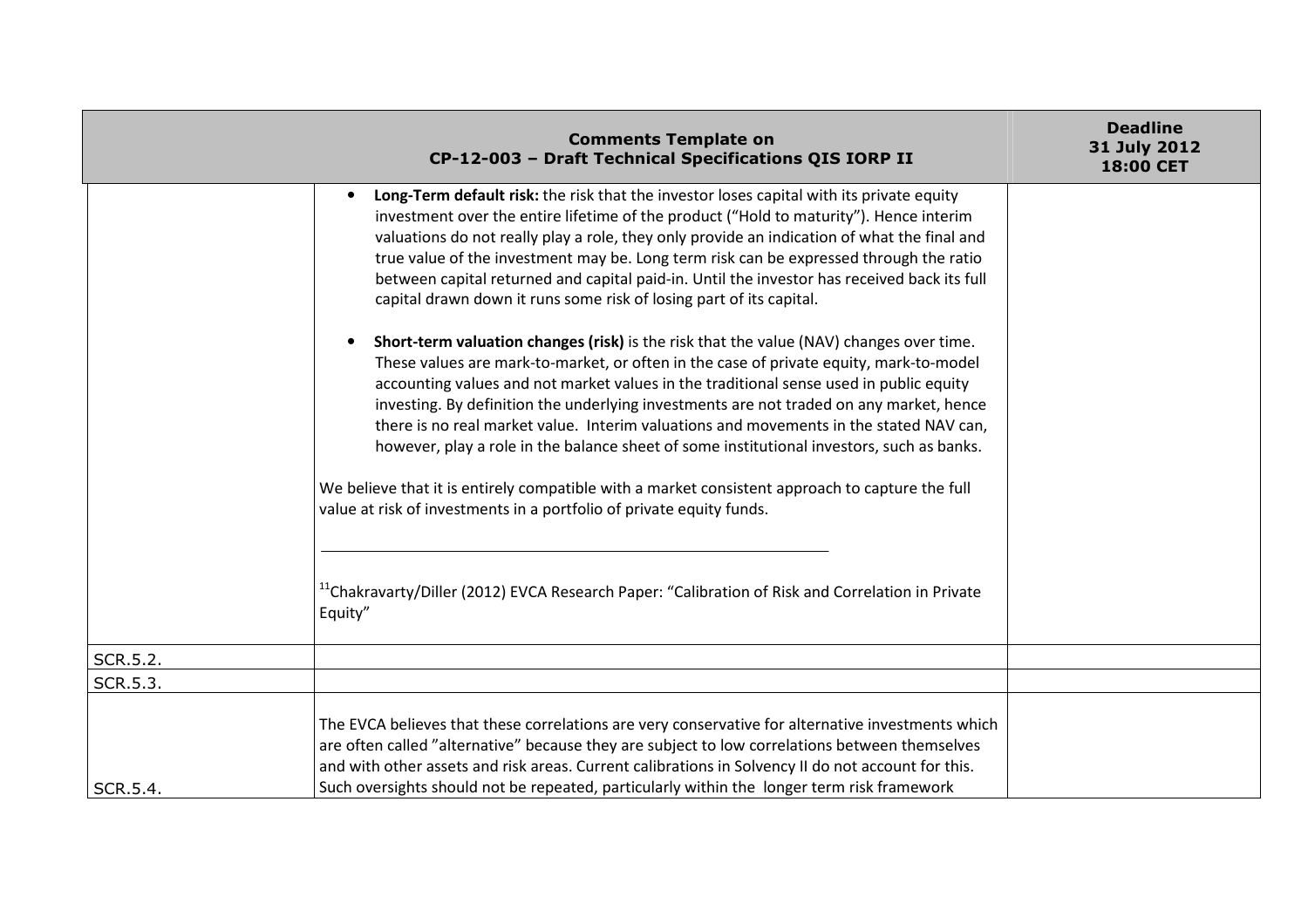|            | <b>Comments Template on</b><br>CP-12-003 - Draft Technical Specifications QIS IORP II                                                                                                                                                                                                                                                                                                                                                                                                                                                                                                                                                                                                                                                                                                                                                                                                                                    | <b>Deadline</b><br>31 July 2012<br>18:00 CET |
|------------|--------------------------------------------------------------------------------------------------------------------------------------------------------------------------------------------------------------------------------------------------------------------------------------------------------------------------------------------------------------------------------------------------------------------------------------------------------------------------------------------------------------------------------------------------------------------------------------------------------------------------------------------------------------------------------------------------------------------------------------------------------------------------------------------------------------------------------------------------------------------------------------------------------------------------|----------------------------------------------|
|            | applying to IORPs, which will serve to enforce the onerous impact of such inacurracies.                                                                                                                                                                                                                                                                                                                                                                                                                                                                                                                                                                                                                                                                                                                                                                                                                                  |                                              |
|            | IORP's should be incentivised to use higher yielding and less dependent investments especially in<br>the low interest rate, low growth and high volatility environments expected to prevail in the<br>foreseeable future, especially in Europe. This will be the only way IORPs, and in turn society, will<br>be able to fund reasonable pensions in an affordable manner.                                                                                                                                                                                                                                                                                                                                                                                                                                                                                                                                               |                                              |
| SCR.5.5.   |                                                                                                                                                                                                                                                                                                                                                                                                                                                                                                                                                                                                                                                                                                                                                                                                                                                                                                                          |                                              |
| SCR.5.6.   |                                                                                                                                                                                                                                                                                                                                                                                                                                                                                                                                                                                                                                                                                                                                                                                                                                                                                                                          |                                              |
| SCR.5.7.   |                                                                                                                                                                                                                                                                                                                                                                                                                                                                                                                                                                                                                                                                                                                                                                                                                                                                                                                          |                                              |
| SCR.5.8.   |                                                                                                                                                                                                                                                                                                                                                                                                                                                                                                                                                                                                                                                                                                                                                                                                                                                                                                                          |                                              |
| SCR.5.9.   |                                                                                                                                                                                                                                                                                                                                                                                                                                                                                                                                                                                                                                                                                                                                                                                                                                                                                                                          |                                              |
| SCR.5.10.  |                                                                                                                                                                                                                                                                                                                                                                                                                                                                                                                                                                                                                                                                                                                                                                                                                                                                                                                          |                                              |
| SCR.5.11.  | The look through approach should be applied to funds of private equity funds but it should not go<br>beyond the level of a private equity fund making direct investments into unlisted companies.                                                                                                                                                                                                                                                                                                                                                                                                                                                                                                                                                                                                                                                                                                                        |                                              |
| SCR. 5.12. |                                                                                                                                                                                                                                                                                                                                                                                                                                                                                                                                                                                                                                                                                                                                                                                                                                                                                                                          |                                              |
| SCR. 5.13. |                                                                                                                                                                                                                                                                                                                                                                                                                                                                                                                                                                                                                                                                                                                                                                                                                                                                                                                          |                                              |
|            | This approach assumes an investment is in a single private equity fund. Investment activity of<br>pension funds is always based on investing in a portfolio of funds diversified by investment stages,<br>geographies and vintage years. This leads to a considerably lower risk profile of the portfolio as a<br>whole compared to that of each single fund. In addition each fund benefits from diversification<br>benefits from investing in a number of individual, unlisted companies (perhaps twenty or more<br>companies and typically no fewer than eight companies). In addition there is no cross-<br>collateralisation between the assets of different portfolio companies. This means that even in the<br>case of a default investment in a single company by a private equity fund, there is no impact on<br>the other investments of the private equity fund. As previously stated pension funds diversify |                                              |
| SCR.5.14.  | their investments across a number of PE funds, and in turn potentially thousands of underlying<br>portfolio companies.                                                                                                                                                                                                                                                                                                                                                                                                                                                                                                                                                                                                                                                                                                                                                                                                   |                                              |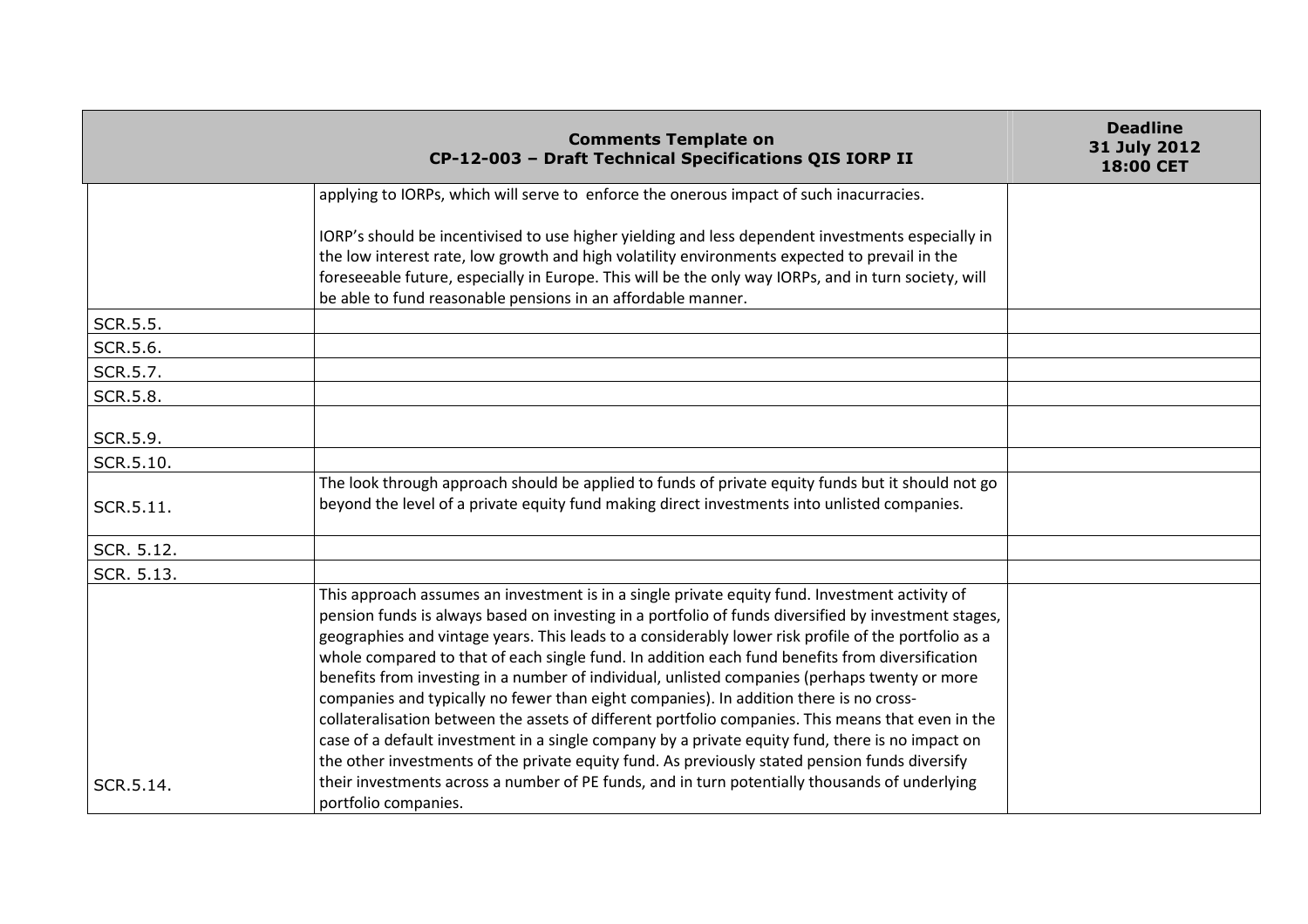|           | <b>Comments Template on</b><br>CP-12-003 - Draft Technical Specifications QIS IORP II                                                                                                                                                                                                                                                                                                                                                                                                                                                                                                                                                                                                                                                                                                                                                                                                                                                                                                                    | <b>Deadline</b><br>31 July 2012<br>18:00 CET |
|-----------|----------------------------------------------------------------------------------------------------------------------------------------------------------------------------------------------------------------------------------------------------------------------------------------------------------------------------------------------------------------------------------------------------------------------------------------------------------------------------------------------------------------------------------------------------------------------------------------------------------------------------------------------------------------------------------------------------------------------------------------------------------------------------------------------------------------------------------------------------------------------------------------------------------------------------------------------------------------------------------------------------------|----------------------------------------------|
|           | Many studies have shown evidence that a diversified portfolio of private equity funds has a<br>relatively low risk. One of the most important studies in this area from Weidig / Mathonet (2004)<br>shows that a portfolio with more than 20 funds has extremely limited risks (i.e. zero risk) with a<br>confidence level of 99% of losing any capital over the entire lifetime of the portfolio. A study from<br>Diller / Herger shows that a well-diversified portfolio of 25 funds spread over 5 years will end up<br>with a similar result. Meyer / Mathonet (2005) also show that a portfolio with more than 20<br>funds is considered as being well-diversified. It is therefore not appropriate to apply this look<br>through approach to private equity and venture capital funds.<br>Because of the above and the factors outlined in our comments on SCR 5.28, 5.29, 5.33, 5.38<br>private equity and venture capital should be in its own sub-group with an appropriate risk<br>calibration. |                                              |
| SCR.5.15. |                                                                                                                                                                                                                                                                                                                                                                                                                                                                                                                                                                                                                                                                                                                                                                                                                                                                                                                                                                                                          |                                              |
| SCR.5.16. |                                                                                                                                                                                                                                                                                                                                                                                                                                                                                                                                                                                                                                                                                                                                                                                                                                                                                                                                                                                                          |                                              |
| SCR.5.17. |                                                                                                                                                                                                                                                                                                                                                                                                                                                                                                                                                                                                                                                                                                                                                                                                                                                                                                                                                                                                          |                                              |
| SCR.5.18. |                                                                                                                                                                                                                                                                                                                                                                                                                                                                                                                                                                                                                                                                                                                                                                                                                                                                                                                                                                                                          |                                              |
| SCR.5.19. |                                                                                                                                                                                                                                                                                                                                                                                                                                                                                                                                                                                                                                                                                                                                                                                                                                                                                                                                                                                                          |                                              |
| SCR.5.20. |                                                                                                                                                                                                                                                                                                                                                                                                                                                                                                                                                                                                                                                                                                                                                                                                                                                                                                                                                                                                          |                                              |
| SCR.5.21. |                                                                                                                                                                                                                                                                                                                                                                                                                                                                                                                                                                                                                                                                                                                                                                                                                                                                                                                                                                                                          |                                              |
| SCR.5.22. |                                                                                                                                                                                                                                                                                                                                                                                                                                                                                                                                                                                                                                                                                                                                                                                                                                                                                                                                                                                                          |                                              |
| SCR.5.23. |                                                                                                                                                                                                                                                                                                                                                                                                                                                                                                                                                                                                                                                                                                                                                                                                                                                                                                                                                                                                          |                                              |
| SCR.5.24. |                                                                                                                                                                                                                                                                                                                                                                                                                                                                                                                                                                                                                                                                                                                                                                                                                                                                                                                                                                                                          |                                              |
| SCR.5.25. |                                                                                                                                                                                                                                                                                                                                                                                                                                                                                                                                                                                                                                                                                                                                                                                                                                                                                                                                                                                                          |                                              |
| SCR.5.26. |                                                                                                                                                                                                                                                                                                                                                                                                                                                                                                                                                                                                                                                                                                                                                                                                                                                                                                                                                                                                          |                                              |
| SCR.5.27. |                                                                                                                                                                                                                                                                                                                                                                                                                                                                                                                                                                                                                                                                                                                                                                                                                                                                                                                                                                                                          |                                              |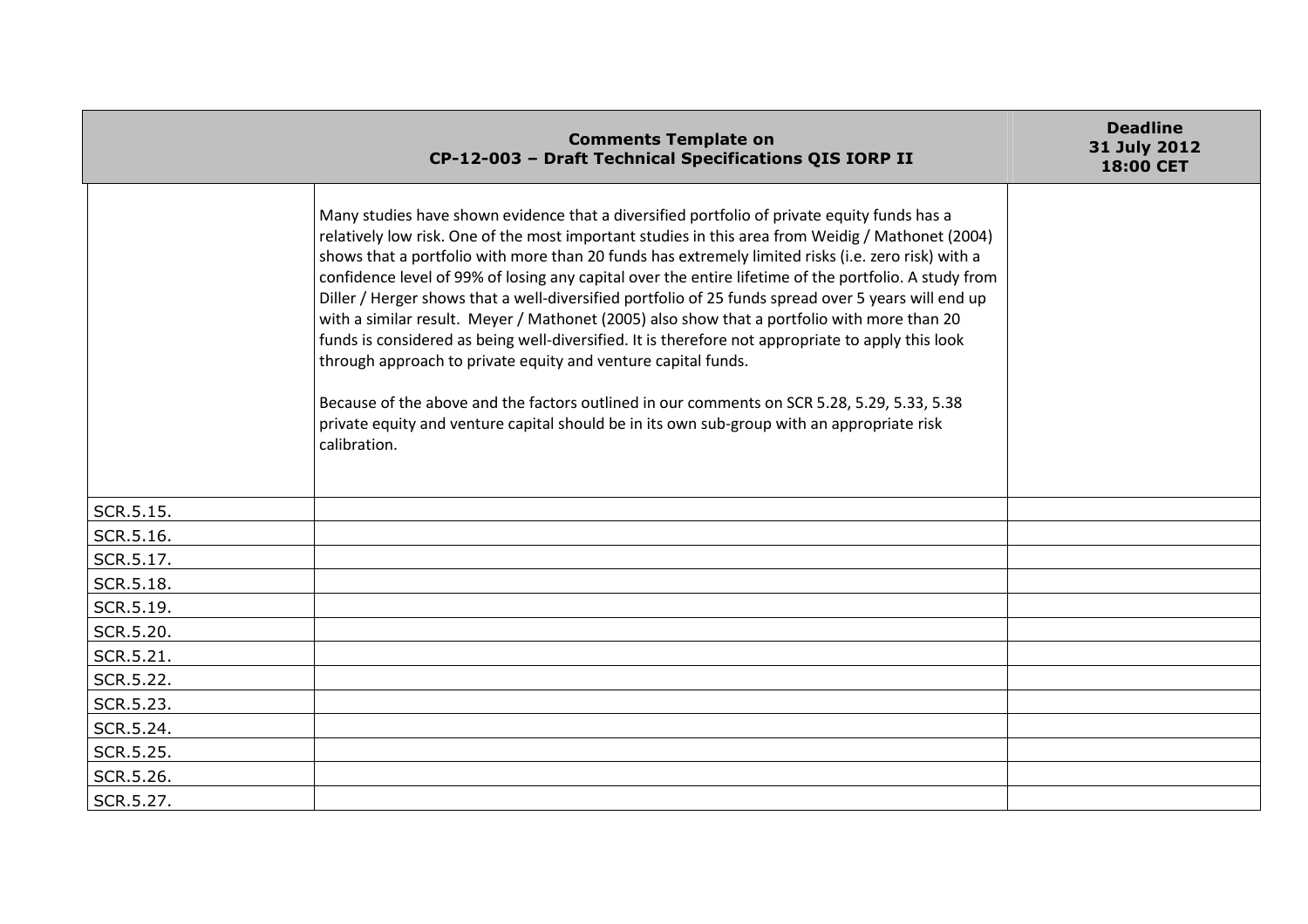|           | <b>Comments Template on</b><br>CP-12-003 - Draft Technical Specifications QIS IORP II                                                                                                                                                                                                                                                                                                                                                                                                                                                                                                                                                                                                                                                                                                                                                                                                                                                                                                                                                                                                                                                                                                                                    | <b>Deadline</b><br>31 July 2012<br><b>18:00 CET</b> |
|-----------|--------------------------------------------------------------------------------------------------------------------------------------------------------------------------------------------------------------------------------------------------------------------------------------------------------------------------------------------------------------------------------------------------------------------------------------------------------------------------------------------------------------------------------------------------------------------------------------------------------------------------------------------------------------------------------------------------------------------------------------------------------------------------------------------------------------------------------------------------------------------------------------------------------------------------------------------------------------------------------------------------------------------------------------------------------------------------------------------------------------------------------------------------------------------------------------------------------------------------|-----------------------------------------------------|
|           | For investors in private equity the risk is not about the volatility of market prices as the concept of<br>a market price for unmarketable assets is not logical.<br>Institutional investing in private equity is predominantly through unlisted funds that have a<br>contractual lifetime of 10 years and follow a very distinct lifecycle. In such cases it is meaningless<br>to view risk as the volatility of a time series over short horizons. In order to correctly capture the<br>risk of investing in private equity funds the following factors should be taken into consideration:<br>Liquidity and funding risk: the risk that the investor cannot meet its obligations to pay<br>draw downs on a commitment as they fall due.<br>Long-Term default risk: the risk that the investor loses capital with its private equity<br>investment over the entire lifetime of the product ("Hold to maturity"). Hence interim<br>valuations do not really play a role, they only provide an indication of what the final and<br>true value of the investment may be. Long term risk can be expressed through the ratio<br>between capital returned and capital paid-in. Until the investor has received back its full |                                                     |
| SCR.5.28. | capital drawn down it runs some risk of losing part of its capital.<br>Short-term valuation changes (risk) is the risk that the value (NAV) changes over time.<br>These values are mark-to-market, or often in the case of private equity, mark-to-model<br>accounting values and not market values in the traditional sense used in public equity<br>investing. By definition the underlying investments are not traded on any market, hence<br>there is no real market value. Interim valuations and movements in the stated NAV can,<br>however, play a role in the balance sheet of some institutional investors, such as banks.                                                                                                                                                                                                                                                                                                                                                                                                                                                                                                                                                                                     |                                                     |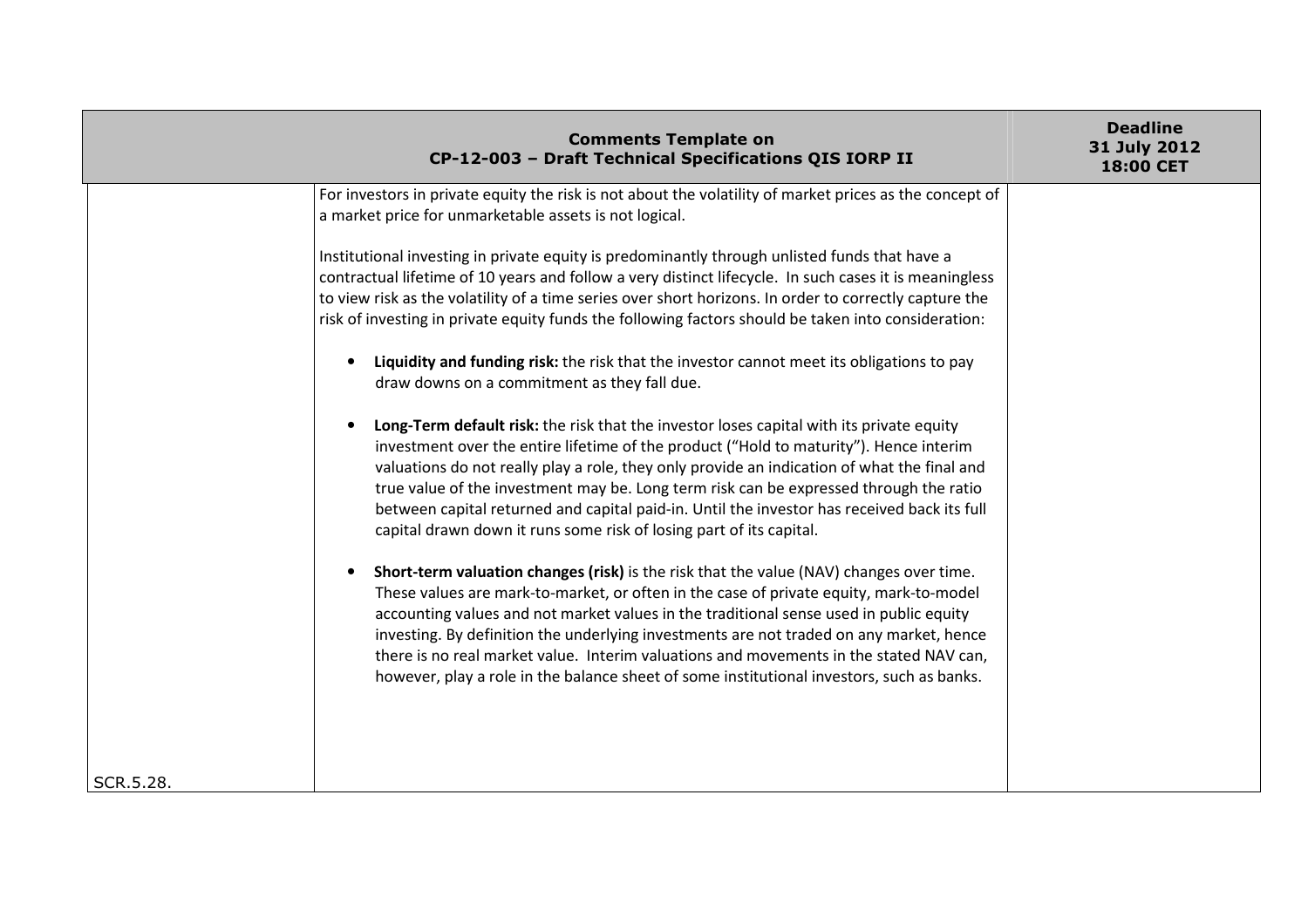|                 | <b>Comments Template on</b><br>CP-12-003 - Draft Technical Specifications QIS IORP II                                                                                                                                                                                                                                                                                                                                                                                                                                                                                          | <b>Deadline</b><br>31 July 2012<br>18:00 CET |
|-----------------|--------------------------------------------------------------------------------------------------------------------------------------------------------------------------------------------------------------------------------------------------------------------------------------------------------------------------------------------------------------------------------------------------------------------------------------------------------------------------------------------------------------------------------------------------------------------------------|----------------------------------------------|
| <b>SCR.5.29</b> |                                                                                                                                                                                                                                                                                                                                                                                                                                                                                                                                                                                |                                              |
| <b>SCR.5.30</b> |                                                                                                                                                                                                                                                                                                                                                                                                                                                                                                                                                                                |                                              |
| <b>SCR.5.31</b> |                                                                                                                                                                                                                                                                                                                                                                                                                                                                                                                                                                                |                                              |
| <b>SCR.5.32</b> |                                                                                                                                                                                                                                                                                                                                                                                                                                                                                                                                                                                |                                              |
|                 | Investors in private equity funds are not exposed to market volatility and as such it is entirely<br>appropriate for private equity to be classified in third and separate sub-group.                                                                                                                                                                                                                                                                                                                                                                                          |                                              |
|                 | In order to calculate any theoretical risk calibration and correlations for private equity and<br>venture capital, the full specificities of measuring risk in the asset class should be taken into<br>consideration in order to produce a risk calibration and correlations that are appropriate.<br>These specificities together with an appropriate database and calibration methodologies are<br>explained in detail in the EVCA Research Paper "Calibration of Risk and Correlations in Private<br>Equity" <sup>12</sup> presented to EIOPA on May 20 <sup>th</sup> 2012. |                                              |
|                 | This EVCA Research Paper demonstrates depending on the calibration method and the data base<br>used, the shocks for the asset class, and hence the standard risk weighting for private equity, are<br>between 20% and 35%.                                                                                                                                                                                                                                                                                                                                                     |                                              |
|                 | In addition to an appropriate risk calibration and correlation the specific characteristics of the<br>asset class should also be taken into consideration when classifying private equity and venture<br>capital within the market risk sub-module. These characteristics include:<br>PE funds typically make long-term, one hundred per cent equity backed, investments;                                                                                                                                                                                                      |                                              |
| SCR.5.33.       | PE funds do not offer redemption rights for investors;                                                                                                                                                                                                                                                                                                                                                                                                                                                                                                                         |                                              |

 $^{12}$  Chakravarty/Diller (2012) EVCA Research Paper: "Calibration of Risk and Correlation in Private Equity"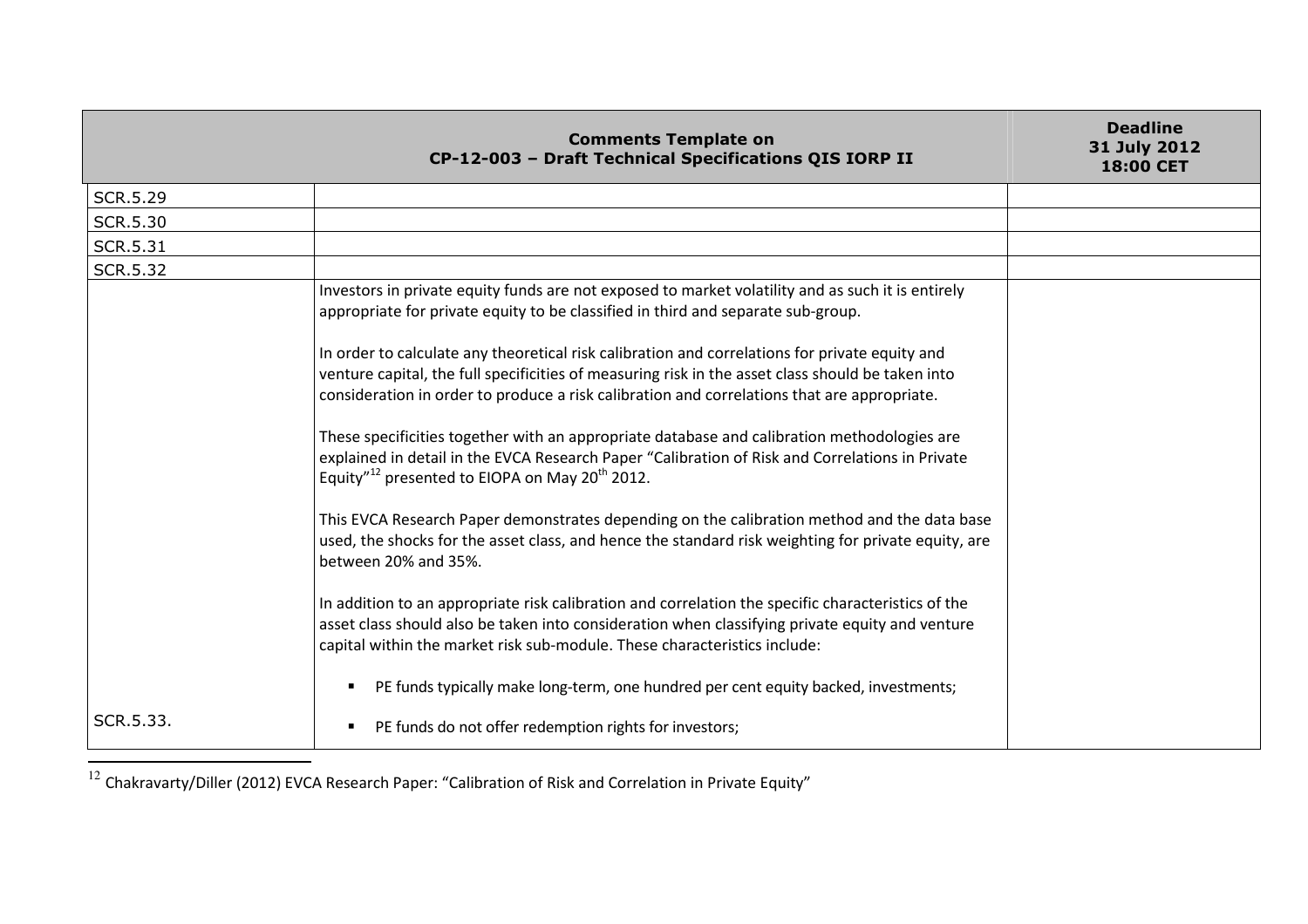| <b>Comments Template on</b><br>CP-12-003 - Draft Technical Specifications QIS IORP II                                                                                                                                                                                                                                                                                                                                                                                                                                                       | <b>Deadline</b><br>31 July 2012<br>18:00 CET |
|---------------------------------------------------------------------------------------------------------------------------------------------------------------------------------------------------------------------------------------------------------------------------------------------------------------------------------------------------------------------------------------------------------------------------------------------------------------------------------------------------------------------------------------------|----------------------------------------------|
| PE funds do not use leverage at fund level, i.e. they are not exposed at fund level;                                                                                                                                                                                                                                                                                                                                                                                                                                                        |                                              |
| PE funds do not engage in credit origination activities.                                                                                                                                                                                                                                                                                                                                                                                                                                                                                    |                                              |
| Against the background of these characteristics of private equity and venture capital funds a fund<br>structure has developed that may be defined as follows:                                                                                                                                                                                                                                                                                                                                                                               |                                              |
| "Private equity and venture capital funds are unleveraged funds which predominantly<br>invest in equity instruments and instruments that are economically similar to equity<br>instruments issued by unlisted companies.                                                                                                                                                                                                                                                                                                                    |                                              |
| Such funds are characterised by alignment of interest through sharing of risk between<br>management and investors. They are generally only open to eligible investors, namely<br>professional clients and certain sophisticated HNWIs, and do not provide redemption rights<br>to investors for a period of at least five years after the first closing of the fund, i.e. the date<br>when the first investor is admitted to the fund.                                                                                                      |                                              |
| Private equity and venture capital funds of funds invest in private equity and venture capital<br>funds as defined above." <sup>13</sup>                                                                                                                                                                                                                                                                                                                                                                                                    |                                              |
| In addition many studies have shown evidence that a diversified portfolio of private equity funds<br>has a relatively low risk. One of the most important studies in this area from Weidig / Mathonet<br>$(2004)^{14}$ shows that a portfolio with more than 20 funds has extremely limited risks (i.e. zero risk)<br>with a confidence level of 99% of losing any capital over the entire lifetime of the portfolio. A<br>study from Diller / Herger <sup>15</sup> shows that a well-diversified portfolio of 25 funds spread over 5 years |                                              |

<sup>&</sup>lt;sup>13</sup> EVCA Position Paper (2012) "What is a private equity and venture capital fund?"<br><sup>14</sup> Weidig/Methonet (2004) "The risk profiles of private equity"<br><sup>15</sup> Diller/Herger (2009) Assessing the risk of private equity fund in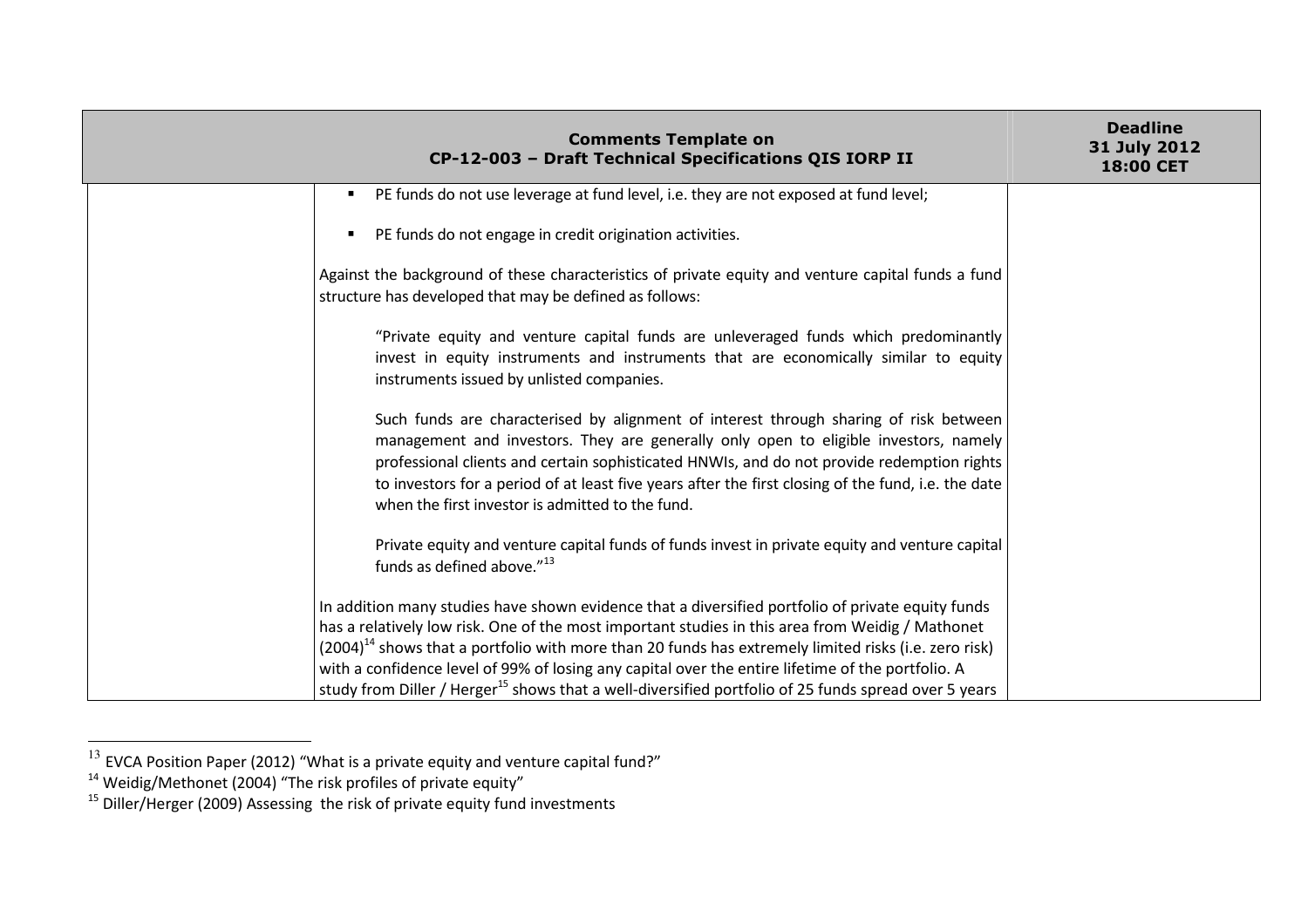|           | <b>Comments Template on</b><br>CP-12-003 - Draft Technical Specifications QIS IORP II                                                                                                                                                                                                                                                                                                                                                                      | <b>Deadline</b><br>31 July 2012<br>18:00 CET |
|-----------|------------------------------------------------------------------------------------------------------------------------------------------------------------------------------------------------------------------------------------------------------------------------------------------------------------------------------------------------------------------------------------------------------------------------------------------------------------|----------------------------------------------|
|           | will end up with a similar result. Meyer / Mathonet $(2005)^{16}$ also show that a portfolio with more<br>than 20 funds is considered as being well-diversified. It is therefore not appropriate to apply this<br>look through approach to private equity and venture capital funds.                                                                                                                                                                       |                                              |
|           | It is also impossible to accommodate larger return potentials and increased diversification<br>effects, which are the main drivers of increased allocations by long term investors, including<br>IORPs, to alternative asset classes if these asset classes, such as private equity, real estate, hedge<br>funds etc are not separated Again, this is a repetition of inadequacies inherent in Solvency II.                                                |                                              |
|           | Consequently, we recommend creating a private equity and venture capital sub-module to<br>accurately reflect the standard risk weighting for investing in private equity and venture capital<br>funds and the unique characteristics of private equity and venture capital funds.                                                                                                                                                                          |                                              |
|           | <sup>12</sup> Chakravarty/Diller (2012) EVCA Research Paper: "Calibration of Risk and Correlation in Private<br>Equity"<br><sup>13</sup> EVCA Position Paper (2012) "What is a private equity and venture capital fund?"<br><sup>14</sup> Weidig/Methonet (2004) The risk profiles of private equity<br><sup>15</sup> Diller/Herger (2009) Assessing the risk of private equity fund investments<br><sup>16</sup> Meyer/Mathenot (2005) Beyond the J Curve |                                              |
| SCR.5.34. |                                                                                                                                                                                                                                                                                                                                                                                                                                                            |                                              |
| SCR.5.35. | Any calibration needs to take into account the following :<br>The long term investment & risk horizons of most IORPs : shocks of the mentioned magnitude<br>1.<br>seem exaggerated even for short term volatile assets.                                                                                                                                                                                                                                    |                                              |

<sup>16</sup>Meyer/Mathenot (2005) Beyond the J Curve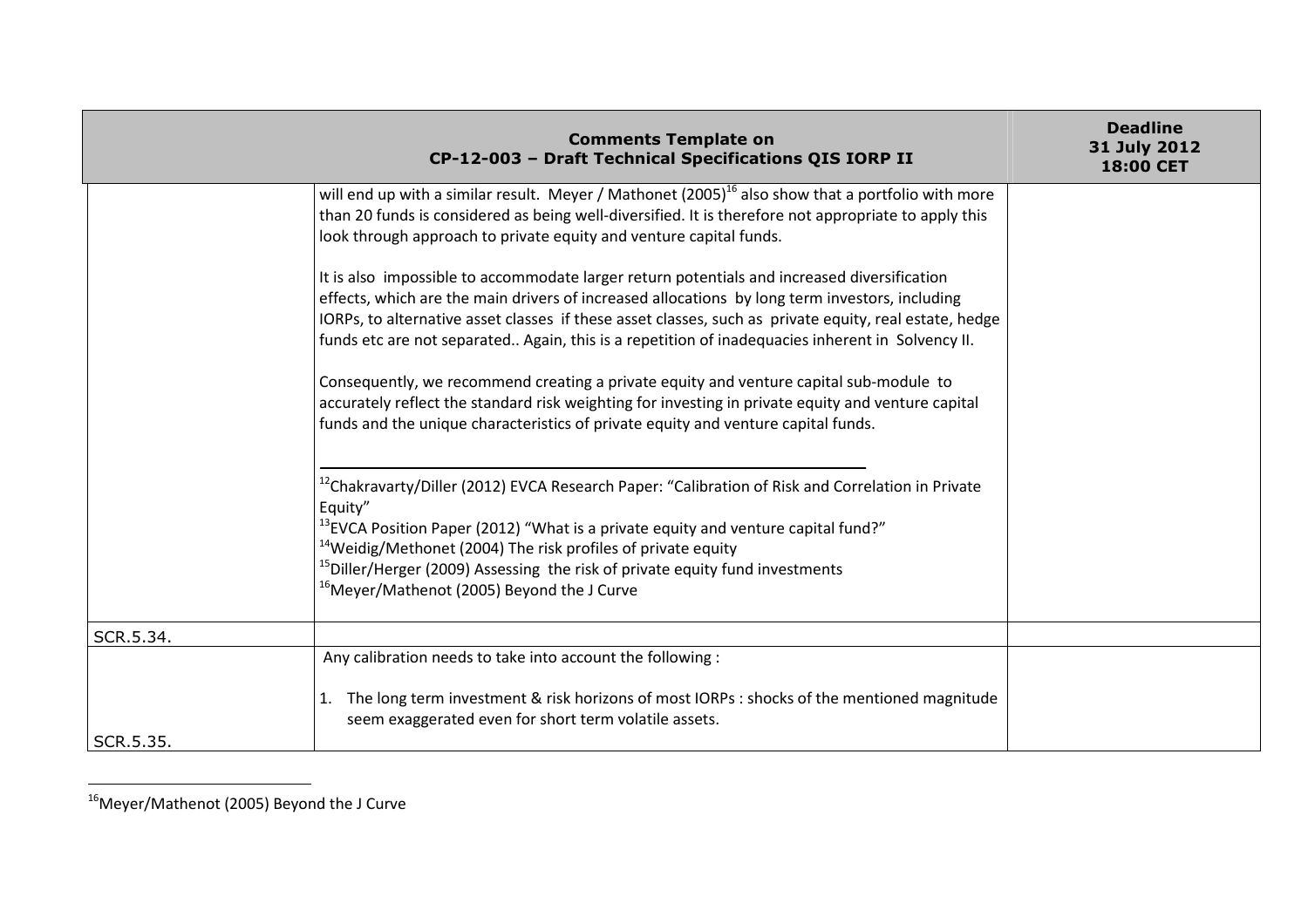|    | <b>Comments Template on</b><br>CP-12-003 - Draft Technical Specifications QIS IORP II                                                                                                                                                                                                                                                                                                                                                                                                                                                                                                                                                                                                                                                                                                       | <b>Deadline</b><br>31 July 2012<br>18:00 CET |
|----|---------------------------------------------------------------------------------------------------------------------------------------------------------------------------------------------------------------------------------------------------------------------------------------------------------------------------------------------------------------------------------------------------------------------------------------------------------------------------------------------------------------------------------------------------------------------------------------------------------------------------------------------------------------------------------------------------------------------------------------------------------------------------------------------|----------------------------------------------|
|    | 2. A long term horizon needs to accommodate return expectations . Ignoring this point implies a<br>heavy unjustified discriminatory charge on many illiquid high yielding asset categories such as<br>private equity. This type of approach will be detrimental to the funding issues European<br>IORPs and societies at large are confronted with. Such investments are characterised by<br>higher returns and lower risks, especially for longer horizons. IORP's need such long term<br>revenue contributors particularly in times of very low interest rates. At the same time<br>European business needs long term financing to overcome the current crisis.                                                                                                                           |                                              |
| 3. | A long term horizon implies that liquidity should play a much less important role in risk<br>measurment. It seems that EIOPA has just modified Solvency II risk charges modestly<br>downwards regardless of the criteria driving the Solvency II calibrations. As can been seen in<br>the EVCA research paper, or in any analysis relying on real private equity data instead of<br>listed private equity data, risk for private equity under Solvency II is heavily exaggerated. Such<br>a choice might have been driven by liquidity considerations. While such a choice is already<br>more than questionable for insurance undertakings, such a heavy impact of illiquidity on risk<br>measures is completely unreasonable for the typical long risk and investment horizon of<br>IORPS. |                                              |
| 4. | Not only EVCA but also independent academics have shown how heavily flawed the<br>calibration methods are in Solvency II. We urge EIOPA to avoid the use of any inappropriate<br>data and methods for calibration of risk charges for IORPs. The longer horizon might make<br>inaccuracies stemming from the use of inappropriate data and methods even more harmful <sup>17</sup>                                                                                                                                                                                                                                                                                                                                                                                                          |                                              |
| 5. | A proper modelling of diversification effects among alternative investments, such as private<br>equity, hedge funds, real estate and other asset classes is even more important for a long<br>investment and risk horizon. Alternative Investments are often called "alternative" because<br>they are significantly uncorrelated to other assets. Repeating Solvency II calibrations ignores<br>the huge diversification potential in, and between alternatives, and between alternatives and                                                                                                                                                                                                                                                                                               |                                              |

 $^{17}$  Mittnik (2011) Solvency II Calibrations: Where Curiosity Meets Spuriosity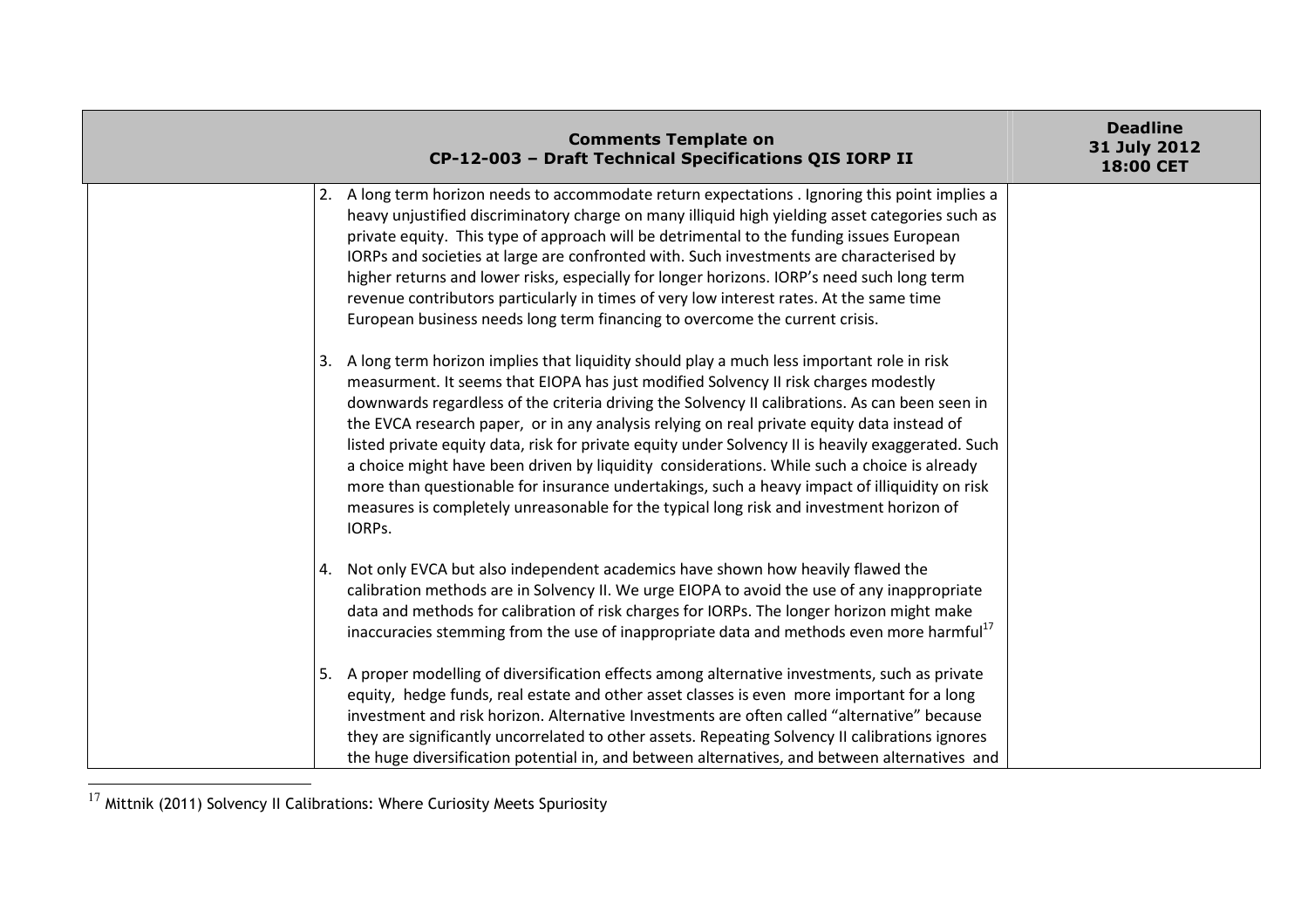|           | <b>Comments Template on</b><br>CP-12-003 - Draft Technical Specifications QIS IORP II                                                                                                                                                                                                                                                                                                                                                                                                                               | <b>Deadline</b><br>31 July 2012<br>18:00 CET |
|-----------|---------------------------------------------------------------------------------------------------------------------------------------------------------------------------------------------------------------------------------------------------------------------------------------------------------------------------------------------------------------------------------------------------------------------------------------------------------------------------------------------------------------------|----------------------------------------------|
|           | other asset classes. This lack of recognition of the diversification benefits of alternative assets<br>will be event more detrimental in this context than is the case for insurers under Solvency II.                                                                                                                                                                                                                                                                                                              |                                              |
|           | Given this, and the information evidenced in our comments on SCR 5.28, 5.29, 5.33, and 5.38<br>much lower risk charges for private equity are required.                                                                                                                                                                                                                                                                                                                                                             |                                              |
|           | $17$ Mittnik(2011) Solvency II Calibrations: Where Curiosity Meets Spuriosity                                                                                                                                                                                                                                                                                                                                                                                                                                       |                                              |
| SCR.5.36. | See the EVCA comments on SCR 5.35                                                                                                                                                                                                                                                                                                                                                                                                                                                                                   |                                              |
| SCR.5.37. | See the EVCA comments on SCR 5.35                                                                                                                                                                                                                                                                                                                                                                                                                                                                                   |                                              |
|           | The EVCA does recognise the need to measure private equity risk. In order to calculate any<br>theoretical risk calibration and correlations for private equity and venture capital, the full<br>specificities of measuring risk in the asset class should be taken into consideration in order to<br>produce a risk calibration and correlations that are appropriate. In order to achieve this the EVCA<br>strongly recommends that private equity should be classified in an individual, separate sub-<br>module. |                                              |
|           | These specificities together with an appropriate database and calibration methodologies are<br>explained in detail in the EVCA Research Paper "Calibration of Risk and Correlations in Private<br>Equity" <sup>18</sup> presented to EIOPA on May 20 <sup>th</sup> 2012.                                                                                                                                                                                                                                            |                                              |
| SCR.5.38. | This EVCA Research Paper demonstrates depending on the calibration method and the data base                                                                                                                                                                                                                                                                                                                                                                                                                         |                                              |

 $^{18}$  Chakravarty/Diller (2012) EVCA Research Paper: "Calibration of Risk and Correlation in Private Equity"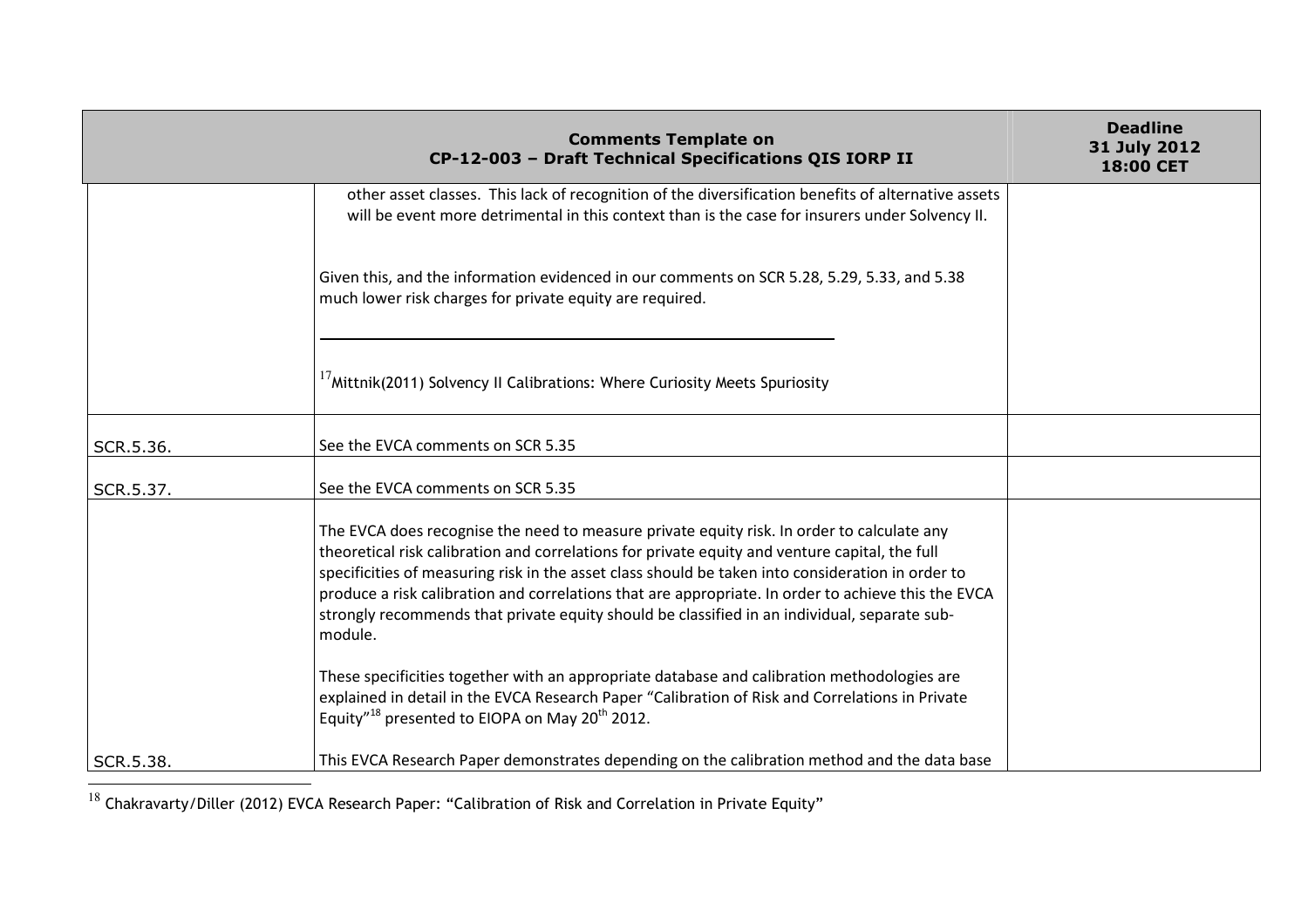| <b>Comments Template on</b><br>CP-12-003 - Draft Technical Specifications QIS IORP II                                                                                                                                                                                                                                                                                                                                                  | <b>Deadline</b><br>31 July 2012<br>18:00 CET |
|----------------------------------------------------------------------------------------------------------------------------------------------------------------------------------------------------------------------------------------------------------------------------------------------------------------------------------------------------------------------------------------------------------------------------------------|----------------------------------------------|
| used, the shocks for the asset class, and hence the standard risk weighting for private equity, are<br>between 20% and 35%.                                                                                                                                                                                                                                                                                                            |                                              |
| In addition to an appropriate risk calibration and correlation the specific characteristics of the<br>asset class should also be taken into consideration when classifying private equity and venture<br>capital within the market risk sub-module. These characteristics include:                                                                                                                                                     |                                              |
| PE funds typically make long-term, one hundred per cent equity backed, investments;<br>п.                                                                                                                                                                                                                                                                                                                                              |                                              |
| PE funds do not offer redemption rights for investors;<br>п.                                                                                                                                                                                                                                                                                                                                                                           |                                              |
| PE funds do not use leverage at fund level, i.e. they are not exposed at fund level;<br>$\blacksquare$                                                                                                                                                                                                                                                                                                                                 |                                              |
| PE funds do not engage in credit origination activities.<br>$\blacksquare$                                                                                                                                                                                                                                                                                                                                                             |                                              |
| Against the background of these characteristics of private equity and venture capital funds a fund<br>structure has developed that may be defined as follows:                                                                                                                                                                                                                                                                          |                                              |
| "Private equity and venture capital funds are unleveraged funds which predominantly<br>invest in equity instruments and instruments that are economically similar to equity<br>instruments issued by unlisted companies.                                                                                                                                                                                                               |                                              |
| Such funds are characterised by alignment of interest through sharing of risk between<br>management and investors. They are generally only open to eligible investors, namely<br>professional clients and certain sophisticated HNWIs, and do not provide redemption rights<br>to investors for a period of at least five years after the first closing of the fund, i.e. the date<br>when the first investor is admitted to the fund. |                                              |
| Private equity and venture capital funds of funds invest in private equity and venture capital<br>funds as defined above."                                                                                                                                                                                                                                                                                                             |                                              |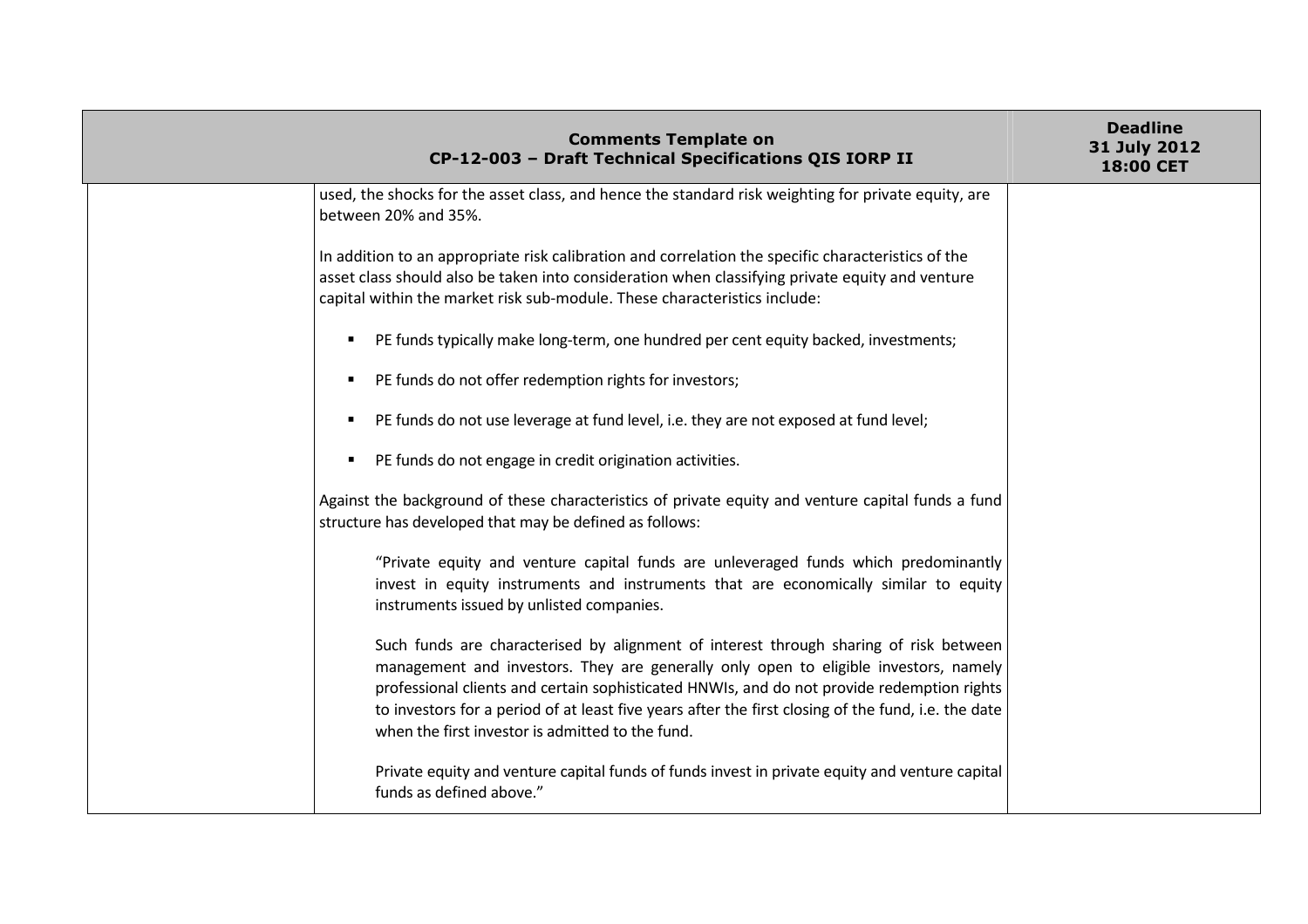|            | <b>Comments Template on</b><br>CP-12-003 - Draft Technical Specifications QIS IORP II                                                                                                                                                                                                                                                                                                                                                                                                                                        | <b>Deadline</b><br>31 July 2012<br><b>18:00 CET</b> |
|------------|------------------------------------------------------------------------------------------------------------------------------------------------------------------------------------------------------------------------------------------------------------------------------------------------------------------------------------------------------------------------------------------------------------------------------------------------------------------------------------------------------------------------------|-----------------------------------------------------|
|            | Consequently, we recommend creating a private equity and venture capital sub-module to<br>accurately reflect the standard risk weighting for investing in private equity and venture capital<br>funds and the unique characteristics of private equity and venture capital funds.                                                                                                                                                                                                                                            |                                                     |
|            | <sup>18</sup> Chakravarty/Diller (2012) EVCA Research Paper: "Calibration of Risk and Correlation in Private<br>Equity"                                                                                                                                                                                                                                                                                                                                                                                                      |                                                     |
| SCR. 5.39. |                                                                                                                                                                                                                                                                                                                                                                                                                                                                                                                              |                                                     |
| SCR. 5.40. |                                                                                                                                                                                                                                                                                                                                                                                                                                                                                                                              |                                                     |
|            | In order to assess the appropriate risk and correlation parameters for private equity to be used in<br>a regulatory framework, EVCA ran various analyses and presented the responses to EIOPA on May<br>20 <sup>th</sup> 2012 in the EVCA Research Paper "Calibration of Risk and Correlations in Private Equity".                                                                                                                                                                                                           |                                                     |
|            | In this paper EVCA presented two approaches:                                                                                                                                                                                                                                                                                                                                                                                                                                                                                 |                                                     |
|            | 1. An approach employing methods used for common statistical procedures and the<br>calibrations of other modules within the QIS 5 Solvency II calibration paper most notably<br>Property. EVCA ran various analyses; starting from a Base Index based on quarterly NAV<br>data up to an Expanded Index which has higher correlation and volatility through the<br>expansion to monthly data. All the empirical data was fitted to use standardized<br>distributions in order to derive the shock and correlation parameters. |                                                     |
|            | 2. A cash flow based approach as most investors in private equity focus on the long-term                                                                                                                                                                                                                                                                                                                                                                                                                                     |                                                     |
|            | cash flow behaviour of the asset class and are not overly concerned with the quarterly                                                                                                                                                                                                                                                                                                                                                                                                                                       |                                                     |
| SCR.5.41.  | changes of the valuations during the lifetime of the fund. This is because for investors the                                                                                                                                                                                                                                                                                                                                                                                                                                 |                                                     |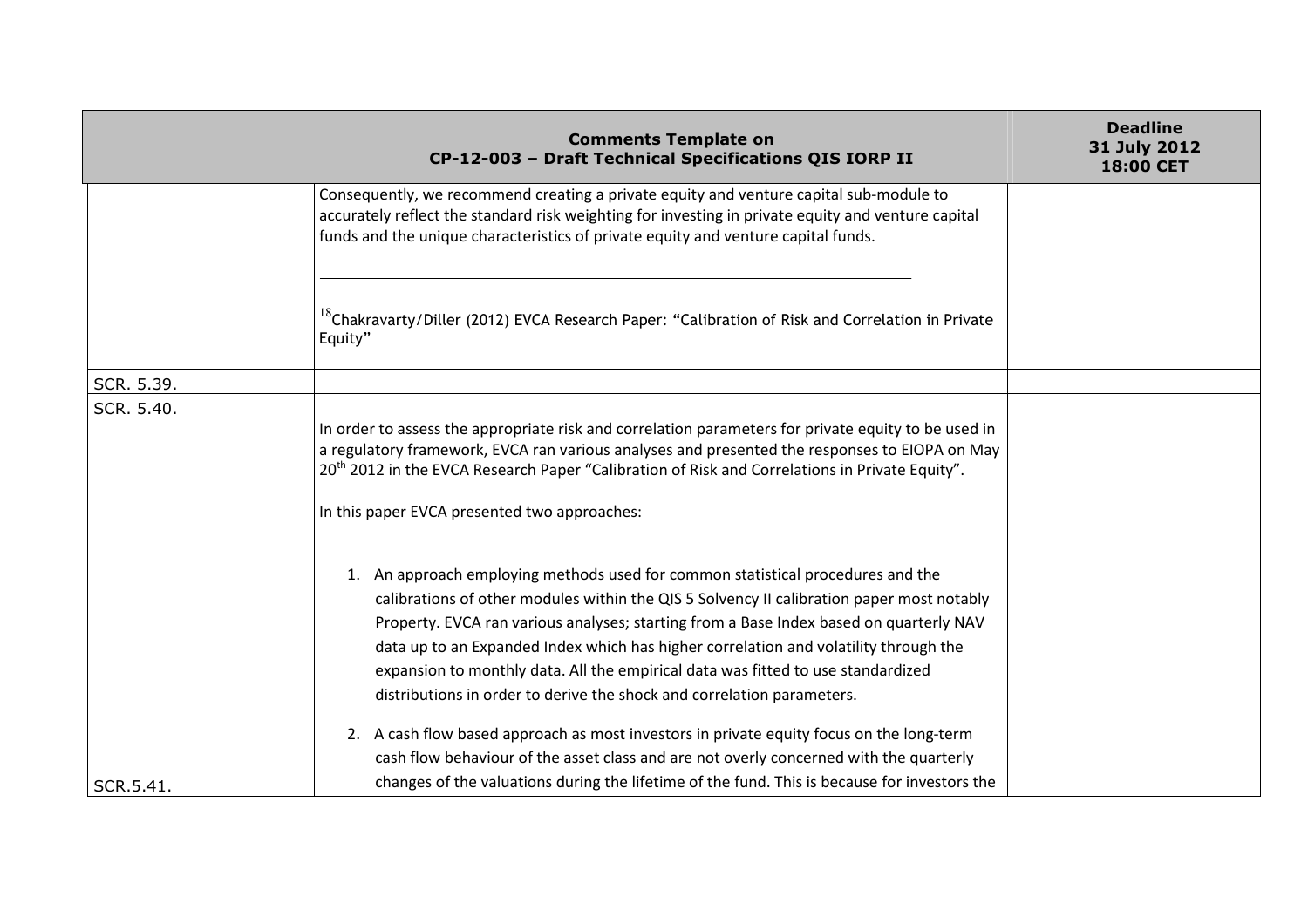|                 | <b>Comments Template on</b><br>CP-12-003 - Draft Technical Specifications QIS IORP II                                                                                                                                                                                                                                                                                                                                                                                                                          | <b>Deadline</b><br>31 July 2012<br><b>18:00 CET</b> |
|-----------------|----------------------------------------------------------------------------------------------------------------------------------------------------------------------------------------------------------------------------------------------------------------------------------------------------------------------------------------------------------------------------------------------------------------------------------------------------------------------------------------------------------------|-----------------------------------------------------|
|                 | true economic value of the unquoted investments is only known upon realization of those                                                                                                                                                                                                                                                                                                                                                                                                                        |                                                     |
|                 | investments.                                                                                                                                                                                                                                                                                                                                                                                                                                                                                                   |                                                     |
|                 | Using the first approach a correlation figure of 59% and 75% with the MSCI world index was<br>found.                                                                                                                                                                                                                                                                                                                                                                                                           |                                                     |
|                 | Taking this into account and the points outlined inSCR 5.28, 5.29, 5.33, 5.35 and 5.38 the EVCA<br>strongly recommends the creation of a separate and individual sub-group for private equity.                                                                                                                                                                                                                                                                                                                 |                                                     |
|                 |                                                                                                                                                                                                                                                                                                                                                                                                                                                                                                                |                                                     |
| <b>SCR.5.42</b> |                                                                                                                                                                                                                                                                                                                                                                                                                                                                                                                |                                                     |
| <b>SCR.5.43</b> |                                                                                                                                                                                                                                                                                                                                                                                                                                                                                                                |                                                     |
| SCR.5.44.       |                                                                                                                                                                                                                                                                                                                                                                                                                                                                                                                |                                                     |
| SCR.5.45.       |                                                                                                                                                                                                                                                                                                                                                                                                                                                                                                                |                                                     |
|                 | The EVCA welcomes the recognition that the long-term nature of a pension funds liabilities should<br>be taken into consideration when calculating the equity risk calibration, however this should be<br>on a sliding scale, which takes into account all characteristics of private equity risk outlined in<br>comment .on SCR 5.28, 5.29, 5.33, 5.35 and 5.38. As such, and irrespective of the duration of the<br>IORP liabilities, investments in private equity funds should be in a separate sub-module. |                                                     |
| SCR.5.46.       |                                                                                                                                                                                                                                                                                                                                                                                                                                                                                                                |                                                     |
| SCR.5.47.       |                                                                                                                                                                                                                                                                                                                                                                                                                                                                                                                |                                                     |
| SCR.5.48.       |                                                                                                                                                                                                                                                                                                                                                                                                                                                                                                                |                                                     |
| SCR.5.49.       |                                                                                                                                                                                                                                                                                                                                                                                                                                                                                                                |                                                     |
| SCR.5.50.       |                                                                                                                                                                                                                                                                                                                                                                                                                                                                                                                |                                                     |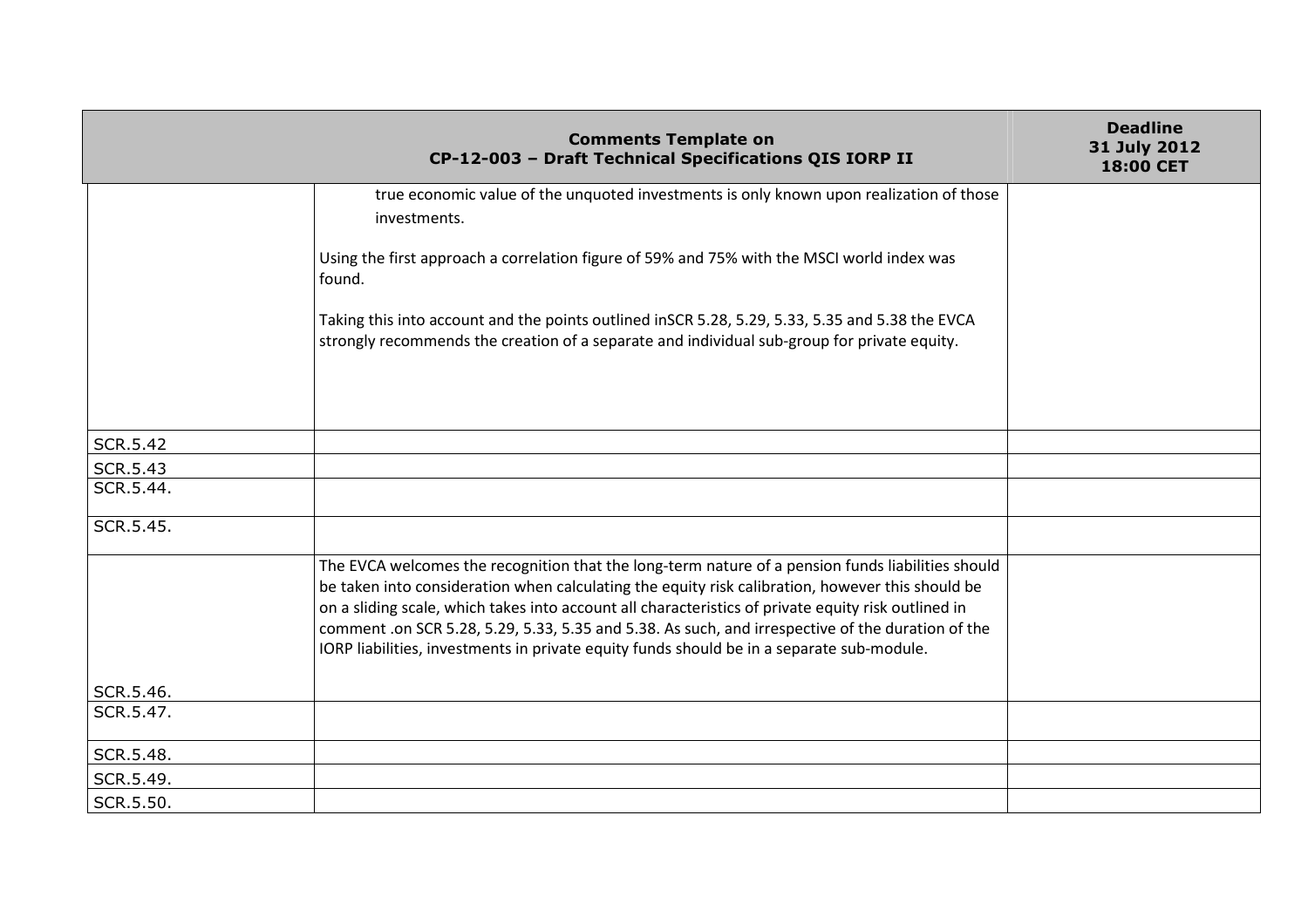|           | <b>Comments Template on</b><br>CP-12-003 - Draft Technical Specifications QIS IORP II | <b>Deadline</b><br>31 July 2012<br>18:00 CET |
|-----------|---------------------------------------------------------------------------------------|----------------------------------------------|
| SCR.5.51. |                                                                                       |                                              |
| SCR.5.52. |                                                                                       |                                              |
| SCR.5.53. |                                                                                       |                                              |
| SCR.5.54. |                                                                                       |                                              |
| SCR.5.55. |                                                                                       |                                              |
| SCR.5.56. |                                                                                       |                                              |
| SCR.5.57. |                                                                                       |                                              |
| SCR.5.58. |                                                                                       |                                              |
| SCR.5.59. |                                                                                       |                                              |
| SCR.5.60. |                                                                                       |                                              |
| SCR.5.61. |                                                                                       |                                              |
| SCR.5.62. |                                                                                       |                                              |
| SCR.5.63. |                                                                                       |                                              |
| SCR.5.64. |                                                                                       |                                              |
| SCR.5.65. |                                                                                       |                                              |
| SCR.5.66. |                                                                                       |                                              |
| SCR.5.67. |                                                                                       |                                              |
| SCR.5.68. |                                                                                       |                                              |
| SCR.5.69. |                                                                                       |                                              |
| SCR.5.70. |                                                                                       |                                              |
| SCR.5.71. |                                                                                       |                                              |
| SCR.5.72. |                                                                                       |                                              |
| SCR.5.73. |                                                                                       |                                              |
| SCR.5.74. |                                                                                       |                                              |
| SCR.5.75. |                                                                                       |                                              |
| SCR.5.76. |                                                                                       |                                              |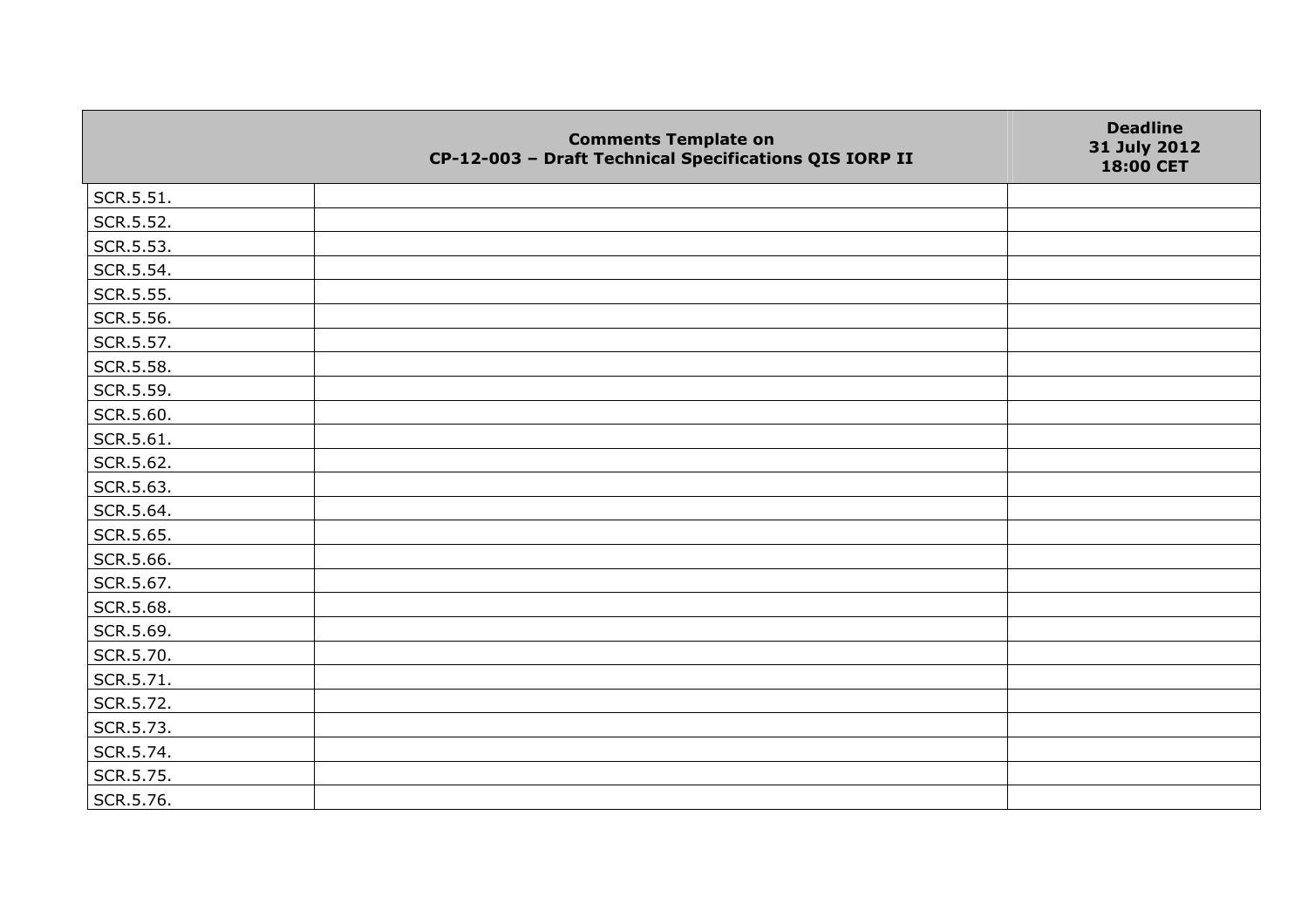|            | <b>Comments Template on</b><br>CP-12-003 - Draft Technical Specifications QIS IORP II | <b>Deadline</b><br>31 July 2012<br>18:00 CET |
|------------|---------------------------------------------------------------------------------------|----------------------------------------------|
| SCR.5.77.  |                                                                                       |                                              |
| SCR.5.78.  |                                                                                       |                                              |
| SCR.5.79.  |                                                                                       |                                              |
| SCR.5.80.  |                                                                                       |                                              |
| SCR.5.81.  |                                                                                       |                                              |
| SCR.5.82.  |                                                                                       |                                              |
| SCR.5.83.  |                                                                                       |                                              |
| SCR.5.84.  |                                                                                       |                                              |
| SCR.5.85.  |                                                                                       |                                              |
| SCR.5.86.  |                                                                                       |                                              |
| SCR.5.87.  |                                                                                       |                                              |
| SCR.5.88.  |                                                                                       |                                              |
| SCR.5.89.  |                                                                                       |                                              |
| SCR.5.90.  |                                                                                       |                                              |
| SCR.5.91.  |                                                                                       |                                              |
| SCR.5.92.  |                                                                                       |                                              |
| SCR.5.93.  |                                                                                       |                                              |
| SCR.5.94.  |                                                                                       |                                              |
| SCR.5.95.  |                                                                                       |                                              |
| SCR.5.96.  |                                                                                       |                                              |
| SCR.5.97.  |                                                                                       |                                              |
| SCR.5.98.  |                                                                                       |                                              |
| SCR.5.99.  |                                                                                       |                                              |
| SCR.5.100. |                                                                                       |                                              |
| SCR.5.101. |                                                                                       |                                              |
| SCR.5.102. |                                                                                       |                                              |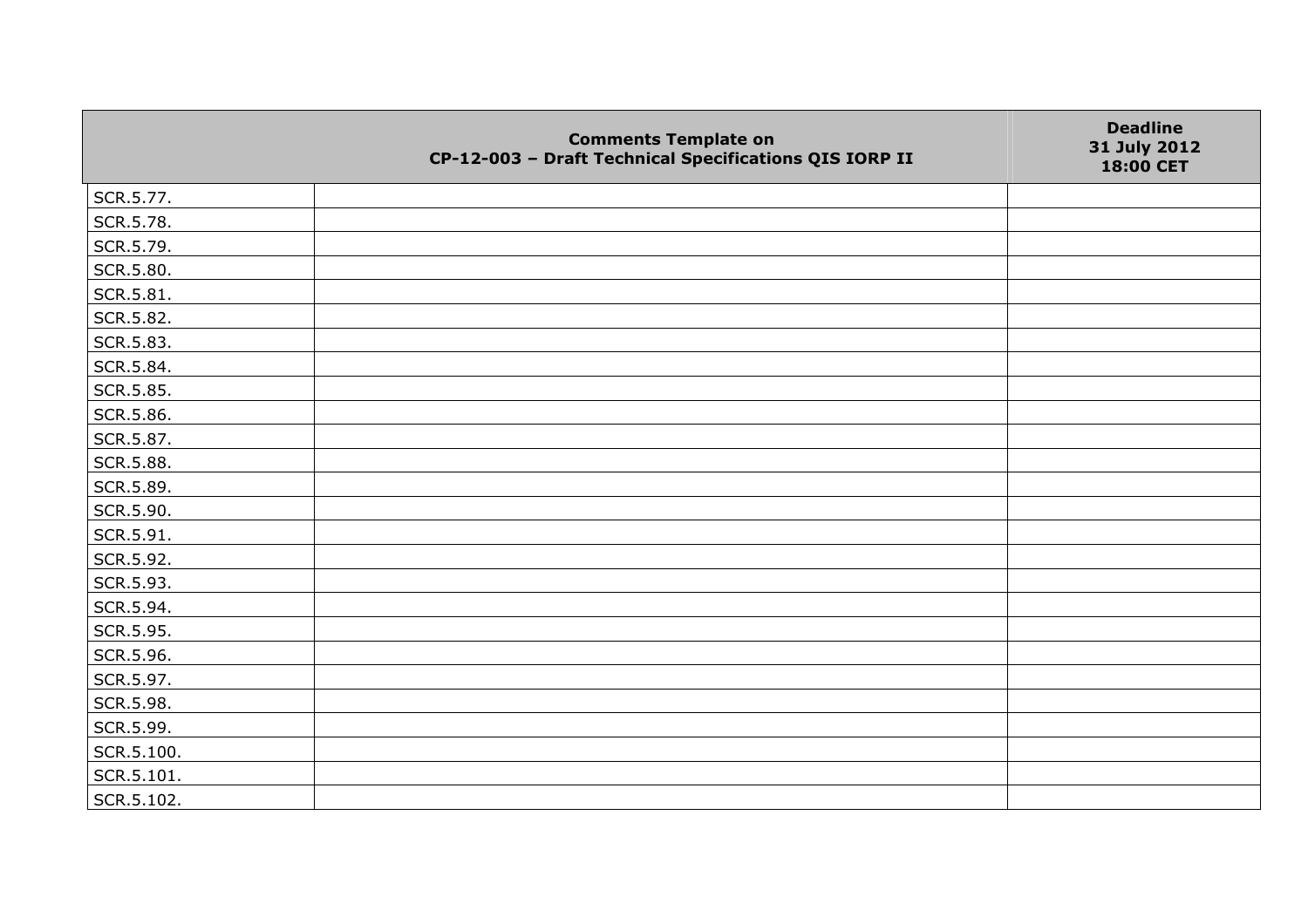|                    | <b>Comments Template on</b><br>CP-12-003 - Draft Technical Specifications QIS IORP II | <b>Deadline</b><br>31 July 2012<br>18:00 CET |
|--------------------|---------------------------------------------------------------------------------------|----------------------------------------------|
| SCR.5.103.         |                                                                                       |                                              |
| SCR.5.104.         |                                                                                       |                                              |
| SCR.5.105.         |                                                                                       |                                              |
| SCR.5.106.         |                                                                                       |                                              |
| SCR.5.107.         |                                                                                       |                                              |
| SCR.5.108.         |                                                                                       |                                              |
| SCR.5.109.         |                                                                                       |                                              |
| SCR.5.110.         |                                                                                       |                                              |
| $\vert$ SCR.5.111. |                                                                                       |                                              |
| SCR.5.112.         |                                                                                       |                                              |
| SCR.5.113.         |                                                                                       |                                              |
| SCR.5.114.         |                                                                                       |                                              |
| SCR.5.115.         |                                                                                       |                                              |
| SCR.5.116.         |                                                                                       |                                              |
| SCR.5.117.         |                                                                                       |                                              |
| SCR.5.118.         |                                                                                       |                                              |
| SCR.5.119.         |                                                                                       |                                              |
| SCR.5.120.         |                                                                                       |                                              |
| SCR.5.121.         |                                                                                       |                                              |
| SCR.5.122.         |                                                                                       |                                              |
| SCR.5.123.         |                                                                                       |                                              |
| SCR.5.124.         |                                                                                       |                                              |
| SCR.5.125.         |                                                                                       |                                              |
| SCR.5.126.         |                                                                                       |                                              |
| SCR.5.127.         |                                                                                       |                                              |
| SCR.5.128.         |                                                                                       |                                              |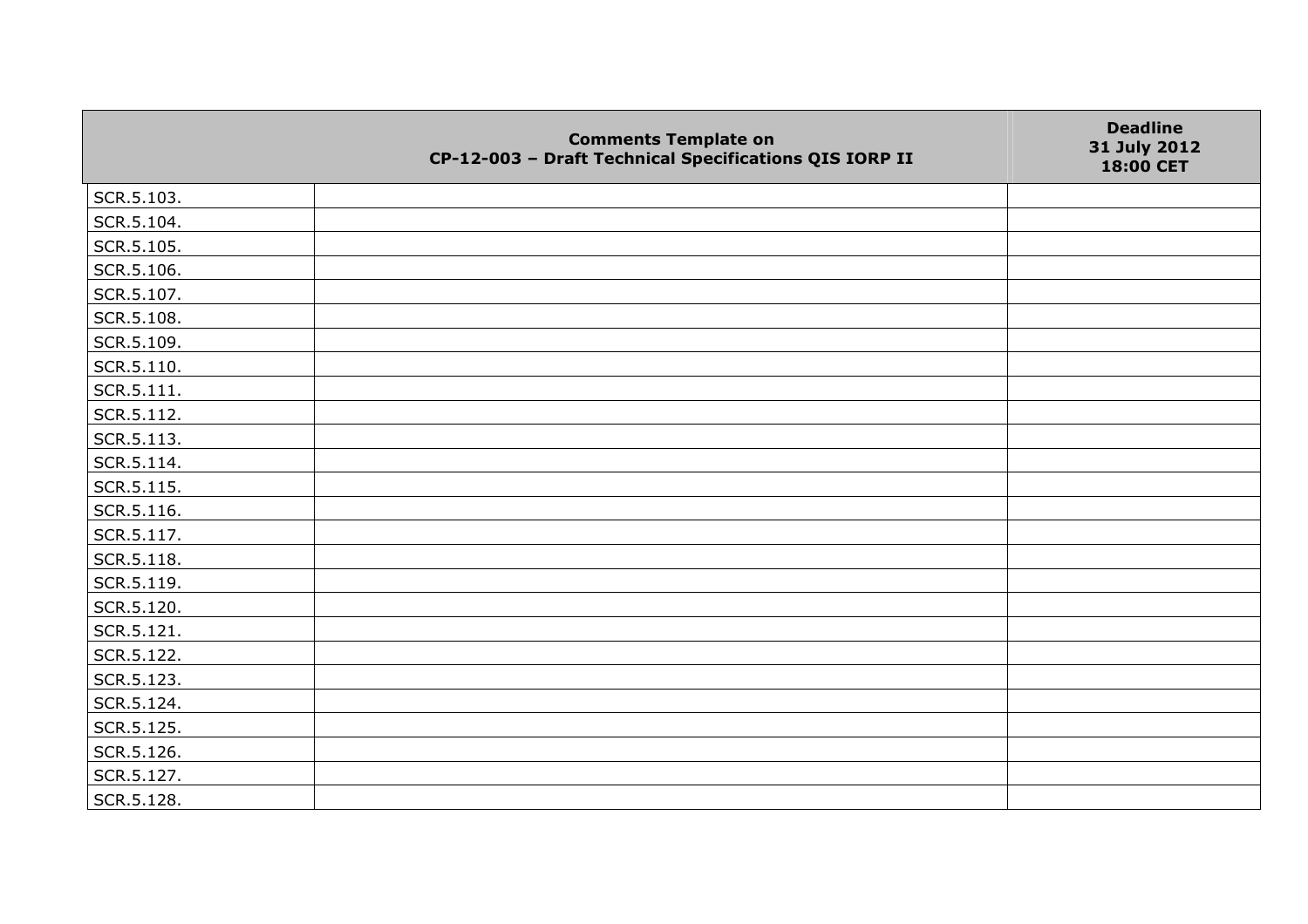|            | <b>Comments Template on</b><br>CP-12-003 - Draft Technical Specifications QIS IORP II | <b>Deadline</b><br>31 July 2012<br>18:00 CET |
|------------|---------------------------------------------------------------------------------------|----------------------------------------------|
| SCR.5.129. |                                                                                       |                                              |
| SCR.5.130. |                                                                                       |                                              |
| SCR.5.131. |                                                                                       |                                              |
| SCR.6.1.   |                                                                                       |                                              |
| SCR.6.2.   |                                                                                       |                                              |
| SCR.6.3.   |                                                                                       |                                              |
| SCR.6.4.   |                                                                                       |                                              |
| SCR.6.5.   |                                                                                       |                                              |
| SCR.6.6.   |                                                                                       |                                              |
| SCR.6.7.   |                                                                                       |                                              |
| SCR.6.8.   |                                                                                       |                                              |
| SCR.6.9.   |                                                                                       |                                              |
| SCR.6.10.  |                                                                                       |                                              |
| SCR.6.11.  |                                                                                       |                                              |
| SCR.6.12.  |                                                                                       |                                              |
| SCR.6.13.  |                                                                                       |                                              |
| SCR.6.14.  |                                                                                       |                                              |
| SCR.6.15.  |                                                                                       |                                              |
| SCR.6.16.  |                                                                                       |                                              |
| SCR.6.17.  |                                                                                       |                                              |
| SCR.6.18.  |                                                                                       |                                              |
| SCR.6.19.  |                                                                                       |                                              |
| SCR.6.20.  |                                                                                       |                                              |
| SCR.6.21.  |                                                                                       |                                              |
| SCR.6.22.  |                                                                                       |                                              |
| SCR.6.23.  |                                                                                       |                                              |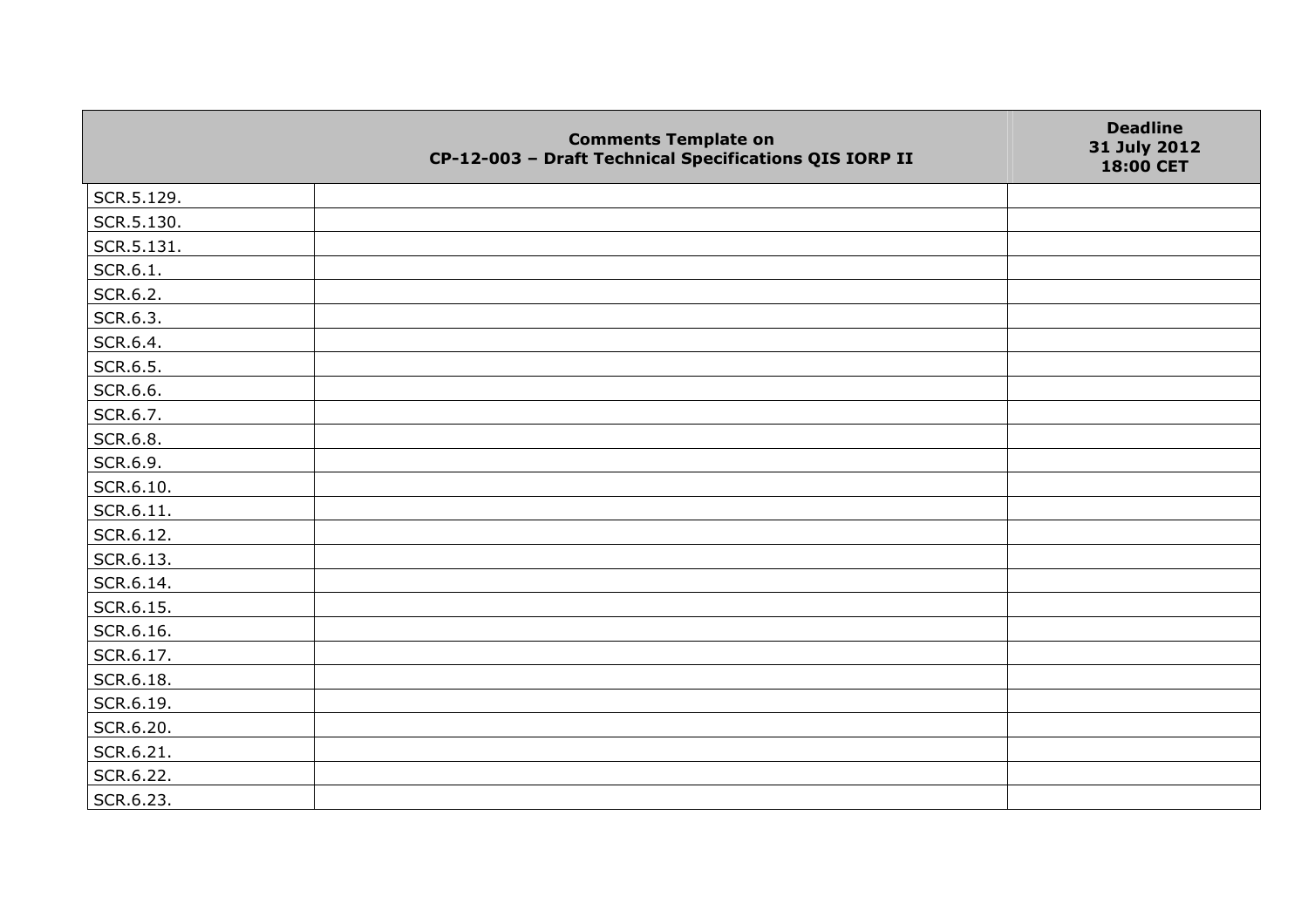|           | <b>Comments Template on</b><br>CP-12-003 - Draft Technical Specifications QIS IORP II | <b>Deadline</b><br>31 July 2012<br>18:00 CET |
|-----------|---------------------------------------------------------------------------------------|----------------------------------------------|
| SCR.6.24. |                                                                                       |                                              |
| SCR.6.25. |                                                                                       |                                              |
| SCR.6.26. |                                                                                       |                                              |
| SCR.6.27. |                                                                                       |                                              |
| SCR.6.28. |                                                                                       |                                              |
| SCR.6.29. |                                                                                       |                                              |
| SCR.6.30. |                                                                                       |                                              |
| SCR.6.31. |                                                                                       |                                              |
| SCR.6.32. |                                                                                       |                                              |
| SCR.7.1.  |                                                                                       |                                              |
| SCR.7.2.  |                                                                                       |                                              |
| SCR.7.3.  |                                                                                       |                                              |
| SCR.7.4.  |                                                                                       |                                              |
| SCR.7.5.  |                                                                                       |                                              |
| SCR.7.6.  |                                                                                       |                                              |
| SCR.7.7.  |                                                                                       |                                              |
| SCR.7.8.  |                                                                                       |                                              |
| SCR.7.9.  |                                                                                       |                                              |
| SCR.7.10. |                                                                                       |                                              |
| SCR.7.11. |                                                                                       |                                              |
| SCR.7.12. |                                                                                       |                                              |
| SCR.7.13. |                                                                                       |                                              |
| SCR.7.14. |                                                                                       |                                              |
| SCR.7.15. |                                                                                       |                                              |
| SCR.7.16. |                                                                                       |                                              |
| SCR.7.17. |                                                                                       |                                              |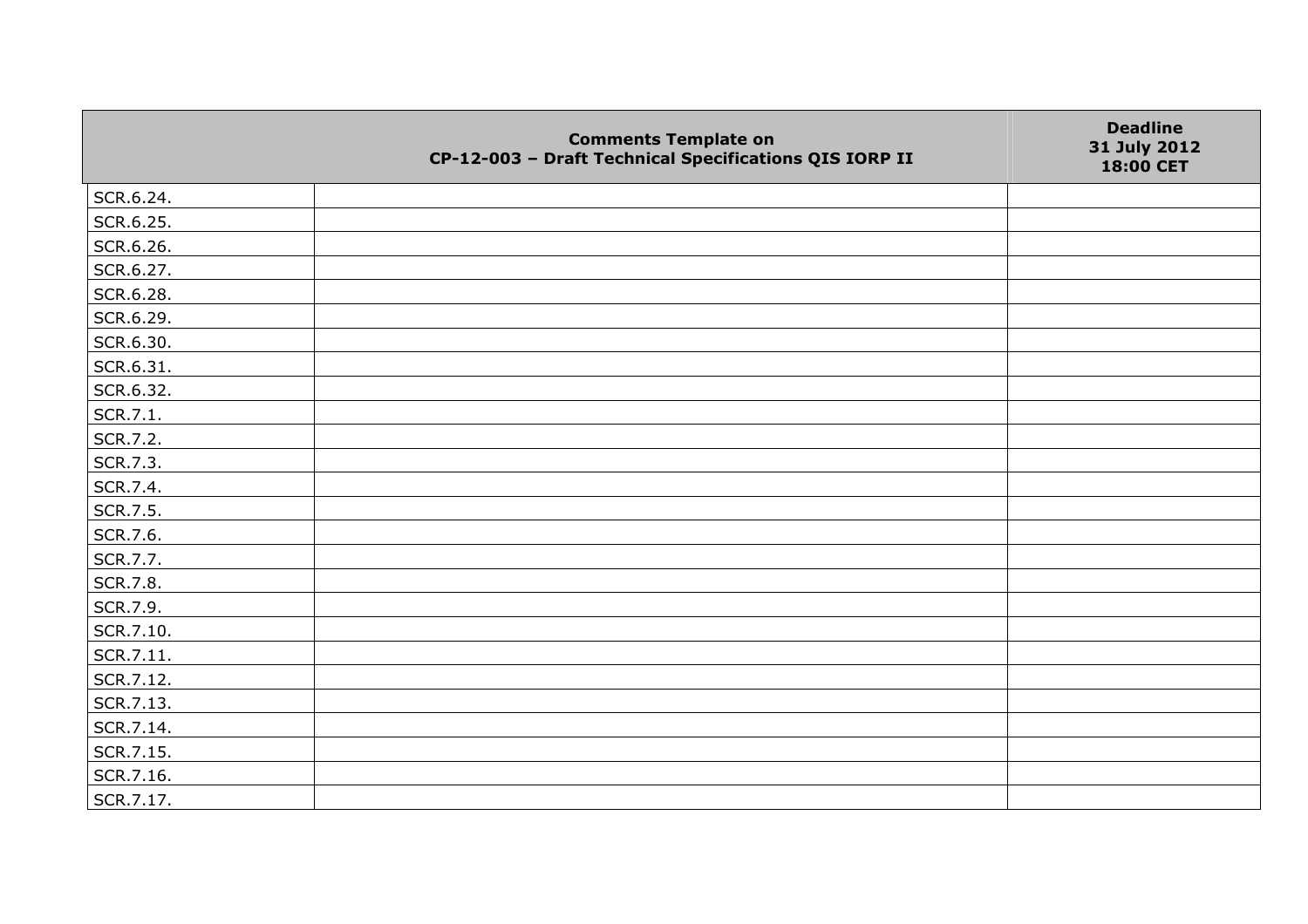|           | <b>Comments Template on</b><br>CP-12-003 - Draft Technical Specifications QIS IORP II | <b>Deadline</b><br>31 July 2012<br>18:00 CET |
|-----------|---------------------------------------------------------------------------------------|----------------------------------------------|
| SCR.7.18. |                                                                                       |                                              |
| SCR.7.19. |                                                                                       |                                              |
| SCR.7.20. |                                                                                       |                                              |
| SCR.7.21. |                                                                                       |                                              |
| SCR.7.22. |                                                                                       |                                              |
| SCR.7.23. |                                                                                       |                                              |
| SCR.7.24. |                                                                                       |                                              |
| SCR.7.25. |                                                                                       |                                              |
| SCR.7.26. |                                                                                       |                                              |
| SCR.7.27. |                                                                                       |                                              |
| SCR.7.28. |                                                                                       |                                              |
| SCR.7.29. |                                                                                       |                                              |
| SCR.7.30. |                                                                                       |                                              |
| SCR.7.31. |                                                                                       |                                              |
| SCR.7.32. |                                                                                       |                                              |
| SCR.7.33. |                                                                                       |                                              |
| SCR.7.34. |                                                                                       |                                              |
| SCR.7.35. |                                                                                       |                                              |
| SCR.7.36. |                                                                                       |                                              |
| SCR.7.37. |                                                                                       |                                              |
| SCR.7.38. |                                                                                       |                                              |
| SCR.7.39. |                                                                                       |                                              |
| SCR.7.40. |                                                                                       |                                              |
| SCR.7.41. |                                                                                       |                                              |
| SCR.7.42. |                                                                                       |                                              |
| SCR.7.43. |                                                                                       |                                              |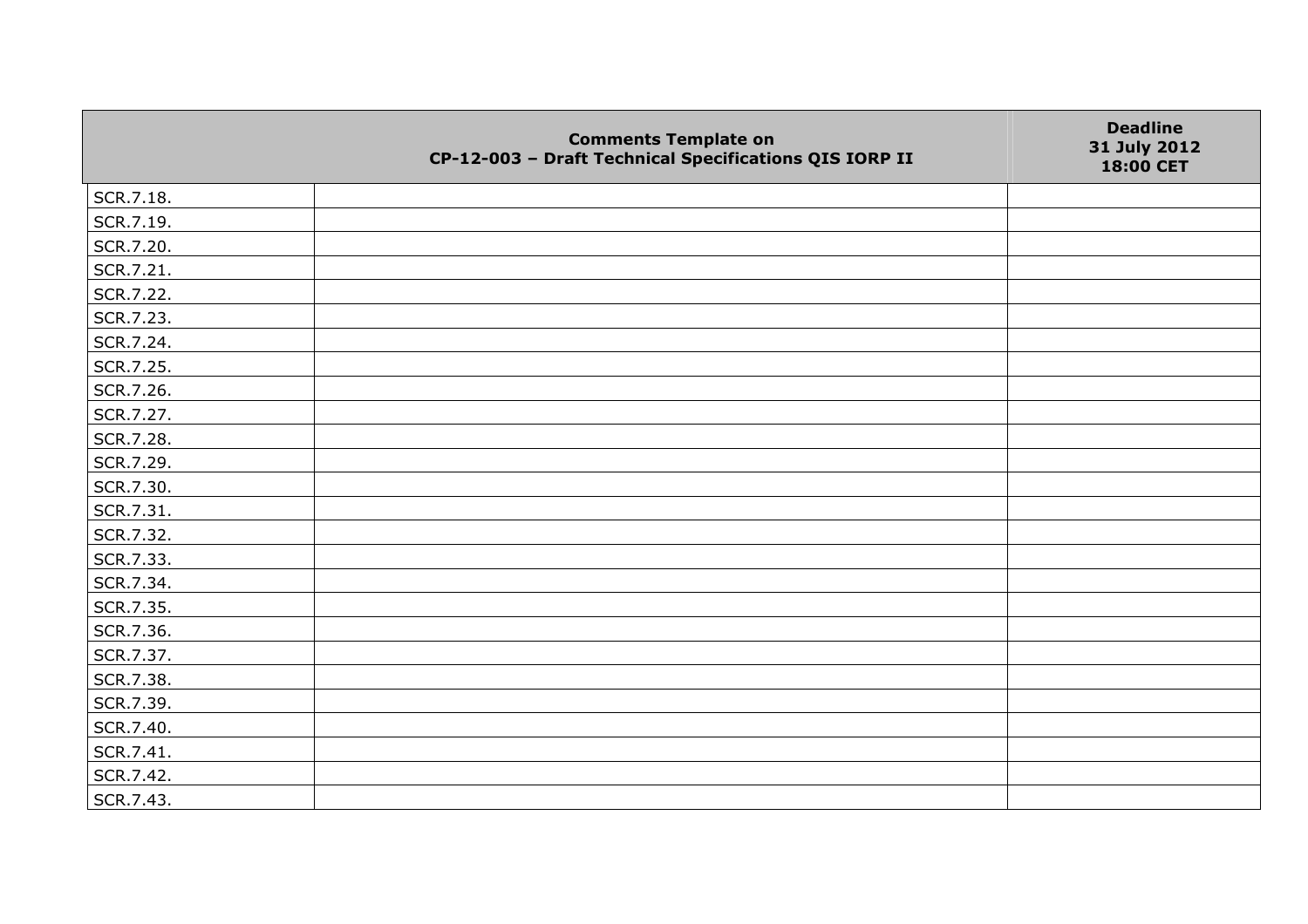|           | <b>Comments Template on</b><br>CP-12-003 - Draft Technical Specifications QIS IORP II | <b>Deadline</b><br>31 July 2012<br>18:00 CET |
|-----------|---------------------------------------------------------------------------------------|----------------------------------------------|
| SCR.7.44. |                                                                                       |                                              |
| SCR.7.45. |                                                                                       |                                              |
| SCR.7.46. |                                                                                       |                                              |
| SCR.7.47. |                                                                                       |                                              |
| SCR.7.48. |                                                                                       |                                              |
| SCR.7.49. |                                                                                       |                                              |
| SCR.7.50. |                                                                                       |                                              |
| SCR.7.51. |                                                                                       |                                              |
| SCR.7.52. |                                                                                       |                                              |
| SCR.7.53. |                                                                                       |                                              |
| SCR.7.54. |                                                                                       |                                              |
| SCR.7.55. |                                                                                       |                                              |
| SCR.7.56. |                                                                                       |                                              |
| SCR.7.57. |                                                                                       |                                              |
| SCR.7.58. |                                                                                       |                                              |
| SCR.7.59. |                                                                                       |                                              |
| SCR.7.60. |                                                                                       |                                              |
| SCR.7.61. |                                                                                       |                                              |
| SCR.7.62. |                                                                                       |                                              |
| SCR.7.63. |                                                                                       |                                              |
| SCR.7.64. |                                                                                       |                                              |
| SCR.7.65. |                                                                                       |                                              |
| SCR.7.66. |                                                                                       |                                              |
| SCR.7.67. |                                                                                       |                                              |
| SCR.7.68. |                                                                                       |                                              |
| SCR.7.69. |                                                                                       |                                              |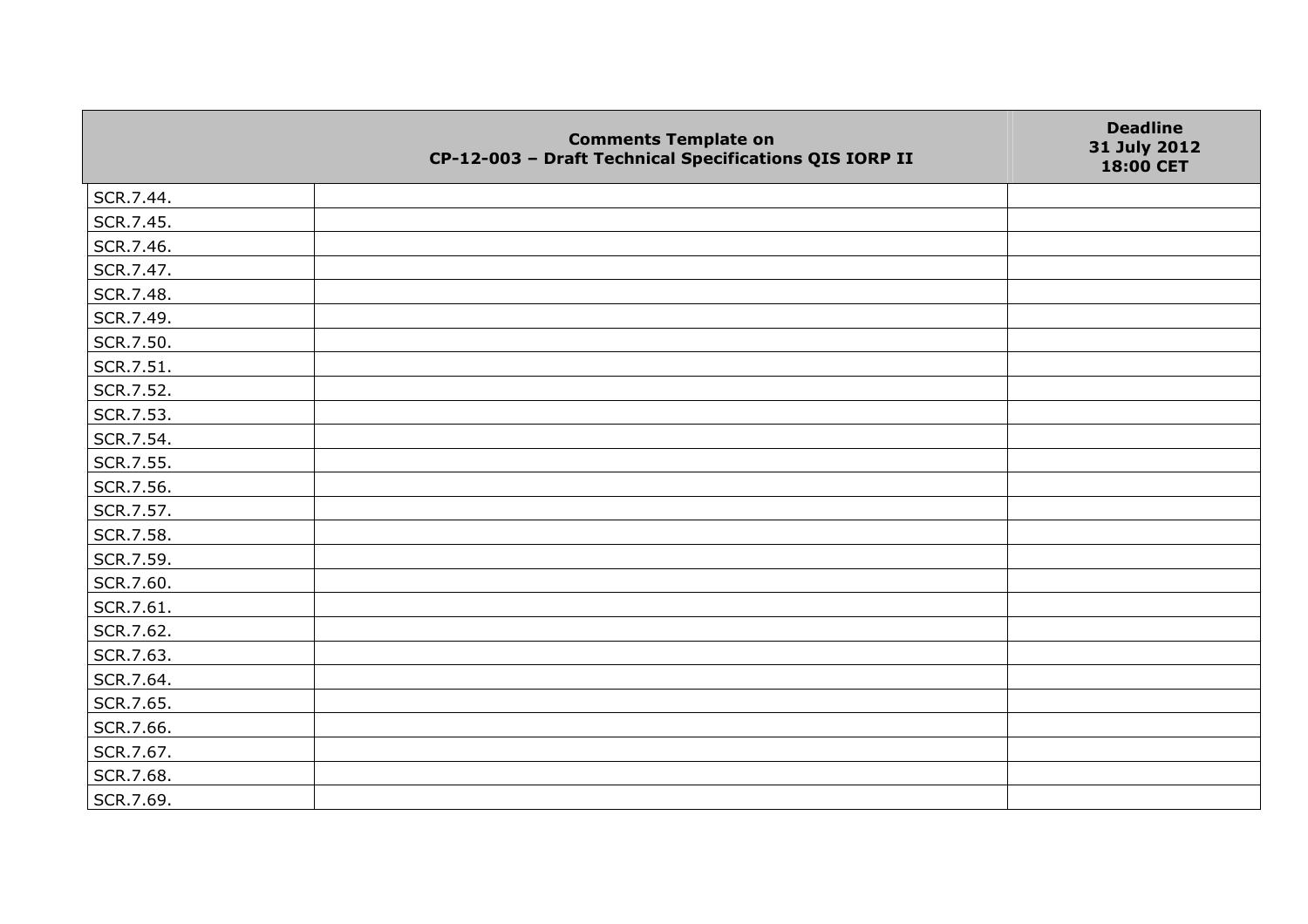|           | <b>Comments Template on</b><br>CP-12-003 - Draft Technical Specifications QIS IORP II | <b>Deadline</b><br>31 July 2012<br>18:00 CET |
|-----------|---------------------------------------------------------------------------------------|----------------------------------------------|
| SCR.7.70. |                                                                                       |                                              |
| SCR.7.71. |                                                                                       |                                              |
| SCR.7.72. |                                                                                       |                                              |
| SCR.7.73. |                                                                                       |                                              |
| SCR.7.74. |                                                                                       |                                              |
| SCR.7.75. |                                                                                       |                                              |
| SCR.7.76. |                                                                                       |                                              |
| SCR.7.77. |                                                                                       |                                              |
| SCR.7.78. |                                                                                       |                                              |
| SCR.7.79. |                                                                                       |                                              |
| SCR.7.80. |                                                                                       |                                              |
| SCR.7.81. |                                                                                       |                                              |
| SCR.7.82. |                                                                                       |                                              |
| SCR.7.83. |                                                                                       |                                              |
| SCR.7.84. |                                                                                       |                                              |
| SCR.7.85. |                                                                                       |                                              |
| SCR.7.86. |                                                                                       |                                              |
| SCR.7.87. |                                                                                       |                                              |
| SCR.8.1.  |                                                                                       |                                              |
| SCR.8.2.  |                                                                                       |                                              |
| SCR.8.3.  |                                                                                       |                                              |
| SCR.8.4.  |                                                                                       |                                              |
| SCR.8.5.  |                                                                                       |                                              |
| SCR.8.6.  |                                                                                       |                                              |
| SCR.8.7.  |                                                                                       |                                              |
| SCR.9.1.  |                                                                                       |                                              |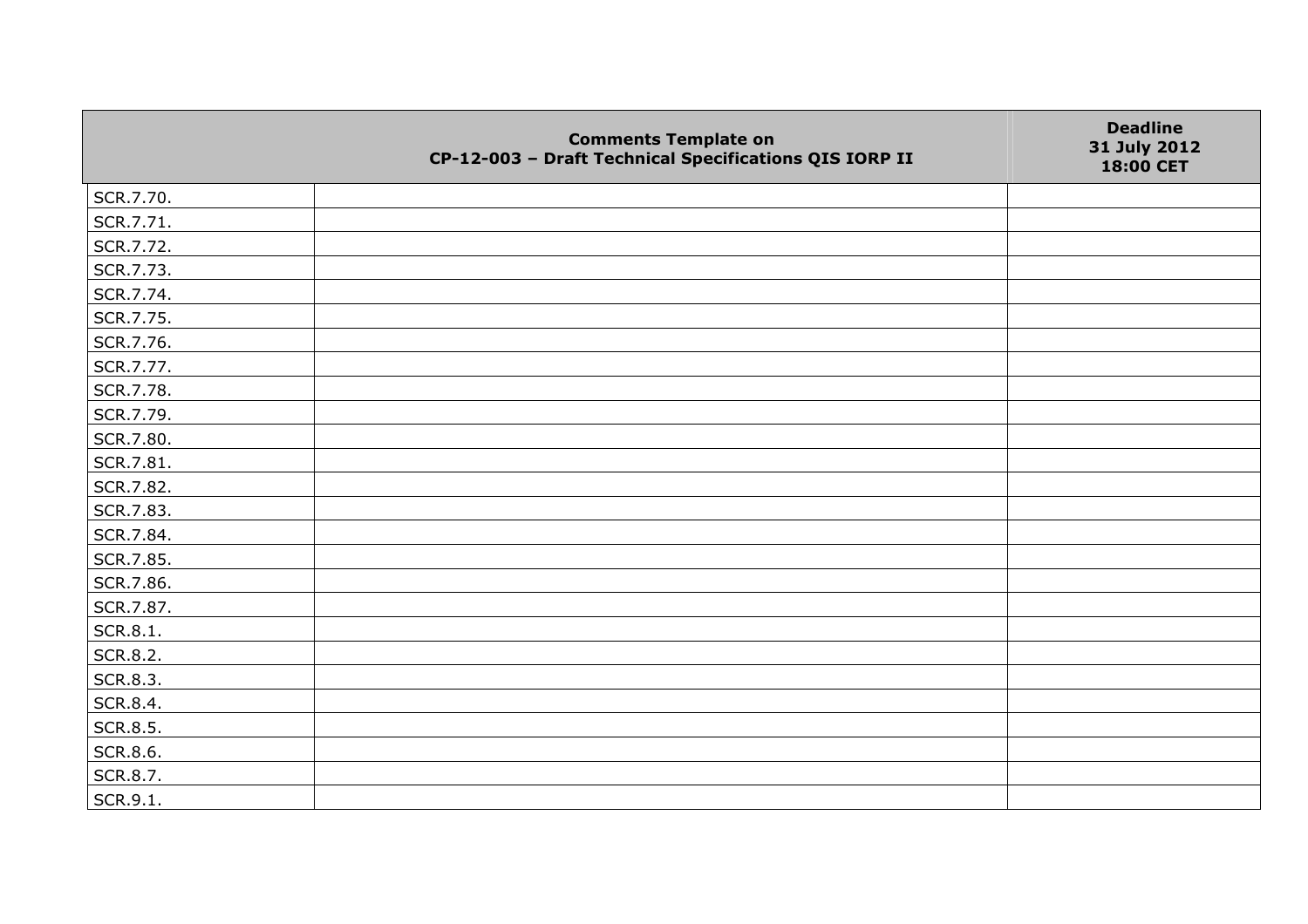|           | <b>Comments Template on</b><br>CP-12-003 - Draft Technical Specifications QIS IORP II | <b>Deadline</b><br>31 July 2012<br>18:00 CET |
|-----------|---------------------------------------------------------------------------------------|----------------------------------------------|
| SCR.9.2.  |                                                                                       |                                              |
| SCR.9.3.  |                                                                                       |                                              |
| SCR.9.4.  |                                                                                       |                                              |
| SCR.9.5.  |                                                                                       |                                              |
| SCR.9.6.  |                                                                                       |                                              |
| SCR.9.7.  |                                                                                       |                                              |
| SCR.9.8.  |                                                                                       |                                              |
| SCR.9.9.  |                                                                                       |                                              |
| SCR.9.10. |                                                                                       |                                              |
| SCR.9.11. |                                                                                       |                                              |
| SCR.9.12. |                                                                                       |                                              |
| SCR.9.13. |                                                                                       |                                              |
| SCR.9.14. |                                                                                       |                                              |
| SCR.9.15. |                                                                                       |                                              |
| SCR.9.16. |                                                                                       |                                              |
| SCR.9.17. |                                                                                       |                                              |
| SCR.9.18. |                                                                                       |                                              |
| SCR.9.19. |                                                                                       |                                              |
| SCR.9.20. |                                                                                       |                                              |
| SCR.9.21. |                                                                                       |                                              |
| SCR.9.22. |                                                                                       |                                              |
| SCR.9.23. |                                                                                       |                                              |
| SCR.9.24. |                                                                                       |                                              |
| SCR.9.25. |                                                                                       |                                              |
| SCR.9.26. |                                                                                       |                                              |
| SCR.9.27. |                                                                                       |                                              |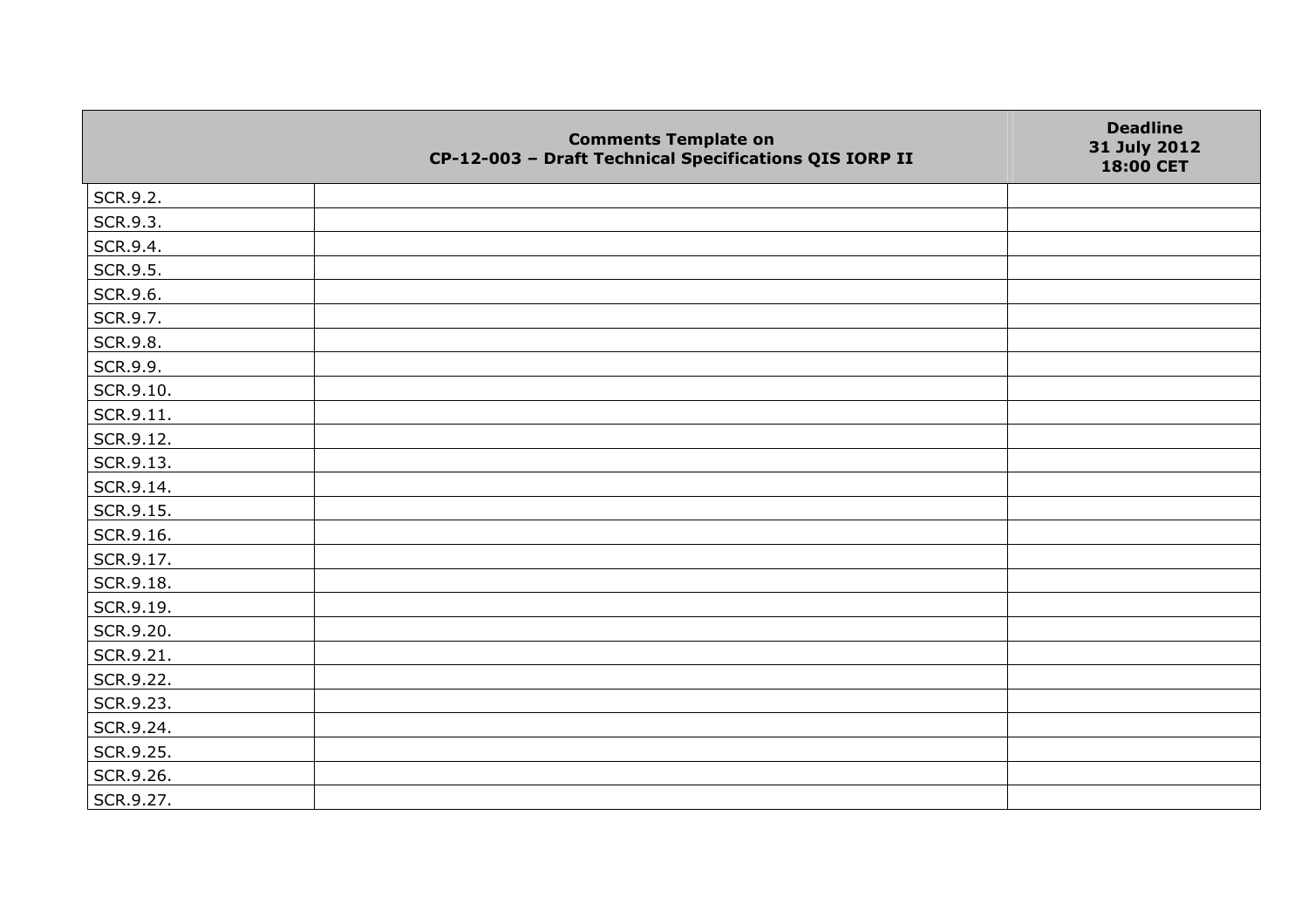|            | <b>Comments Template on</b><br>CP-12-003 - Draft Technical Specifications QIS IORP II | <b>Deadline</b><br>31 July 2012<br>18:00 CET |
|------------|---------------------------------------------------------------------------------------|----------------------------------------------|
| SCR.9.28.  |                                                                                       |                                              |
| SCR.9.29.  |                                                                                       |                                              |
| SCR.9.30.  |                                                                                       |                                              |
| SCR.9.31.  |                                                                                       |                                              |
| SCR.9.32.  |                                                                                       |                                              |
| SCR.9.33.  |                                                                                       |                                              |
| SCR.9.34.  |                                                                                       |                                              |
| SCR.10.1.  |                                                                                       |                                              |
| SCR.10.2.  |                                                                                       |                                              |
| SCR.10.3.  |                                                                                       |                                              |
| SCR.10.4.  |                                                                                       |                                              |
| SCR.10.5.  |                                                                                       |                                              |
| SCR.10.6.  |                                                                                       |                                              |
| SCR.10.7.  |                                                                                       |                                              |
| SCR.10.8.  |                                                                                       |                                              |
| SCR.10.9.  |                                                                                       |                                              |
| SCR.10.10. |                                                                                       |                                              |
| SCR.10.11. |                                                                                       |                                              |
| MCR.1.1.   |                                                                                       |                                              |
| MCR.2.1.   |                                                                                       |                                              |
| MCR.2.2.   |                                                                                       |                                              |
| MCR.2.3.   |                                                                                       |                                              |
| MCR.2.4.   |                                                                                       |                                              |
| MCR.2.5.   |                                                                                       |                                              |
| MCR.2.6.   |                                                                                       |                                              |
| MCR.2.7.   |                                                                                       |                                              |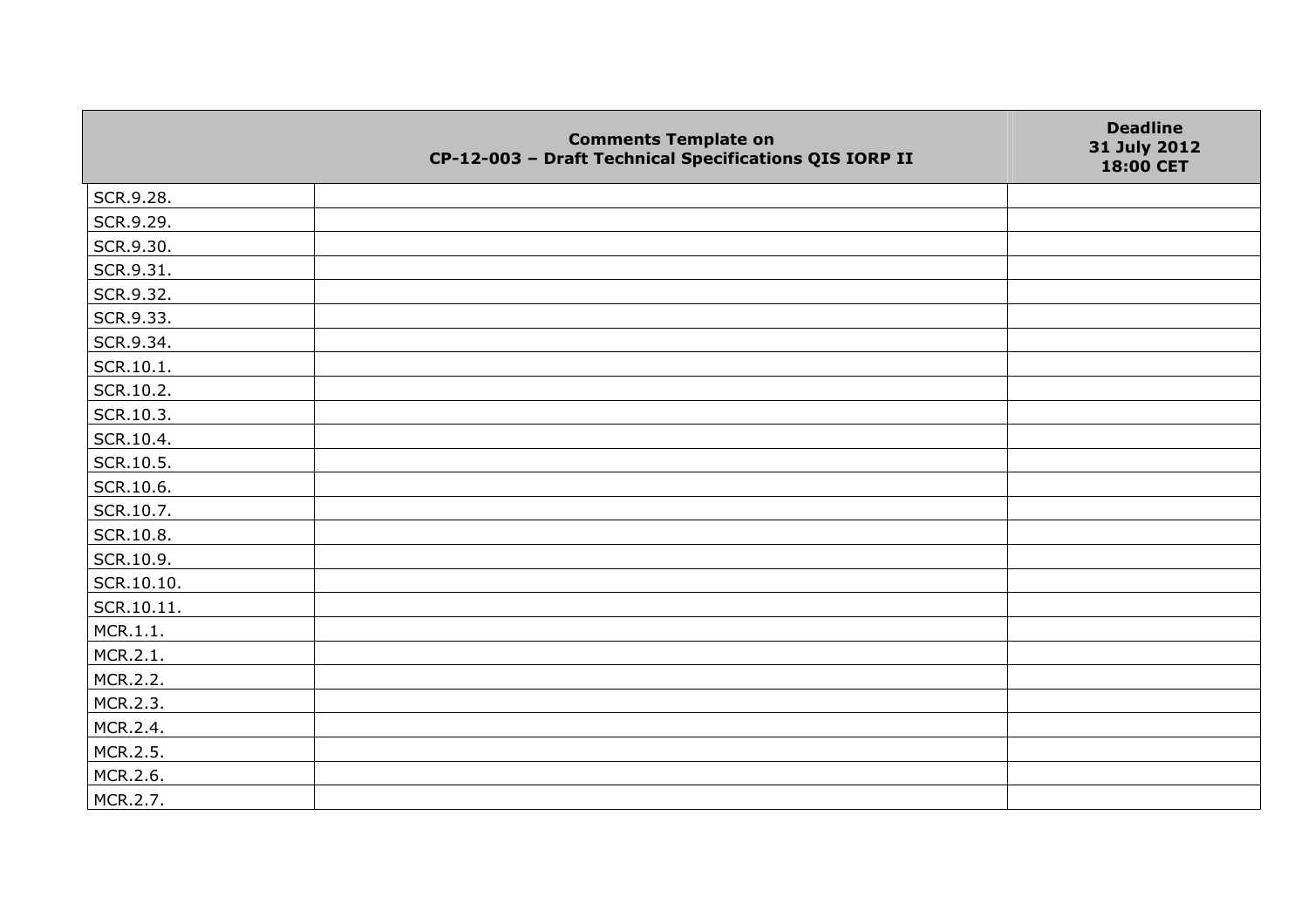|           | <b>Comments Template on</b><br>CP-12-003 - Draft Technical Specifications QIS IORP II | <b>Deadline</b><br>31 July 2012<br>18:00 CET |
|-----------|---------------------------------------------------------------------------------------|----------------------------------------------|
| MCR.2.8.  |                                                                                       |                                              |
| MCR.2.9.  |                                                                                       |                                              |
| PRO.1.1.  |                                                                                       |                                              |
| PRO.2.1.  |                                                                                       |                                              |
| PRO.2.2.  |                                                                                       |                                              |
| PRO.2.3.  |                                                                                       |                                              |
| PRO.2.4.  |                                                                                       |                                              |
| PRO.2.5.  |                                                                                       |                                              |
| PRO.2.6.  |                                                                                       |                                              |
| PRO.3.1.  |                                                                                       |                                              |
| PRO.3.2.  |                                                                                       |                                              |
| PRO.3.3.  |                                                                                       |                                              |
| PRO.3.4.  |                                                                                       |                                              |
| PRO.3.5.  |                                                                                       |                                              |
| PRO.3.6.  |                                                                                       |                                              |
| PRO.3.7.  |                                                                                       |                                              |
| PRO.3.8.  |                                                                                       |                                              |
| PRO.3.9.  |                                                                                       |                                              |
| PRO.3.10. |                                                                                       |                                              |
| PRO.3.11. |                                                                                       |                                              |
| PRO.3.12. |                                                                                       |                                              |
| PRO.3.13. |                                                                                       |                                              |
| PRO.3.14. |                                                                                       |                                              |
| PRO.3.15. |                                                                                       |                                              |
| PRO.3.16. |                                                                                       |                                              |
| PRO.3.17. |                                                                                       |                                              |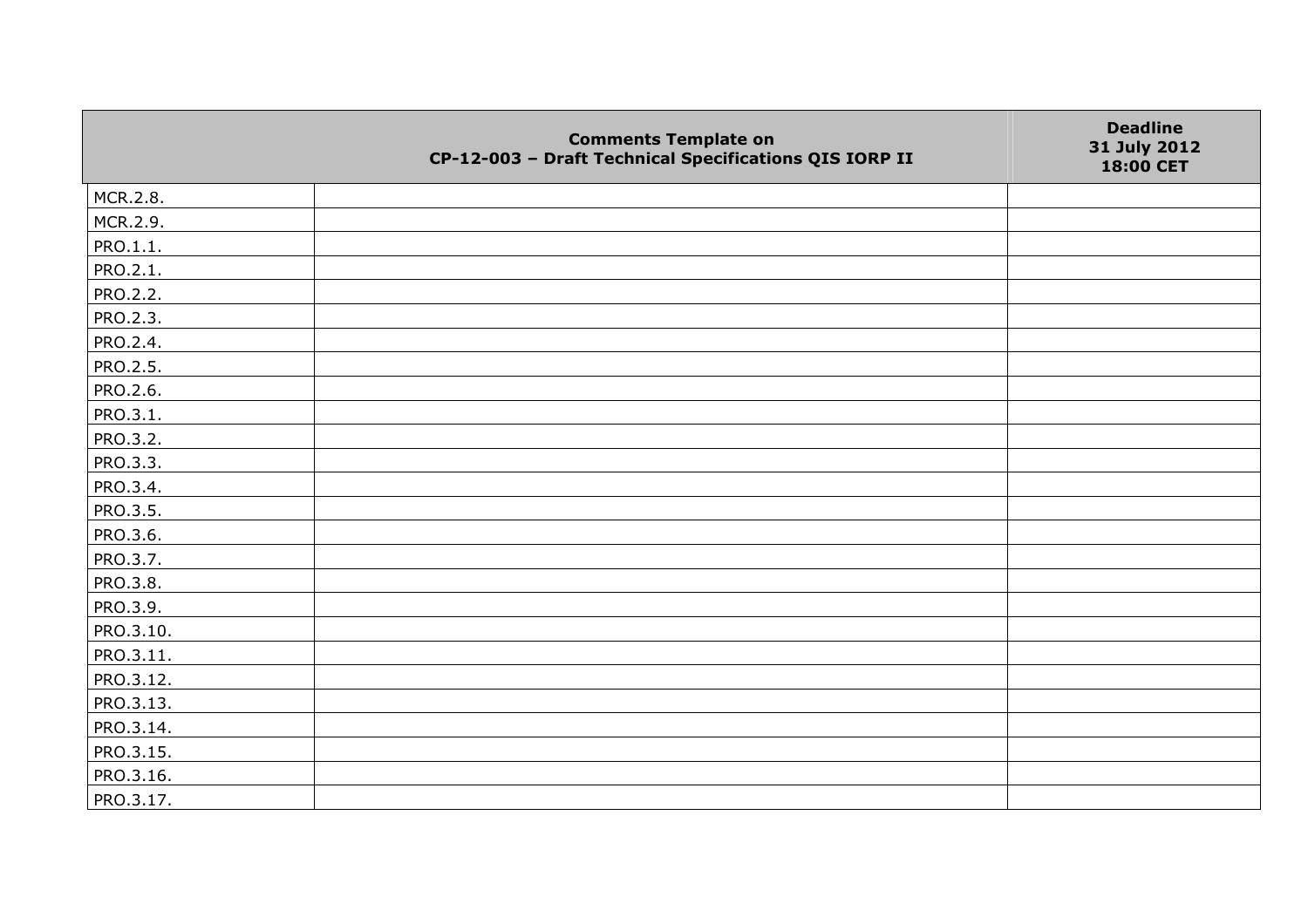|                 | <b>Comments Template on</b><br>CP-12-003 - Draft Technical Specifications QIS IORP II | <b>Deadline</b><br>31 July 2012<br>18:00 CET |
|-----------------|---------------------------------------------------------------------------------------|----------------------------------------------|
| PRO.3.18.       |                                                                                       |                                              |
| PRO.3.19.       |                                                                                       |                                              |
| PRO.3.20.       |                                                                                       |                                              |
| PRO.3.21.       |                                                                                       |                                              |
| PRO.3.22.       |                                                                                       |                                              |
| PRO.3.23.       |                                                                                       |                                              |
| PRO.3.24.       |                                                                                       |                                              |
| PRO.3.25.       |                                                                                       |                                              |
| PRO.3.26.       |                                                                                       |                                              |
| PRO.3.27.       |                                                                                       |                                              |
| PRO.3.28.       |                                                                                       |                                              |
| PRO.4.1.        |                                                                                       |                                              |
| PRO.4.2.        |                                                                                       |                                              |
| PRO.4.3.        |                                                                                       |                                              |
| PRO.4.4.        |                                                                                       |                                              |
| PRO.4.5.        |                                                                                       |                                              |
| PRO.4.6.        |                                                                                       |                                              |
| PRO.4.7.        |                                                                                       |                                              |
| <b>PRO.4.8.</b> |                                                                                       |                                              |
| PRO.4.9.        |                                                                                       |                                              |
| PRO.4.10.       |                                                                                       |                                              |
| PRO.4.11.       |                                                                                       |                                              |
| PRO.4.12.       |                                                                                       |                                              |
| PRO.4.13.       |                                                                                       |                                              |
| PRO.4.14.       |                                                                                       |                                              |
| PRO.4.15.       |                                                                                       |                                              |